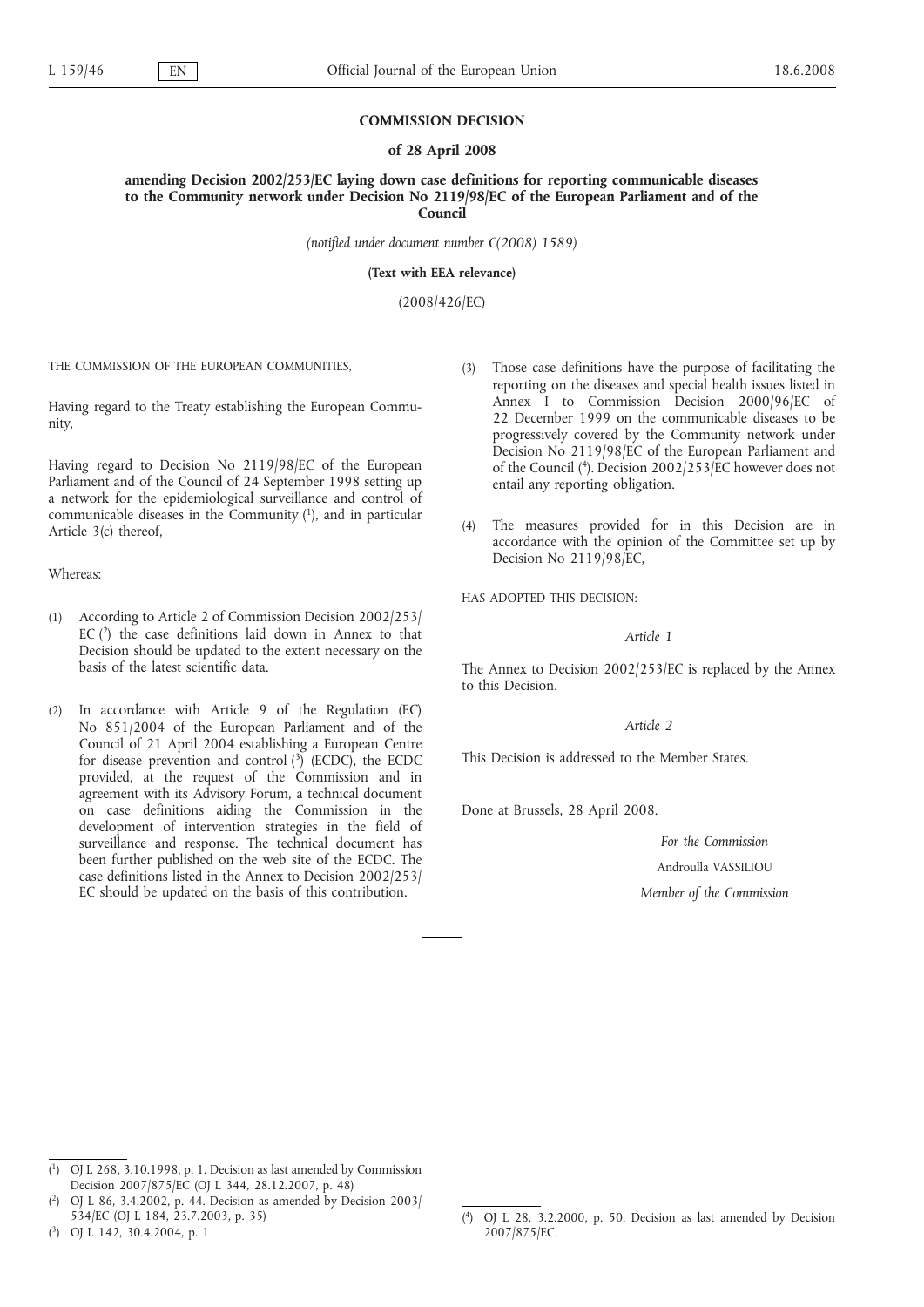#### *ANNEX*

## **EXPLANATION OF THE SECTIONS USED FOR THE DEFINITION AND CLASSIFICATION OF CASES**

#### **Clinical criteria**

These should include common and relevant signs and symptoms of the disease which either individually or in combination constitutes a clear or indicative clinical picture of the disease. The clinical criteria give the general outline of the disease and do not necessarily indicate all the features needed for individual clinical diagnosis.

#### **Laboratory criteria**

Laboratory criteria should be a list of laboratory methods that are used to confirm a case. Usually only one of the listed tests will be enough to confirm the case. If a combination of methods is needed to meet the laboratory confirmation, this is specified. The type of specimen to be collected for the laboratory tests is only specified when only certain specimen types are considered relevant for the confirmation of a diagnosis. For some agreed exceptions, laboratory criteria for a probable case are included. This is a list of laboratory methods which can be used to support the diagnosis of a case but which are not confirmatory.

#### **Epidemiological criteria and epidemiological link**

Epidemiological criteria are deemed to have been met when an epidemiological link can be established.

Epidemiological link, during the incubation period, is defined as one of the six following:

- human to human transmission: Any person who has had contact with a laboratory confirmed human case in such a way as to have had the opportunity to acquire the infection,
- animal to human transmission: Any person who has had contact with an animal with a laboratory confirmed infection/colonisation in such a way as to have had the opportunity to acquire the infection,
- exposure to a common source: Any person who has been exposed to the same common source or vehicle of infection, as a confirmed human case,
- exposure to contaminated food/drinking water: Any person who has consumed food or drinking water with a laboratory confirmed contamination or a person who has consumed potentially contaminated products from an animal with a laboratory confirmed infection/colonisation,
- environmental exposure: Any person who has bathed in water or has had contact with a contaminated environmental source that has been laboratory confirmed,
- laboratory exposure: Any person working in a laboratory where there is a potential for exposure.

A person may be considered epidemiologically linked to a confirmed case if at least one case in the chain of transmission is laboratory confirmed. In case of an outbreak of faeco-oral or airborne transmitted infections, the chain of transmission does not necessarily need to be established to consider a case epidemiologically linked.

Transmission may occur by one or more of the following routes:

- airborne, by projection of aerosol from an infected person onto the mucous membranes while coughing, spitting, singing or talking, or when microbial aerosols dispersed into the atmosphere are inhaled by others,
- contact, direct contact with an infected person (faecal-oral, respiratory droplets, skin or sexual exposure) or animal (e.g. biting, touching) or indirect contact to infected materials or objects (infected fomites, body fluids, blood),
- vertical, from mother to child, often in utero, or as a result of the incidental exchange of body fluids usually during the perinatal period,
- vector transmission, indirect transmission by infected mosquitoes, mites, flies and other insects which transmit disease to humans through their bites,
- food or water, consumption of potentially contaminated food or drinking water.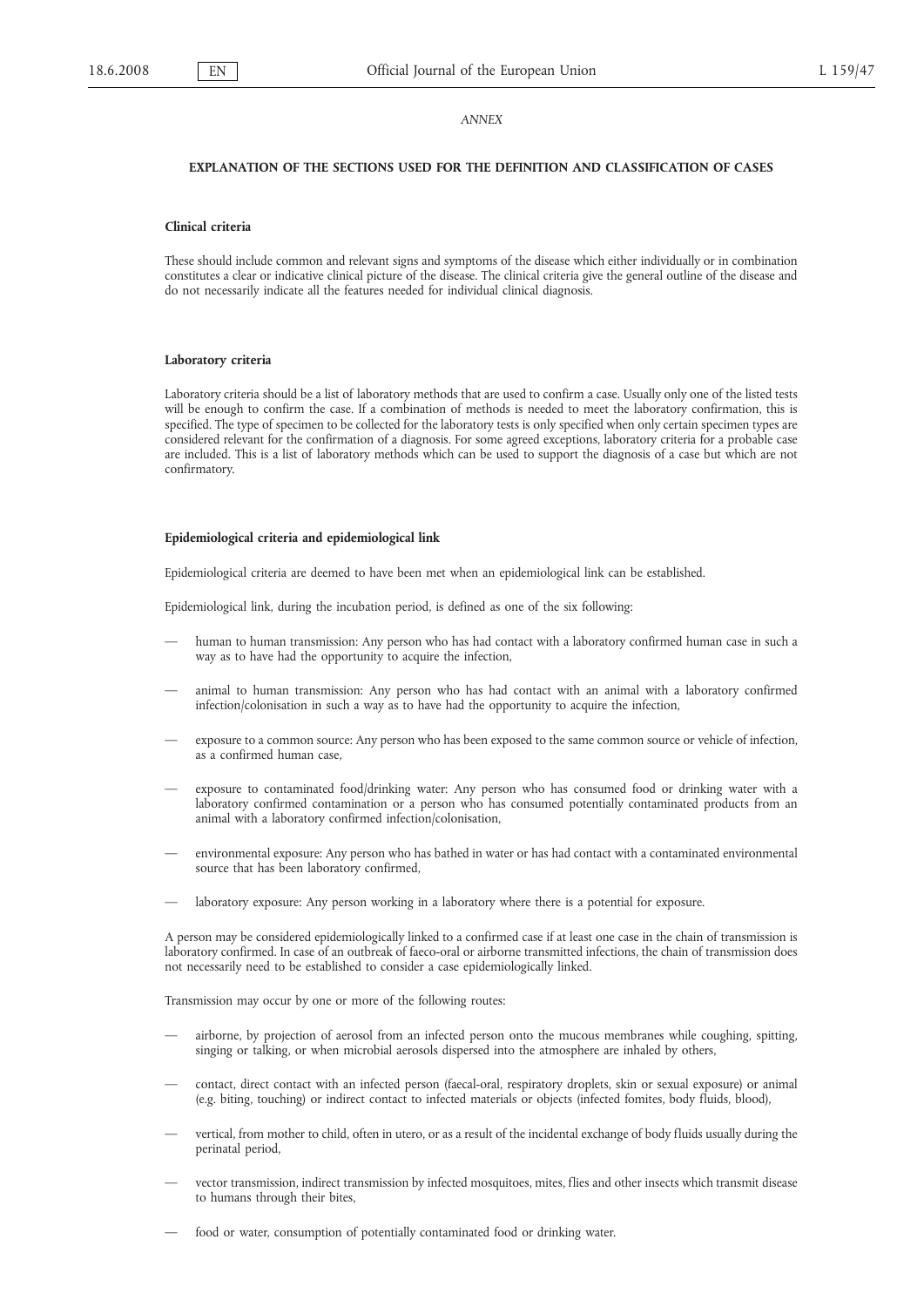#### **Case classification**

Cases will be classified as 'possible', 'probable' and 'confirmed'. The incubation periods for diseases are given in the additional information to facilitate the assessment of the epidemiological link.

#### **Possible case**

Defined as a case that is classified as possible for reporting purposes. It is usually a case with the clinical criteria as described in the case definition without epidemiological or laboratory evidence of the disease in question. The definition of a possible case has high sensitivity and low specificity. It allows for detection of most cases but some false positives cases will be included into this category.

#### **Probable case**

Defined as a case that is classified as probable for reporting purposes. It is usually a case with clinical criteria and an epidemiological link as described in the case definition. Laboratory tests for probable cases are specified only for some diseases.

#### **Confirmed case**

Defined as a case that is classified as confirmed for reporting purposes. Confirmed cases should be laboratory confirmed and may fulfil the clinical criteria or not as described in the case definition. The definition of a confirmed case is highly specific and less sensitive; therefore most of the collected cases will be true cases although some will be missed.

The clinical criteria of some diseases do not allude to the fact that many acute cases are asymptomatic, (e.g. hepatitis A, B and C, campylobacter, salmonellosis) although these cases may still be important from a public health perspective on national level.

Confirmed cases will fall in one of the three subcategories listed below. These subcategories will be created during the analysis of data using the variables collected with the case information.

#### **Laboratory-confirmed case with clinical criteria**

The case meets the laboratory criteria for case confirmation and the clinical criteria included in the case definition.

#### **Laboratory-confirmed case with unknown clinical criteria**

The case meets the laboratory criteria for case confirmation but there is no information available regarding the clinical criteria (e.g. only laboratory report).

## **Laboratory-confirmed case without clinical criteria**

The case meets the laboratory criteria for case confirmation but doesn't meet the clinical criteria in the case definition or is asymptomatic.

# ACQUIRED IMMUNODEFICIENCY SYNDROME (AIDS) AND HUMAN IMMUNODEFICIENCY VIRUS (HIV) INFECTION

#### **Clinical criteria (AIDS)**

Any person who has any of the clinical conditions as defined in the European AIDS case definition for:

- Adults and adolescents  $\geq$  13 years (<sup>1</sup>)
- Children  $\leq$  13 years of age (2)

#### **Laboratory criteria (HIV)**

Adults, adolescents and children aged  $\geq 18$  months

At least one of the following three:

- Positive result of a HIV screening antibody test or a combined screening test (HIV antibody and HIV p24 antigen) confirmed by a more specific antibody test (e.g. Western blot)
- Positive result of 2 EIA antibody test confirmed by a positive result of a further EIA test

<sup>(</sup> 1) European Centre for the Epidemiological Monitoring of AIDS. 1993 revision of the European AIDS surveillance case definition. AIDS Surveillance in Europe, Quarterly Report 1993; No 37: 23-28

<sup>(</sup> 2) European Centre for the Epidemiological Monitoring of AIDS. European case definition for AIDS surveillance in children — revision 1995. HIV/AIDS Surveillance in Europe, Quarterly Report 1995; No 48: 46-53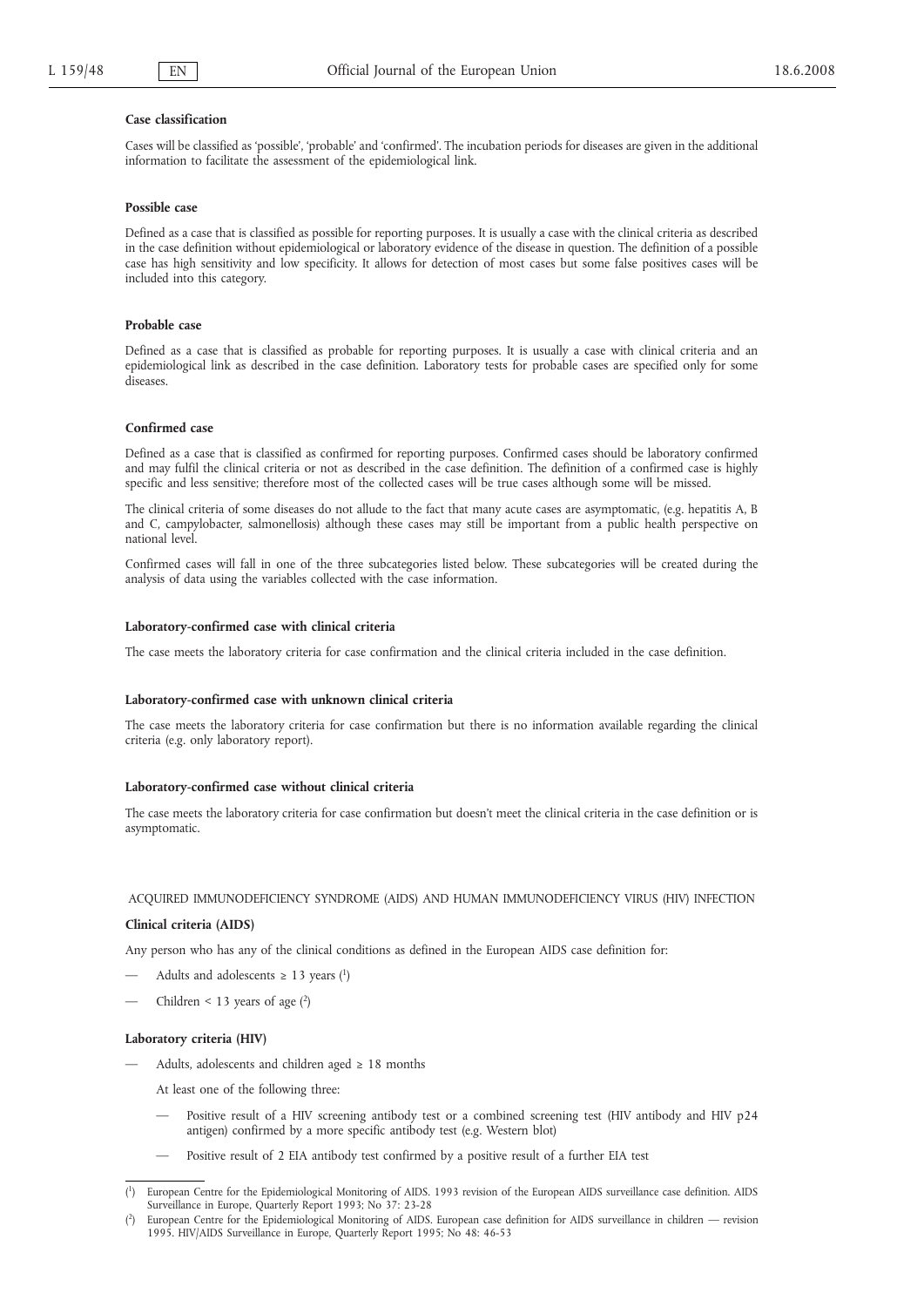- Positive results on two separate specimens from at least one of the following three:
	- Detection of HIV nucleic acid (HIV-RNA, HIV-DNA)
	- Demonstration of HIV by HIV p24 antigen test, including neutralisation assay
	- Isolation of HIV
- Children aged < 18 months

Positive results on two separate specimens (excluding cord blood) from at least one of the following three:

- Isolation of HIV
- Detection of HIV nucleic acid (HIV-RNA, HIV-DNA)
- Demonstration of HIV by HIV p24 antigen test, including neutralisation assay in a child ≥1 month of age

### **Epidemiological criteria**

NA

**Case classification**

A. **Possible case**

NA

B. **Probable case**

NA

### C. **Confirmed case**

— HIV infection

Any person meeting the laboratory criteria for HIV infection

— AIDS

Any person meeting the clinical criteria for AIDS and the laboratory criteria for HIV infection

### ANTHRAX

### *(Bacillus anthracis)*

# **Clinical criteria**

Any person with at least one of the following clinical forms:

*Cutaneous anthrax*

At least one the following two:

- Papular or vesicular lesion
- Depressed black eschar with surrounding oedema

*Gastrointestinal anthrax*

- Fever or feverishness
- AND at least one of the following two:
- Severe abdominal pain
- Diarrhoea

## *Inhalational anthrax*

Fever or feverishness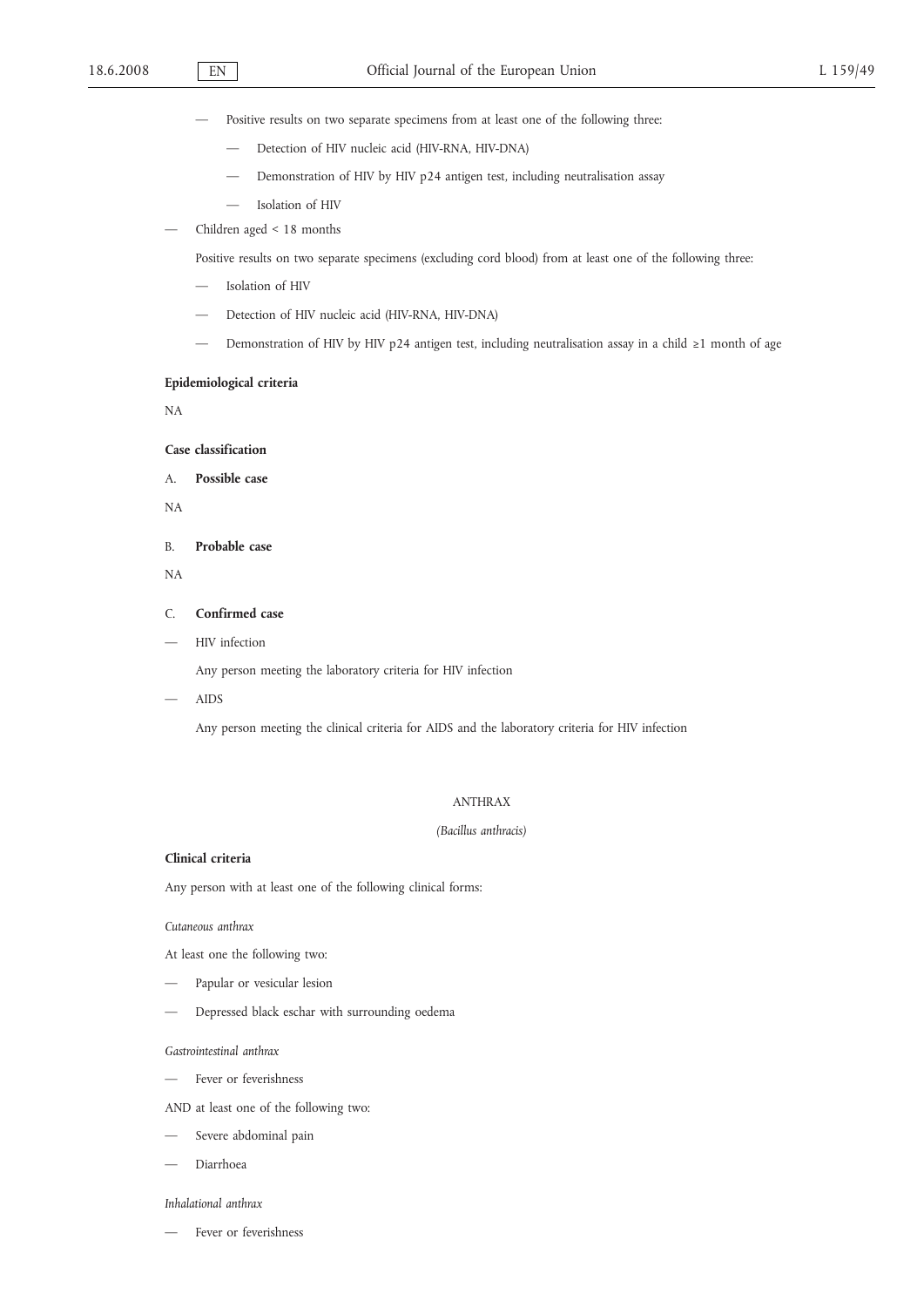AND at least one of the following two:

- Acute respiratory distress
- Radiological evidence of mediastinal widening

*Meningeal/meningoencephalitic anthrax*

Fever

AND at least one of the following three:

- Convulsions
- Loss of consciousness
- Meningeal signs

*Anthrax septicaemia*

#### **Laboratory criteria**

- Isolation of *Bacillus anthracis* from a clinical specimen
- Detection of *Bacillus anthracis* nucleic acid in a clinical specimen

Positive nasal swab without clinical symptoms does not contribute to a confirmed diagnosis of a case.

### **Epidemiological criteria**

At least one of the following three epidemiological links:

- Animal to human transmission
- Exposure to a common source
- Exposure to contaminated food/drinking water

#### **Case classification**

# A. **Possible case**

NA

#### B. **Probable case**

Any person meeting the clinical criteria and with an epidemiological link

## C. **Confirmed case**

Any person meeting the clinical and the laboratory criteria

## AVIAN INFLUENZA A/H5 OR A/H5N1 IN HUMANS

## **Clinical criteria**

Any person with one of the following two:

- Fever AND signs and symptoms of acute respiratory infection
- Death from an unexplained acute respiratory illness

#### **Laboratory criteria**

At least one of the following three:

- Isolation of influenza A/H5N1 from a clinical specimen
- Detection of influenza A/H5 nucleic acid in a clinical specimen
- Influenza A/H5 specific antibody response (fourfold or greater rise or single high titre)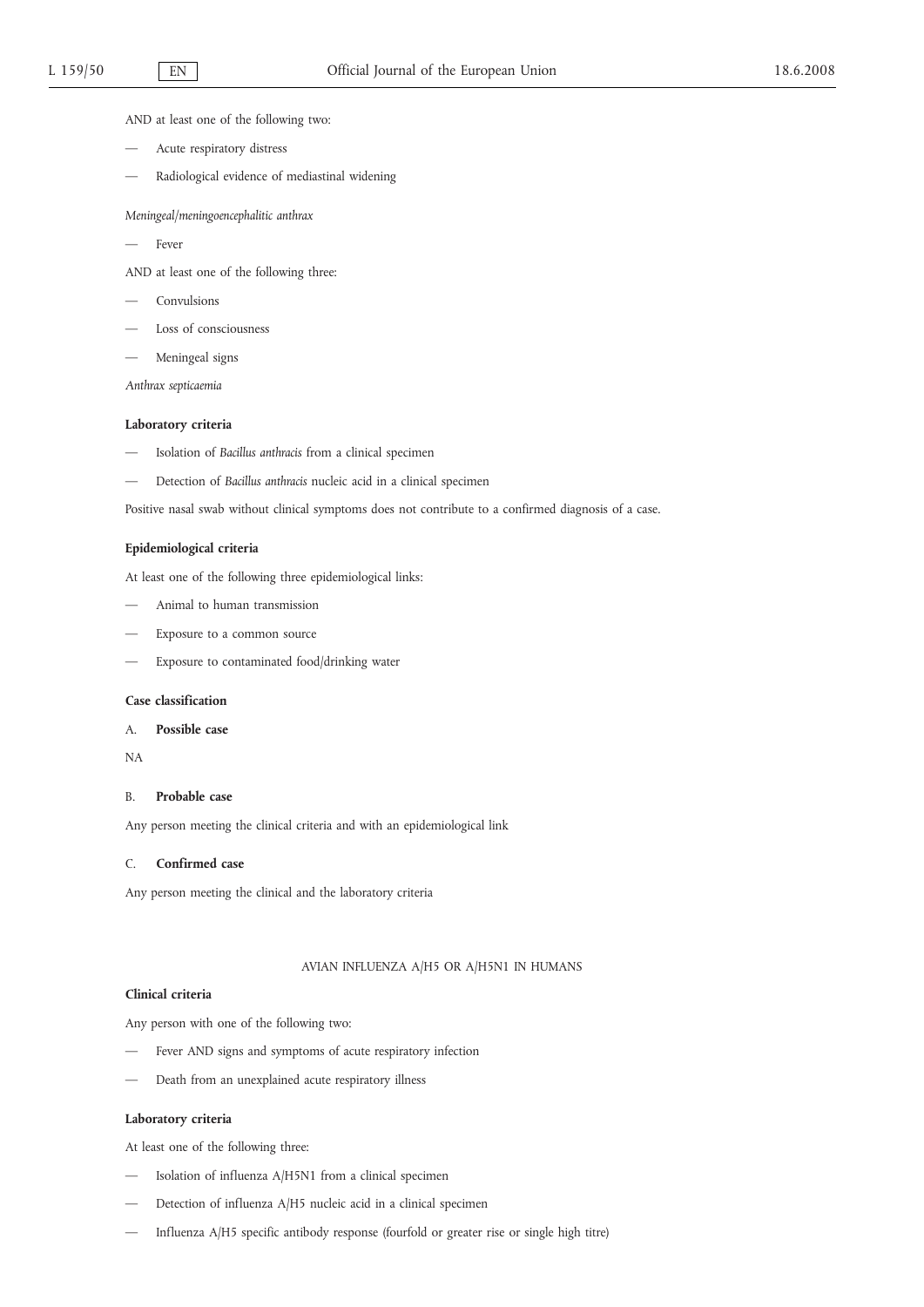#### **Epidemiological criteria**

At least one of the following four:

- Human to human transmission by having been in close contact (within one metre) to a person reported as probable or confirmed case
- Laboratory exposure: where there is a potential exposure to influenza A/H5N1
- Close contact (within one metre) with an animal with confirmed A/H5N1 infection other than poultry or wild birds (e.g. cat or pig)
- Reside in or have visited an area where influenza A/H5N1 is currently suspected or confirmed (3) AND at least one of the following two:
	- Having been in close contact (within one metre) with sick or dead domestic poultry or wild birds (4) in the affected area
	- Having been in a home or a farm where sick or dead domestic poultry have been reported in the previous month in the affected area

#### **Case classification**

### A. **Possible case**

Any person meeting the clinical and the epidemiological criteria

#### B. **Probable case**

Any person with a positive test for influenza A/H5 or A/H5N1 performed by a laboratory which is not a National Reference Laboratory participating in the EU Community Network of Reference Laboratories for human influenza (CNRL)

#### C. **Nationally confirmed case**

Any person with a positive test for influenza A/H5 or A/H5N1 performed by a National Reference Laboratory participating in the EU Community Network of Reference Laboratories for human influenza (CNRL)

### D. **WHO confirmed case**

Any person with a laboratory confirmation by a WHO Collaborating Centre for H5

### BOTULISM

#### *(Clostridium botulinum)*

## **Clinical criteria**

Any person with at least one of the following clinical forms:

*Food-borne and wound botulism*

At least one of the following two:

- Bilateral cranial nerve impairment (e.g. diplopia, blurred vision, dysphagia, bulbar weakness)
- Peripheral symmetric paralysis

#### *Infant botulism*

Any infant with at least one of the following six:

- Constipation
- **Lethargy**
- Poor feeding
- $(3)$ 3) See World isOrganisation for Animal Health — OIE — and European Commission (SANCO) Animal Disease Notification System (ADNS), available at: http://www.oie.int/eng/en\_index.htm and http://ec.europa.eu/food/animal/diseases/adns/index\_en.htm#)
- ( 4) This does not include seemingly well birds that have been killed, for example by hunting.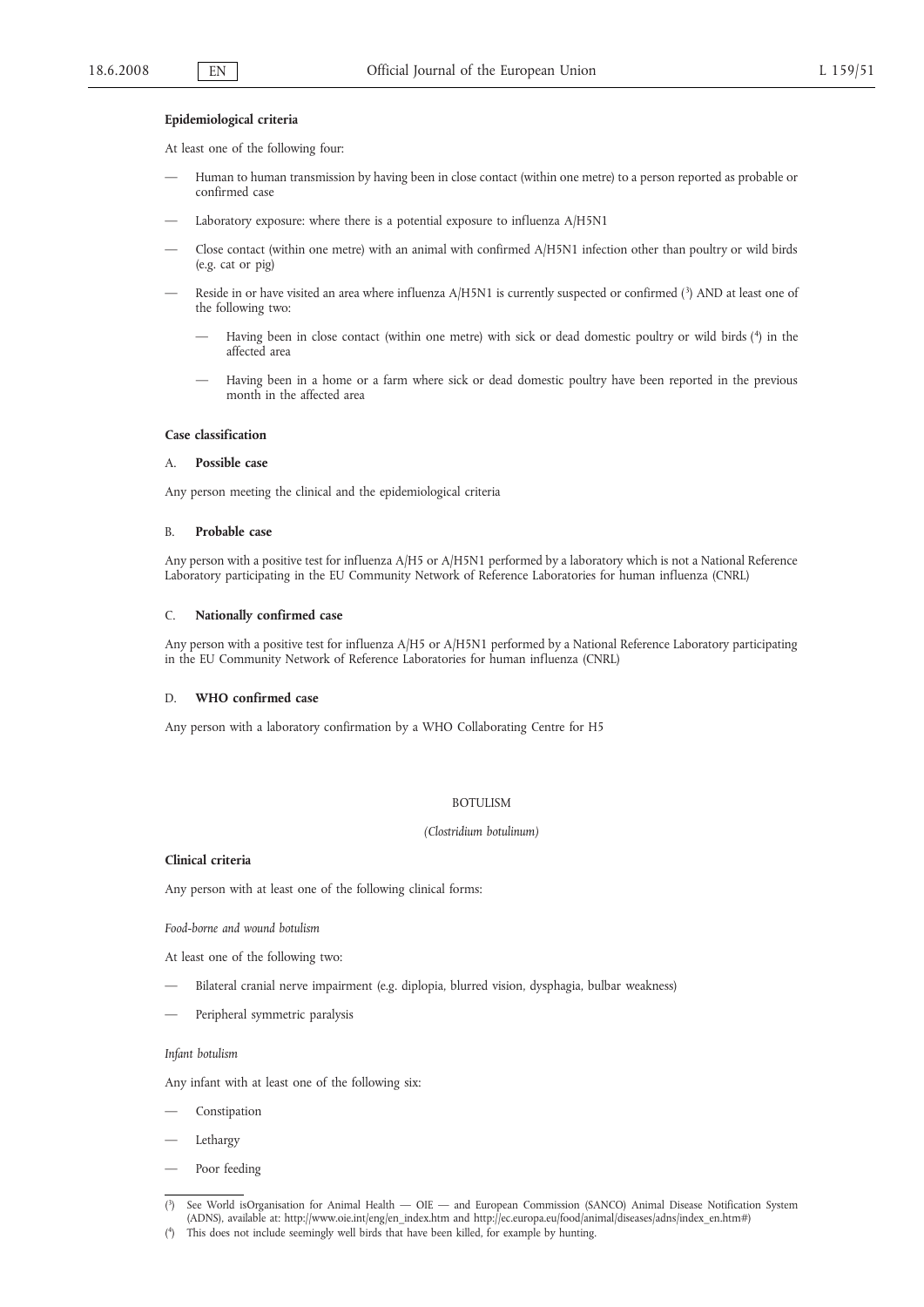- Ptosis
- Dysphagia
- General muscle weakness

The type of botulism usually encountered in infants (< 12 months of age) can affect children also over 12 months of age and occasionally adults, with altered gastrointestinal anatomy and microflora.

### **Laboratory criteria**

At least one of the following two:

- Isolation of *C. botulinum* for infant botulism (stool) or wound botulism (wound) (isolation of *C. botulinum* in stool of adults not relevant for the diagnosis of food-borne botulism)
- Detection of botulinum toxin in a clinical specimen

## **Epidemiological criteria**

At least one of the following two epidemiological links:

- Exposure to a common source (e.g. food, sharing of needles or other devices)
- Exposure to contaminated food/drinking water

## **Case classification**

A. **Possible case**

NA

#### B. **Probable case**

Any person meeting the clinical criteria and with an epidemiological link

### C. **Confirmed case**

Any person meeting the clinical and the laboratory criteria

## BRUCELLOSIS

*(Brucella spp.)*

### **Clinical criteria**

Any person with fever

AND at least one of following *seven*:

- Sweating (profuse, malodorous, specially nocturnal)
- Chills
- Arthralgia
- Weakness
- Depression
- Headache
- Anorexia

### **Laboratory criteria**

At least one of the following two:

- Isolation of *Brucella spp.* from a clinical specimen
- *Brucella* specific antibody response (Standard Agglutination Test, Complement Fixation, ELISA)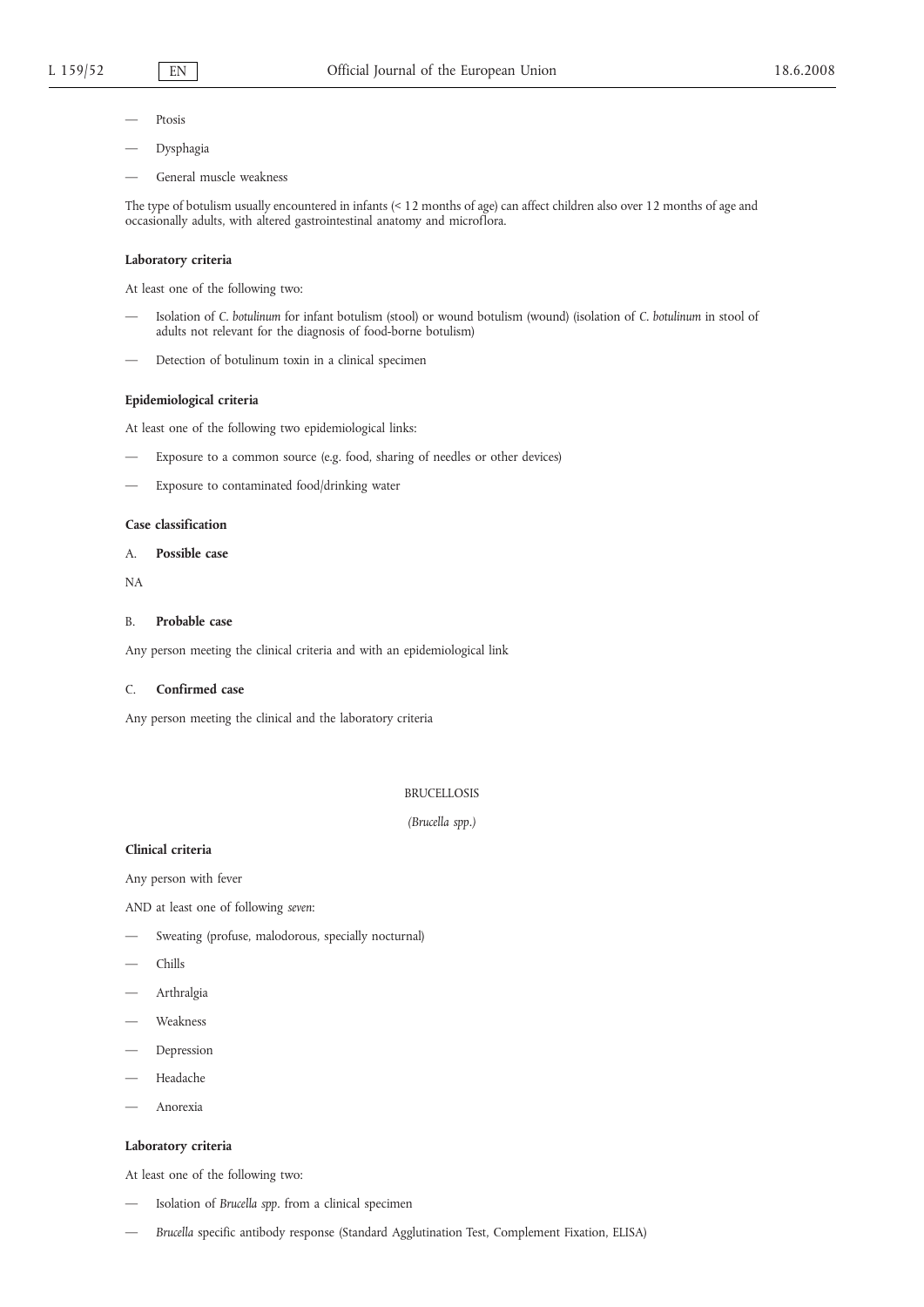# **Epidemiological criteria**

At least one of the following four epidemiological links:

- Exposure to contaminated food/drinking water
- Exposure to products from a contaminated animal (milk or milk products)
- Animal to human transmission (contaminated secretions or organs e.g. vaginal discharge, placenta)
- Exposure to a common source

### **Case classification**

A. **Possible case**

NA

### B. **Probable case**

Any person meeting the clinical criteria and with an epidemiological link

#### C. **Confirmed case**

Any person meeting the clinical and the laboratory criteria

### CAMPYLOBACTERIOSIS

*(Campylobacter spp.)*

## **Clinical criteria**

Any person with at least one of the following three:

- Diarrhoea
- Abdominal pain
- Fever

#### **Laboratory criteria**

— Isolation of *Campylobacter spp.* from stool or blood

Differentiation of *Campylobacter spp.* should be performed if possible

### **Epidemiological criteria**

At least one of the following five epidemiological links:

- Animal to human transmission
- Human to human transmission
- Exposure to a common source
- Exposure to contaminated food/drinking water
- Environmental exposure

# **Case classification**

# A. **Possible case**

NA

#### B. **Probable case**

Any person meeting the clinical criteria and with an epidemiological link

## C. **Confirmed case**

Any person meeting the clinical and the laboratory criteria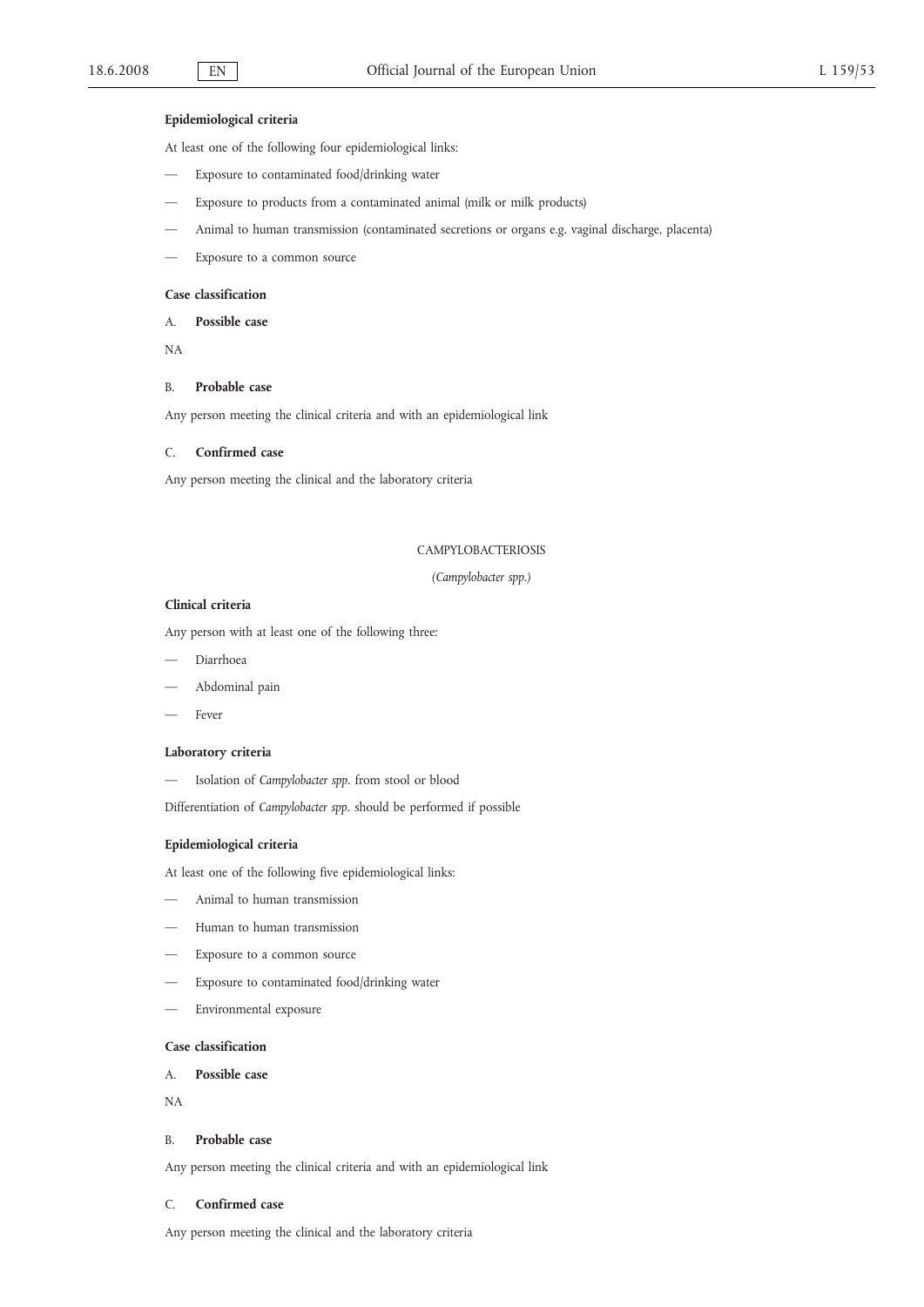#### CHLAMYDIAL INFECTION

### *(Chlamydia trachomatis)*

### INCLUDING LYMPHOGRANULOMA VENEREUM (LGV)

## **Clinical criteria**

Any person with at least one of the following clinical forms:

*Chlamydial infection non-LGV*

At least one of the following six:

- Urethritis
- Epididymitis
- Acute salpingitis
- Acute endometritis
- Cervicitis
- **Proctitis**

In newborn children at least one of the following two:

- Conjunctivitis
- Pneumonia

# *LGV*

At least one of the following five:

- Urethritis
- Genital ulcer
- Inguinal lymphadenopathy
- Cervicitis
- Proctitis

## **Laboratory criteria**

*Chlamydial infection non-LGV*

At least one of the following three:

- Isolation of *Chlamydia trachomatis* from a specimen of the ano-genital tract or from the conjunctiva
- Demonstration of *Chlamydia trachomatis* by DFA test in a clinical specimen
- Detection of *Chlamydia trachomatis* nucleic acid in a clinical specimen

## *LGV*

At least one of the following two:

- Isolation of *Chlamydia trachomatis* from a specimen of the ano-genital tract or from the conjunctiva
- Detection of *Chlamydia trachomatis* nucleic acid in a clinical specimen

AND

— Identification of serovar (genovar) L1, L2 or L3

## **Epidemiological criteria**

An epidemiological link by Human to human transmission (sexual contact or vertical transmission)

## **Case classification**

## A. **Possible case**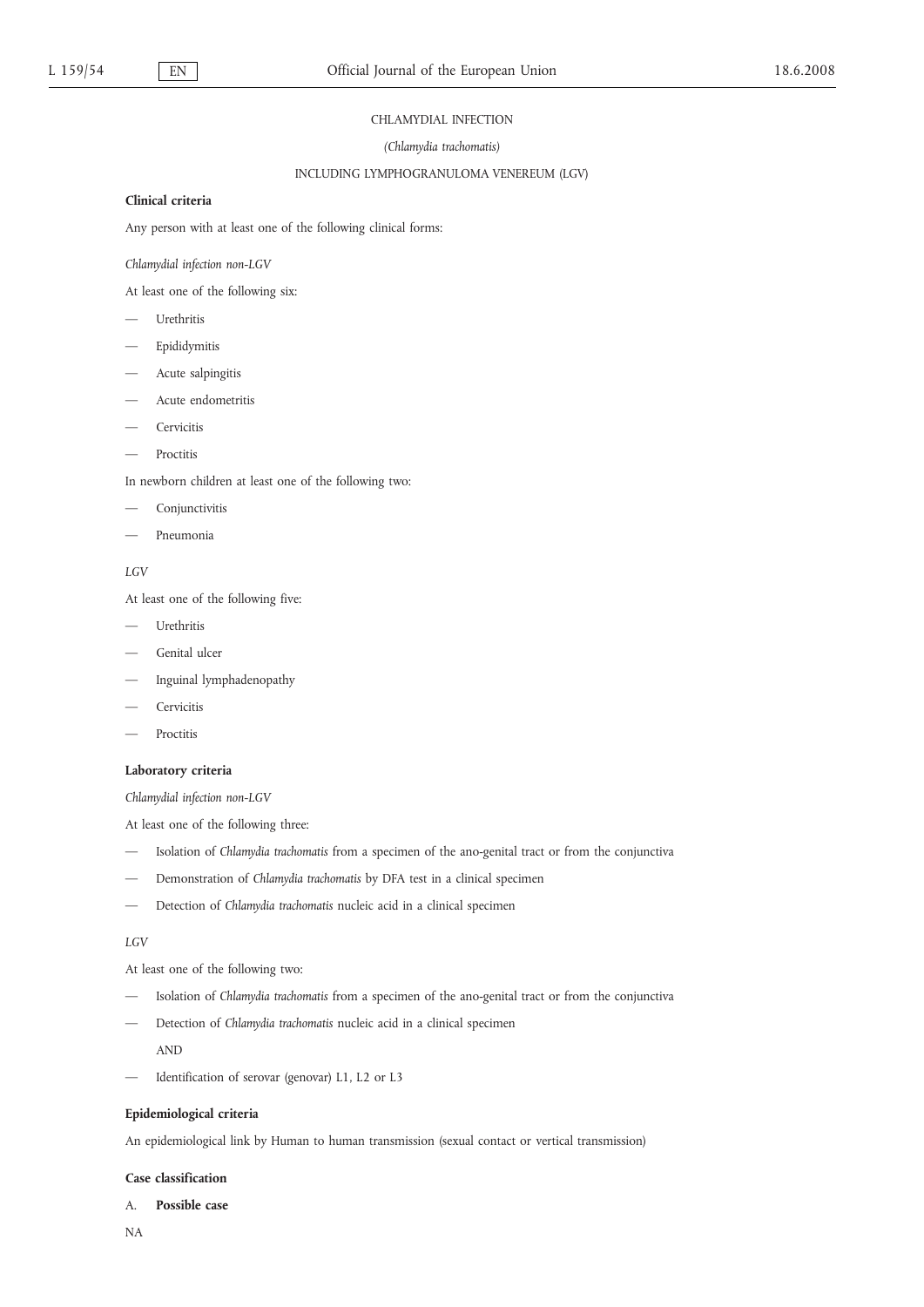#### B. **Probable case**

Any person meeting the clinical criteria and with an epidemiological link

### C. **Confirmed case**

Any person meeting the laboratory criteria

## **CHOLERA**

## *(Vibrio cholerae)*

#### **Clinical criteria**

Any person with at least one of the following two:

- Diarrhoea
- Vomiting

### **Laboratory criteria**

— Isolation of *Vibrio cholerae* from a clinical specimen

AND

— Demonstration of O1 or O139 antigen in the isolate

AND

— Demonstration of cholera-enterotoxin or the cholera-enterotoxin gene in the isolate

## **Epidemiological criteria**

At least one of the following four epidemiological links:

- Exposure to a common source
- Human to human transmission
- Exposure to contaminated food/drinking water
- Environmental exposure

# **Case classification**

- A. **Possible case**
- NA

## B. **Probable case**

Any person meeting the clinical criteria and with an epidemiological link

### C. **Confirmed case**

Any person meeting the clinical and the laboratory criteria

## VARIANT CREUTZFELDT-JAKOB DISEASE (VCJD)

#### **Preconditions**

- Any person with a progressive neuropsychiatric disorder with a duration of illness of at least six months
- Routine investigations do not suggest an alternative diagnosis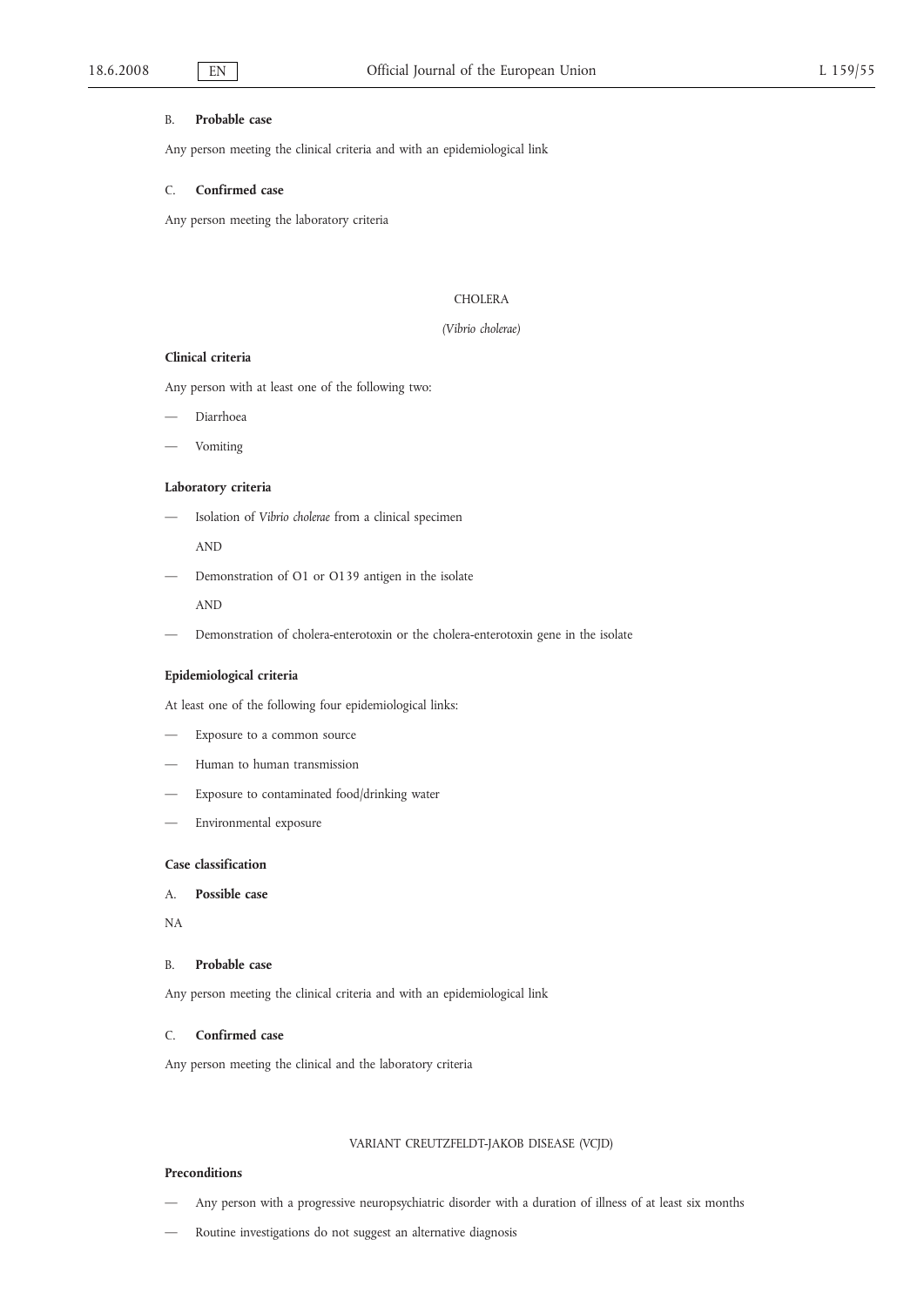- No history of exposure to human pituitary hormones or human dura mater graft
- No evidence of a genetic form of transmissible spongiform encephalopathy

### **Clinical criteria**

Any person with at least four of the following five:

- Early psychiatric symptoms  $(5)$
- Persistent painful sensory symptoms (6)
- Ataxia
- Myoclonus or chorea or dystonia
- Dementia

## **Diagnostic criteria**

*Diagnostic criteria for case confirmation:*

— Neuropathological confirmation: spongiform change and extensive prion protein deposition with florid plaques throughout the cerebrum and cerebellum

*Diagnostic criteria for a probable or a possible case:*

- EEG does not show the typical appearance  $\binom{7}{1}$  of sporadic CJD  $\binom{8}{1}$  in the early stages of the illness
- Bilateral pulvinar high signal on MRI brain scan
- A positive tonsil biopsy  $(9)$

## **Epidemiological criteria**

An epidemiological link by human to human transmission (e.g. blood transfusion)

### **Case classification**

### A. **Possible case**

Any person fulfilling the preconditions

AND

— meeting the clinical criteria

AND

a negative EEG for sporadic CJD  $(^{8})$ 

## B. **Probable case**

Any person fulfilling the preconditions

AND

meeting the clinical criteria

AND

a negative EEG for sporadic CJD  $(^{8})$ 

AND

 $(5)$ Depression, anxiety, apathy, withdrawal, delusions.

<sup>(</sup> This includes both frank pain and/or dysaesthesia.

 $(7)$ 7) The typical appearance of the EEG in sporadic CJD consists of generalised periodic complexes at approximately one per second. These may occasionally be seen in the late stages of VCJD.

 $<sup>8</sup>$ </sup> The typical appearance of the EEG in sporadic CJD consists of generalised periodic complexes at approximately one per second. These may occasionally be seen in the late stages of VCJD.

 $(9)$ 9) Tonsil biopsy is not recommended routinely nor in cases with EEG appearances typical of sporadic CJD, but may be useful in suspect cases in which the clinical features are compatible with VCJD and MRI does not show pulvinar high signal.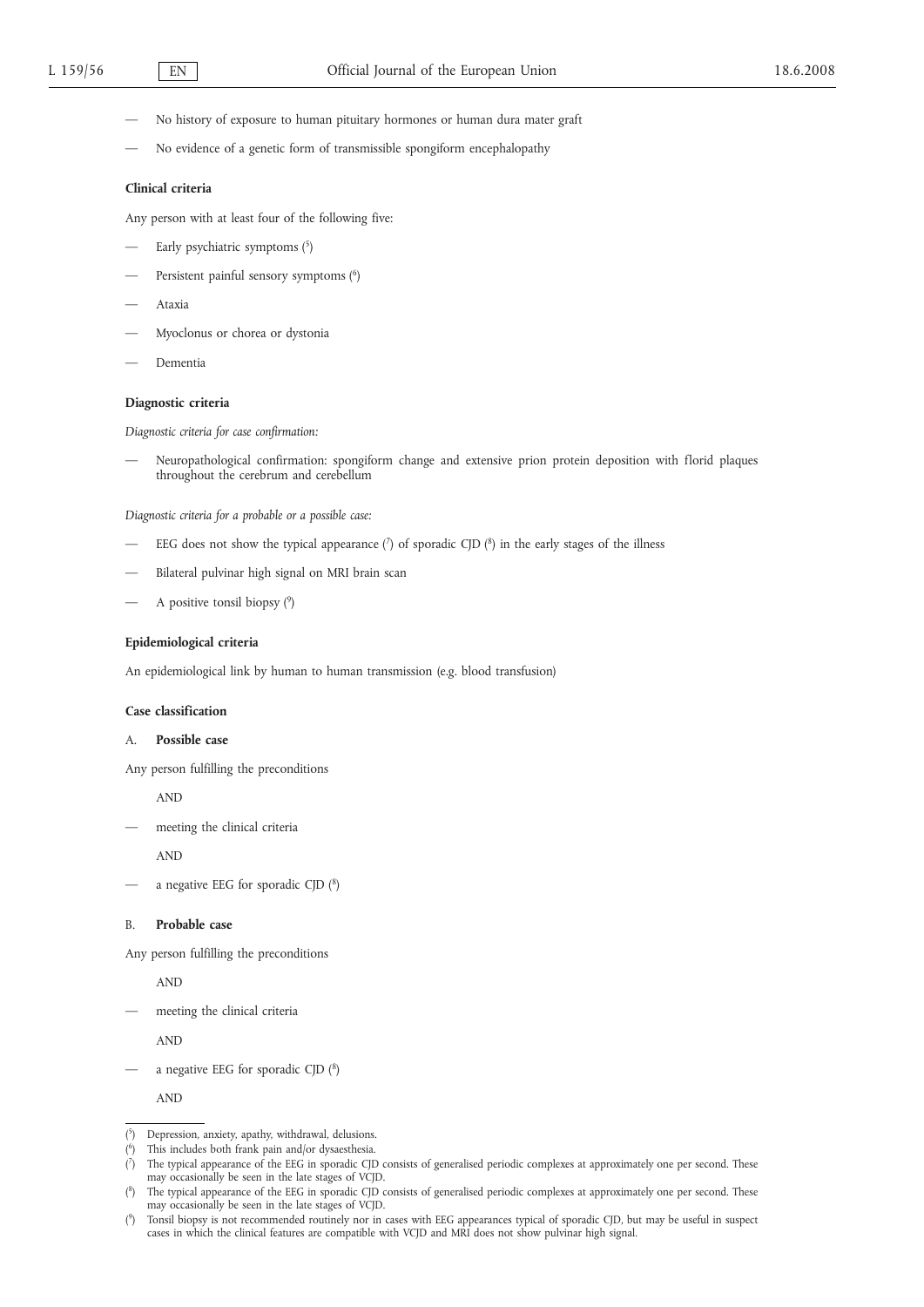a positive MRI brain scan

OR

Any person fulfilling the preconditions

AND

a positive tonsil biopsy

### C. **Confirmed case**

Any person fulfilling the preconditions

AND

— meeting the diagnostic criteria for case confirmation

### CRYPTOSPORIDIOSIS

### *(Cryptosporidium spp)*

## **Clinical criteria**

Any person with at least one of the following two:

- Diarrhoea
- Abdominal pain

## **Laboratory criteria**

At least one of the following four:

- Demonstration of *Cryptosporidium* oocysts in stool
- Demonstration of *Cryptosporidium* in intestinal fluid or small-bowel biopsy specimens
- Detection of *Cryptosporidium* nucleic acid in stool
- Detection of *Cryptosporidium* antigen in stool

## **Epidemiological criteria**

One of the following five epidemiological links:

- Human to human transmission
- Exposure to a common source
- Animal to human transmission
- Exposure to contaminated food/drinking water
- Environmental exposure

# **Case classification**

## A. **Possible case**

NA

## B. **Probable case**

Any person meeting the clinical criteria and with an epidemiological link

### C. **Confirmed case**

Any person meeting the clinical and the laboratory criteria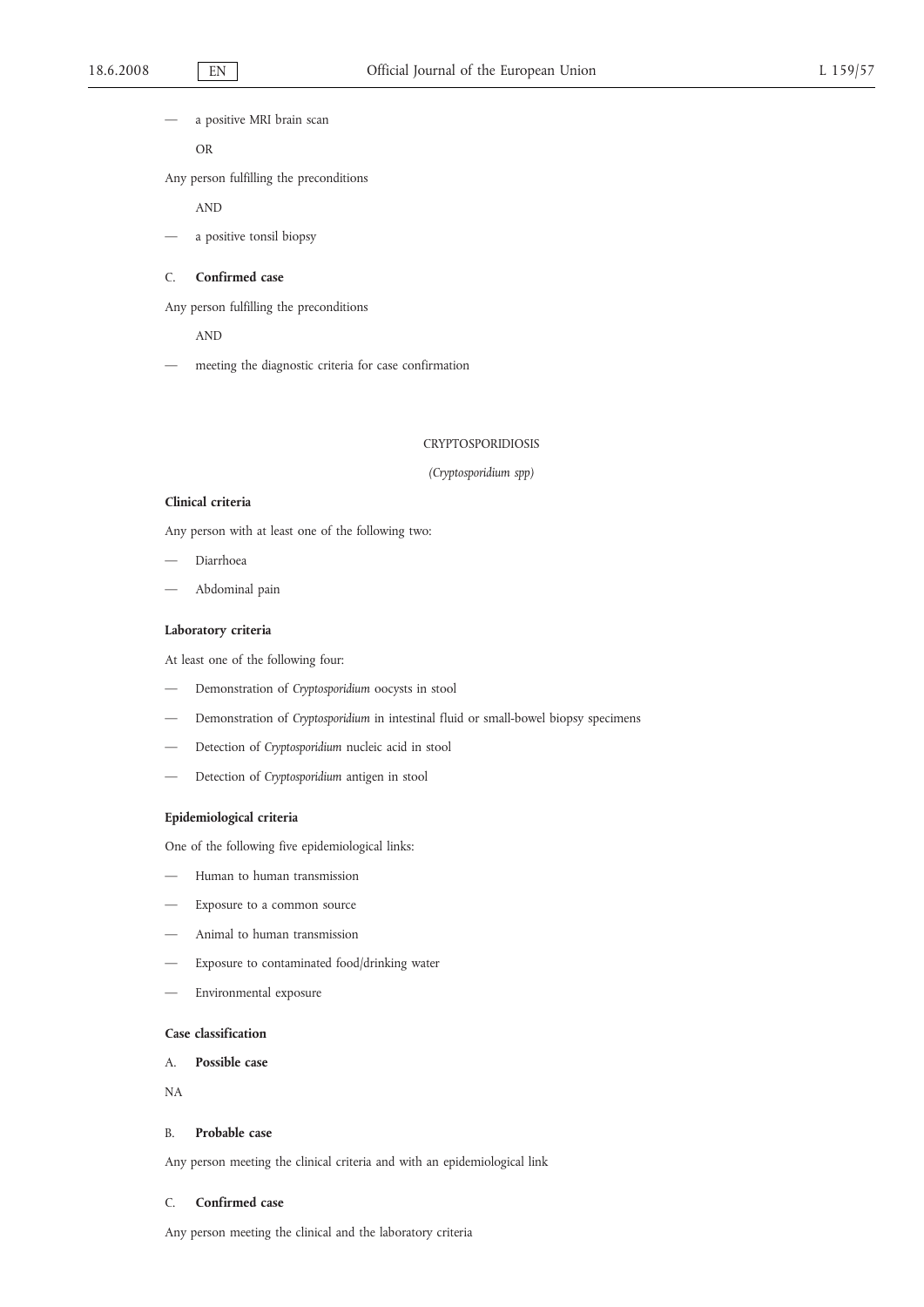#### DIPHTHERIA

### *(Corynebacterium diphtheriae and Corynebacterium ulcerans)*

#### **Clinical criteria**

Any person with at least one of the following clinical forms:

#### *Respiratory diphtheria:*

An upper respiratory tract illness with fever AND one of the following two:

- Croup
- OR
- an adherent membrane in at least one of the following three locations:
	- Tonsil
	- Pharynx
	- Nose

# *Nasal diphtheria:*

Uni- or bilateral nasal discharge initially clear and becoming bloody

### *Cutaneous diphtheria:*

— Skin lesion

#### *Diphtheria of other sites:*

— Lesion of conjunctiva or mucous membranes

#### **Laboratory criteria**

— Isolation of toxin-producing *C. diphtheriae* or *C. ulcerans* from a clinical specimen

## **Epidemiological criteria**

An epidemiological link by human to human transmission

## **Case classification**

## A. **Possible case**

Any person meeting the clinical criteria for respiratory diphtheria

## B. **Probable case**

Any person meeting the clinical criteria for diphtheria and with an epidemiological link

# C. **Confirmed case**

Any person meeting the clinical and the laboratory criteria

### **ECHINOCOCCOSIS**

*(Echinococcus spp)*

## **Clinical criteria**

Not relevant for surveillance purposes

## **Diagnostic criteria**

At least one of the following five:

— Histopathology or parasitology compatible with *Echinococcus multilocularis* or *granulosus* (e.g. direct isvisualisation of the protoscolex in cyst fluid)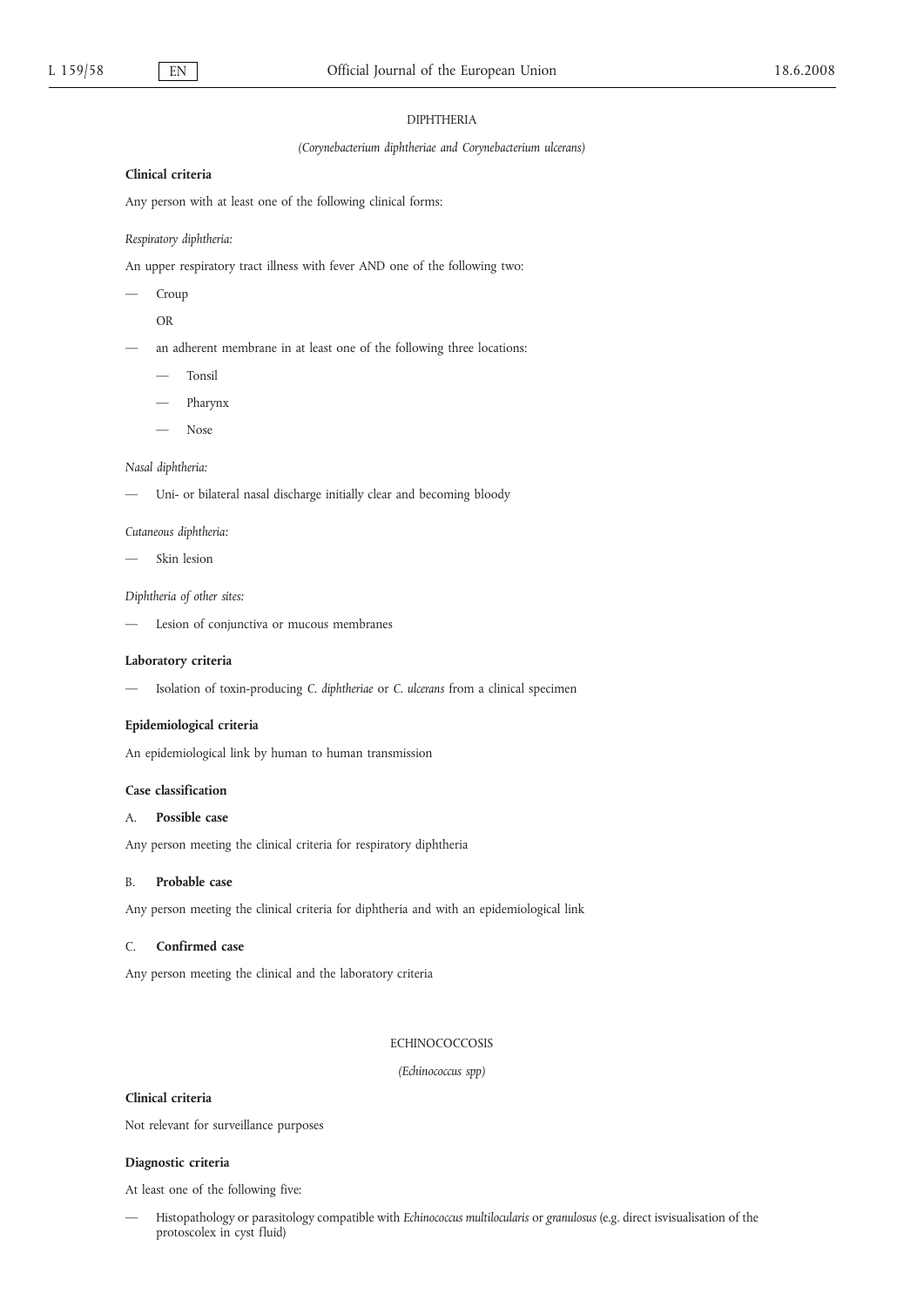- Detection of *Echinoccocus granulosus* pathognomonic macroscopic morphology of cyst(s) in surgical specimens
- Typical organ lesions detected by imaging techniques (e.g.: computerised tomography, sonography, MRI) AND confirmed by a serological test
- *Echinococcus* spp. specific serum antibodies by high-sensitivity serological test AND confirmed by a high specificity serological test
- Detection of *Echinococcus multilocularis* or *granulosus* nucleic acid in a clinical specimen

#### **Epidemiological criteria**

NA

### **Case classification**

A. **Possible case**

NA

B. **Probable case**

NA

### C. **Confirmed case**

Any person meeting the diagnostic criteria

### SHIGA/VERO TOXIN PRODUCING *ESCHERICHIA COLI* INFECTION (STEC/VTEC)

#### **Clinical criteria**

### *STEC/VTEC diarrhoea*

Any person with at least one of the following two:

- Diarrhoea
- Abdominal pain

## *HUS*

Any person with acute renal failure and at least one of the following two:

- Microangiopatic haemolytic anaemia
- Thrombocytopenia

### **Laboratory criteria**

At least one of the following three:

- Isolation of Shigatoxin/Verotoxin (STEC/VTEC) producing *E. coli*
- Detection of stx1 or stx2 gene(s) nucleic acid
- Detection of free shigatoxins.

Only for HUS the following can be used as laboratory criterion to confirm STEC/VTEC:

— *E. coli* serogroups specific antibody response

Isolation and additional ischaracterisation by serotype, phage type, *eae* genes, and subtypes of stx<sub>1</sub>/stx<sub>2</sub> should be performed if possible

#### **Epidemiological criteria**

At least one of the following *five epidemiological* links:

- Human to human transmission
- Exposure to a common source
- Animal to human transmission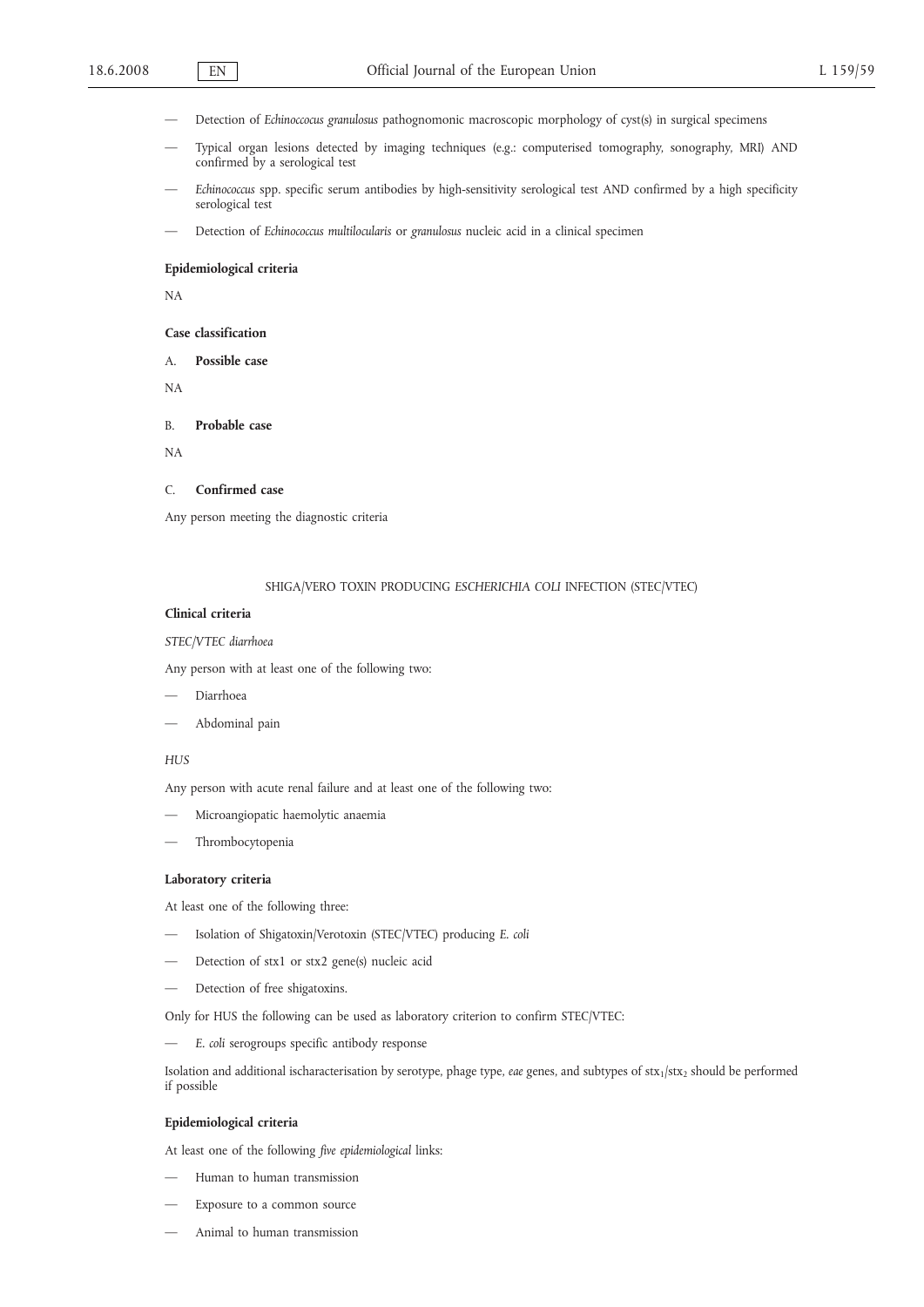- Exposure to contaminated food/drinking water
- Environmental exposure

## **Case classification**

## A. **Possible case of STEC-associated HUS**

Any person meeting the clinical criteria for HUS

### B. **Probable case of STEC/VTEC**

Any person meeting the clinical criteria and with an epidemiological link or a laboratory confirmed case without clinical criteria

## C. **Confirmed case of STEC/VTEC**

Any person meeting the clinical and the laboratory criteria

#### GIARDIASIS

### *(Giardia lamblia)*

## **Clinical criteria**

Any person with at least one of the following four:

- Diarrhoea
- Abdominal pain
- Bloating
- Signs of malabsorption (e.g. steatorrhoea, weight loss)

## **Laboratory criteria**

At least one of the following two:

- Demonstration of *Giardia lamblia* cysts or trophozoites in stool, duodenal fluid or small-bowel biopsy
- Demonstration of *Giardia lamblia* antigen in stool

## **Epidemiological criteria**

At least one of the following *four* epidemiological links:

- Exposure to contaminated food/drinking water
- Human to human transmission
- Exposure to a common source
- Environmental exposure

## **Case classification**

# A. **Possible case**

NA

## B. **Probable case**

Any person meeting the clinical criteria and with an epidemiological link

## C. **Confirmed case**

Any person meeting the clinical and the laboratory criteria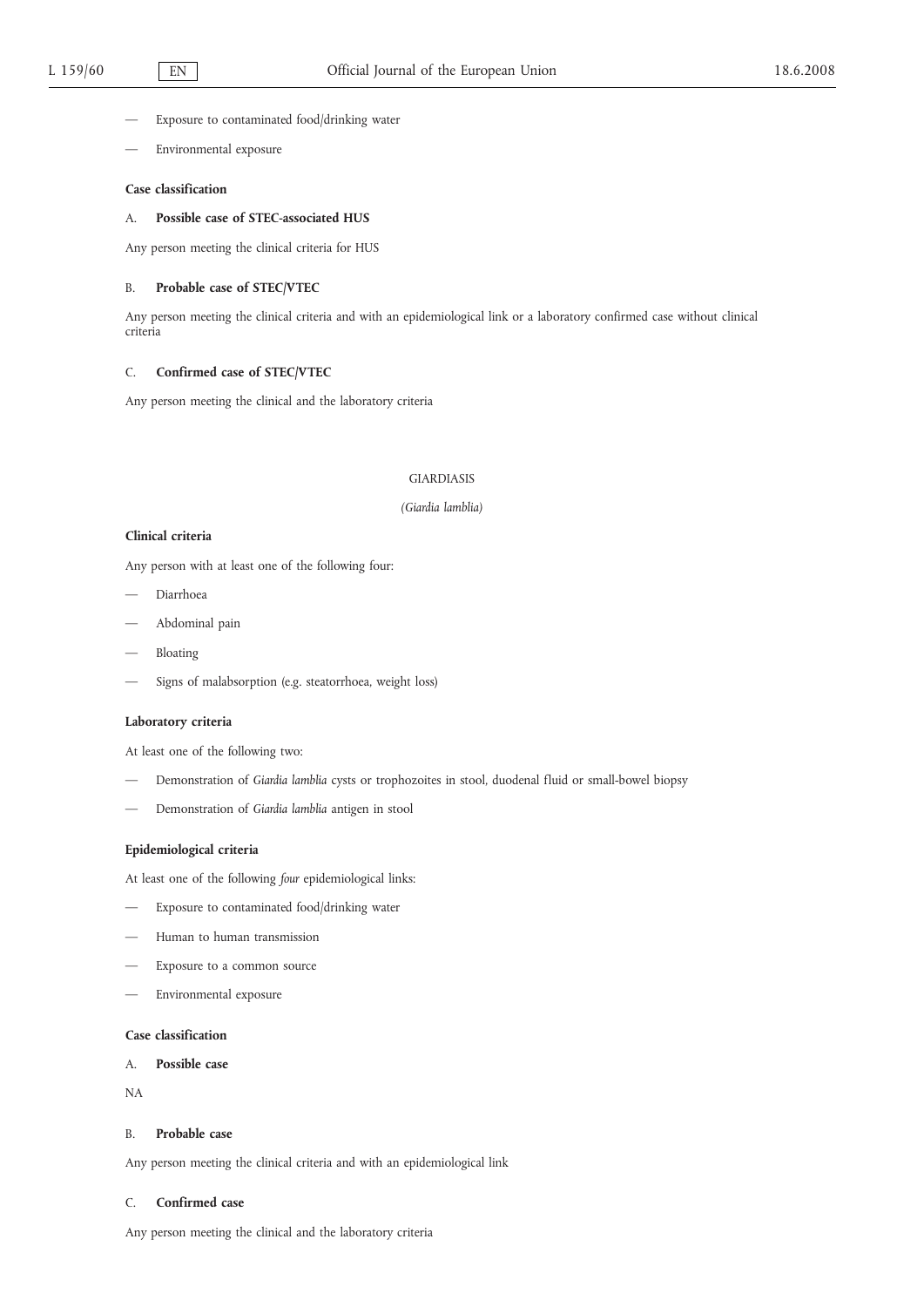### **GONORRHOEA**

#### *(Neisseria gonorrhoeae)*

## **Clinical criteria**

Any person with at least one of the following eight:

- Urethritis
- Acute salpingitis
- Pelvic inflammatory disease
- **Cervicitis**
- Epididymitis
- Proctitis
- Pharyngitis
- Arthritis

OR

Any newborn child with conjunctivitis

### **Laboratory criteria**

At least one of the following four:

- Isolation of *Neisseria gonorrhoeae* from a clinical specimen
- Detection of *Neisseria gonorrhoeae* nucleic acid in a clinical specimen
- Demonstration of *Neisseria gonorrhoeae* by a non amplified nucleic acid probe test in a clinical specimen
- Microscopic detection of intracellular gram negative diploccocci in an urethral male specimen

## **Epidemiological criteria**

An epidemiological link by human to human transmission (sexual contact or vertical transmission)

### **Case classification**

# A. **Possible case**

NA

## B. **Probable case**

Any person meeting the clinical criteria and with an epidemiological link

# C. **Confirmed case**

Any person meeting the laboratory criteria

## HAEMOPHILUS MENINGITIS, INVASIVE DISEASE

## *(Haemophilus influenzae)*

#### **Clinical criteria**

Not relevant for surveillance purposes

#### **Laboratory criteria**

Laboratory criteria for case definition

At least one of the following two:

- Isolation of *Haemophilus influenzae* from a normally sterile site
- Detection of *Haemophilus influenzae* nucleic acid from a normally sterile site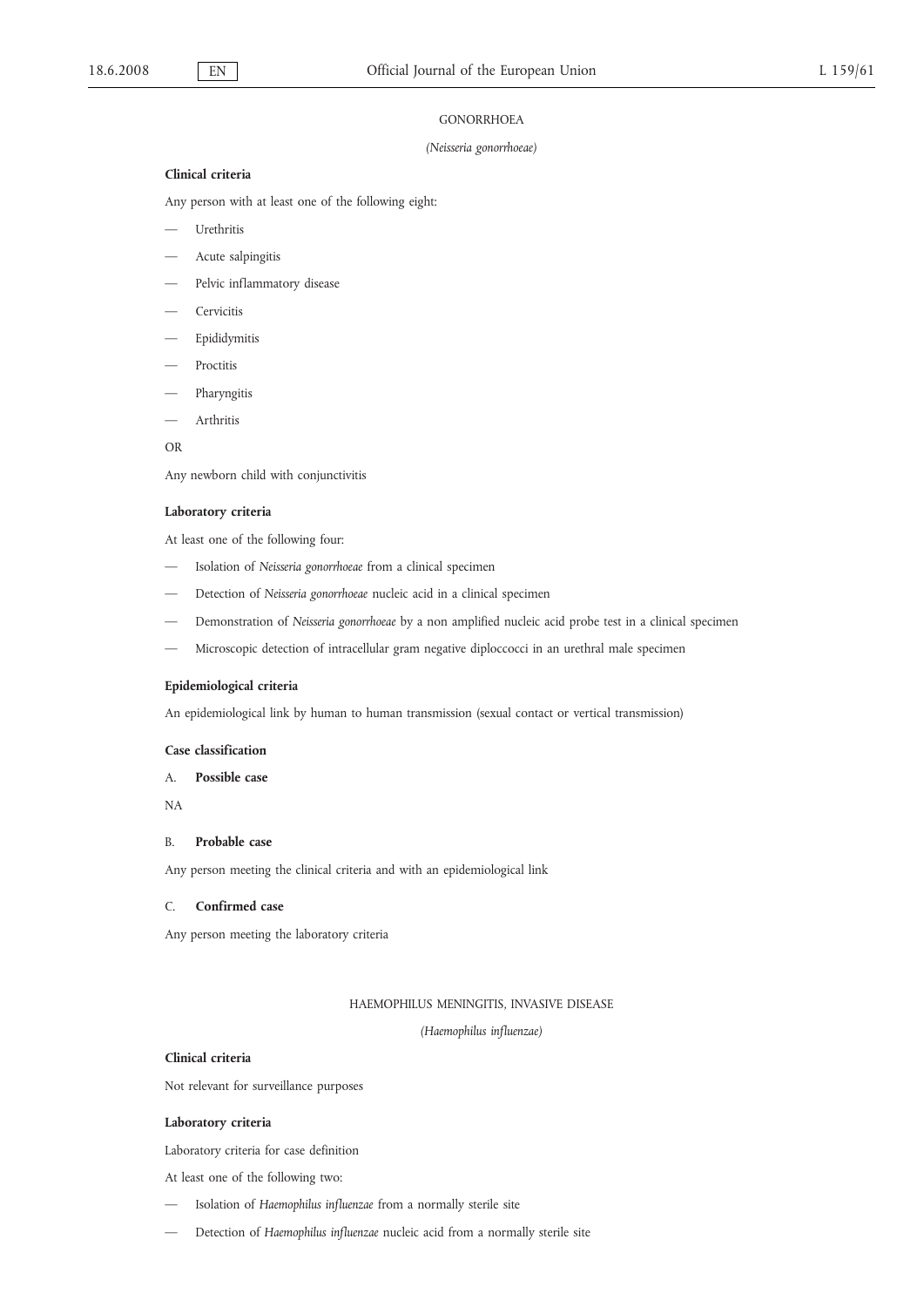Typing of the isolates should be performed, if possible

## **Epidemiological link**

NA

**Case Classification**

A. **Possible case**

NA

B. **Probable case**

NA

C. **Confirmed case**

Any person meeting the laboratory criteria for case confirmation

# HEPATITIS A

#### *(Hepatitis A Virus)*

#### **Clinical criteria**

Any person with a discrete onset of symptoms (e.g. fatigue, abdominal pain, loss of appetite, intermittent nausea and vomiting)

AND

At least one of the following *three*:

- Fever
- **Jaundice**
- Elevated serum aminotransferase levels

### **Laboratory criteria**

At least one of the following three:

- Detection of hepatitis A virus nucleic acid in serum or stool
- Hepatitis A virus specific antibody response
- Detection of hepatitis A virus antigen in stool

## **Epidemiological criteria**

At least one of the following four:

- Human to human transmission
- Exposure to a common source
- Exposure to contaminated food/drinking water
- Environmental exposure

# **Case classification**

A. **Possible case**

NA

## B. **Probable case**

Any person meeting the clinical criteria and with an epidemiological link

## C. **Confirmed case**

Any person meeting the clinical and the laboratory criteria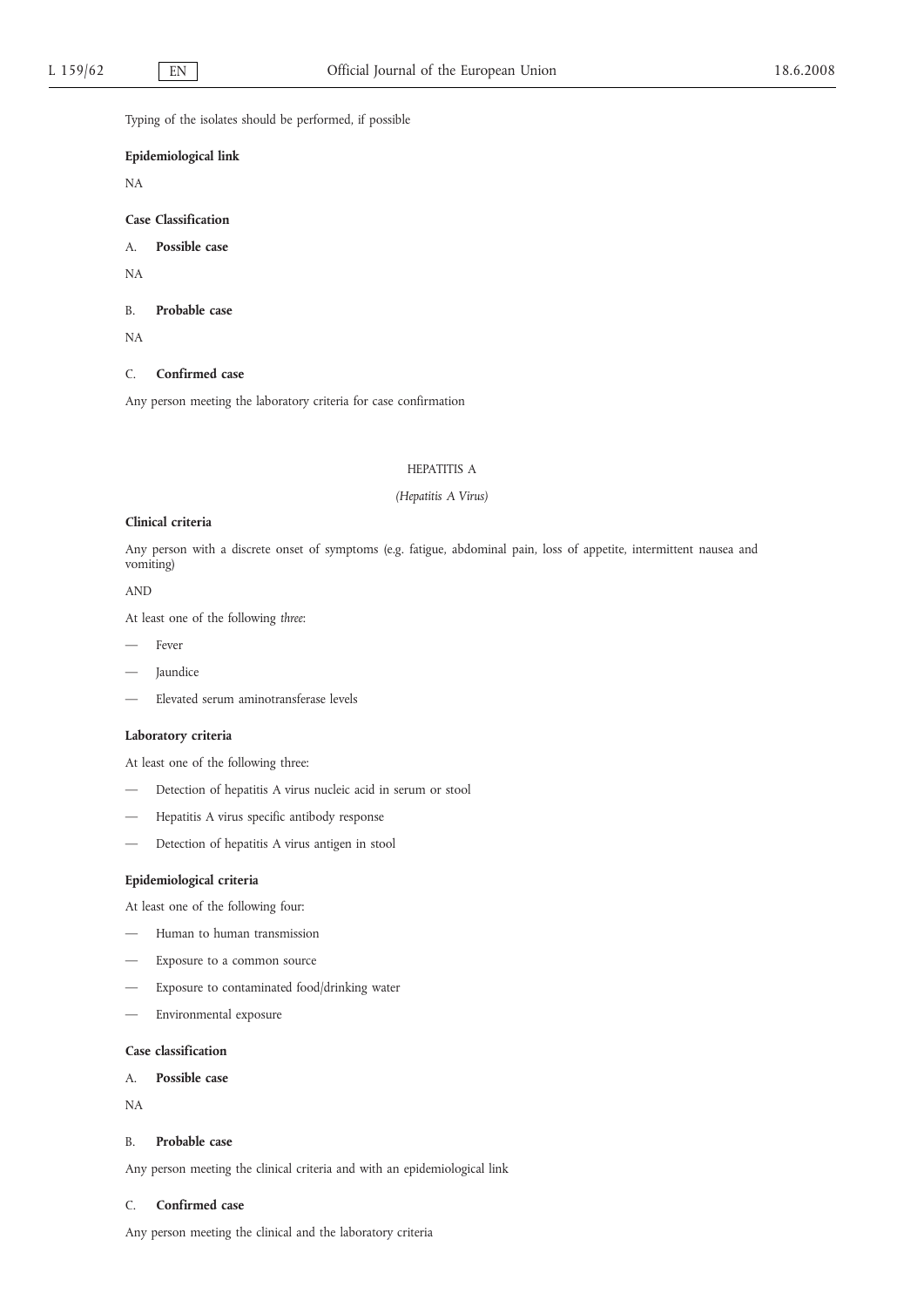### HEPATITIS B, ACUTE

*(Hepatitis B virus)*

## **Clinical criteria**

Any person with a discrete onset of symptoms (e.g. fatigue, abdominal pain, loss of appetite, intermittent nausea and vomiting)

AND

At least one of the following *three*:

- Fever
- **Jaundice**
- Elevated serum aminotransferase levels

### **Laboratory criteria**

Hepatitis B virus core IgM antigen specific antibody response

Laboratory results need to be interpreted according to the vaccination status

## **Epidemiological criteria**

An epidemiological link by human to human transmission (e.g. sexual contact, vertical transmission or blood transmission)

## **Case classification**

A. **Possible case**

NA

## B. **Probable case**

Any person meeting the clinical criteria and with an epidemiological link

## C. **Confirmed case**

Any person meeting the clinical and the laboratory criteria

# HEPATITIS C

## *(Hepatitis C virus)*

## **Clinical criteria**

Not relevant for surveillance purposes

## **Laboratory criteria**

At least one of the following *two*:

- Detection of hepatitis C virus nucleic acid in serum
- Hepatitis C virus specific antibody response confirmed by a different antibody test

# **Epidemiological criteria**

NA

# **Case classification**

- A. **Possible case**
- NA
- B. **Probable case**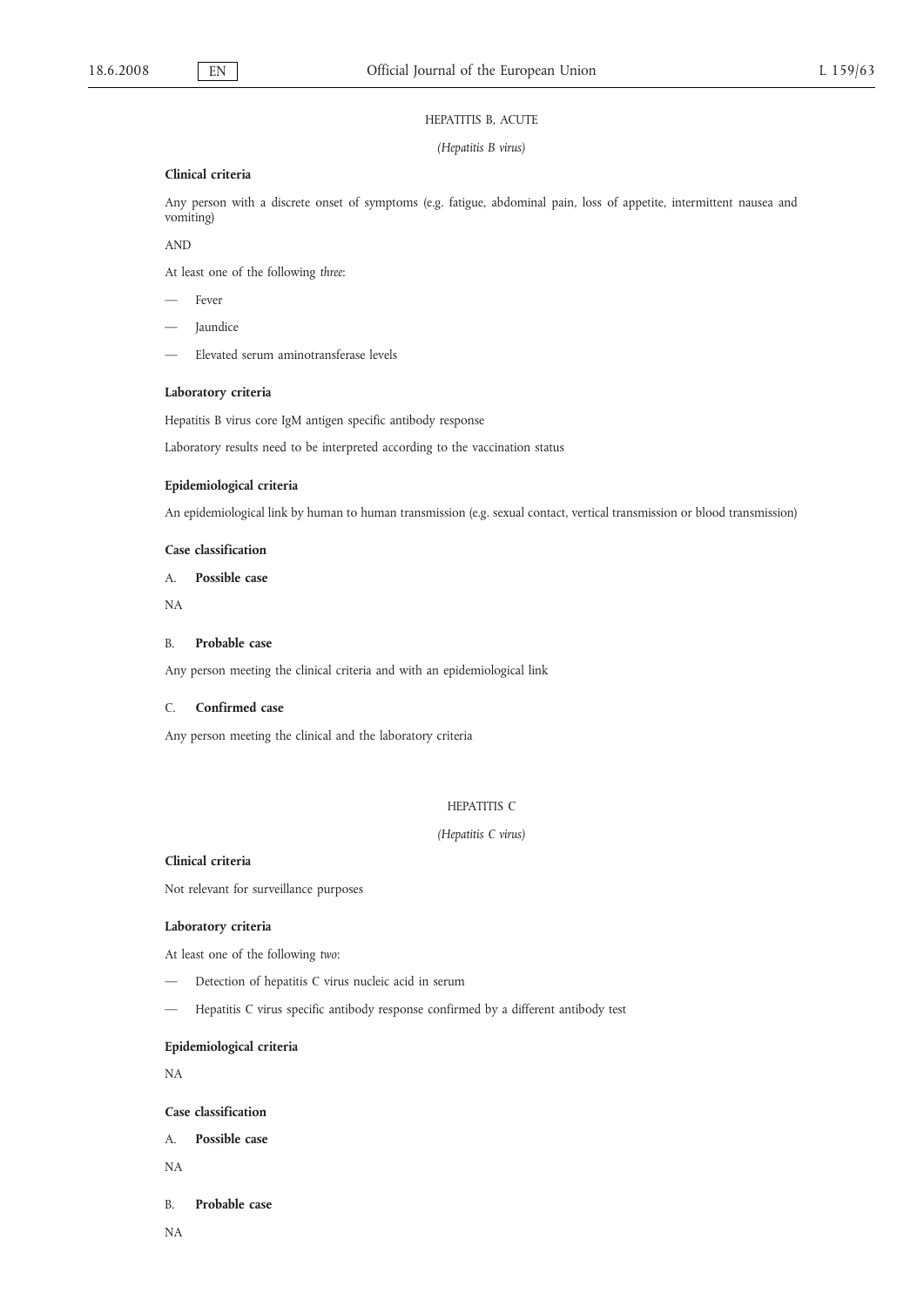## C. **Confirmed case**

Any person meeting the laboratory criteria

# INFLUENZA

### *(influenza virus)*

#### **Clinical criteria**

Any person with at least one of the following clinical forms:

## *Influenza-like illness (ILI)*

— Sudden onset of symptoms

AND

- at least one of the following *four* systemic symptoms:
	- Fever or feverishness
	- Malaise
	- Headache
	- Myalgia

## AND

- at least one of the following three respiratory symptoms:
	- Cough
	- Sore throat
	- Shortness of breath

*Acute respiratory infection (ARI)*

Sudden onset of symptoms

AND

- At least one of the following *four* respiratory symptoms:
	- Cough
	- Sore throat
	- Shortness of breath
	- Coryza

AND

— A clinician's judgement that the illness is due to an infection

## **Laboratory criteria**

At least one the following four:

- Isolation of influenza virus from a clinical specimen
- Detection of influenza virus nucleic acid in a clinical specimen
- Identification of influenza virus antigen by DFA test in a clinical specimen
- Influenza specific antibody response

Sub typing of the influenza isolate should be performed, if possible

## **Epidemiological criteria**

An epidemiological link by human to human transmission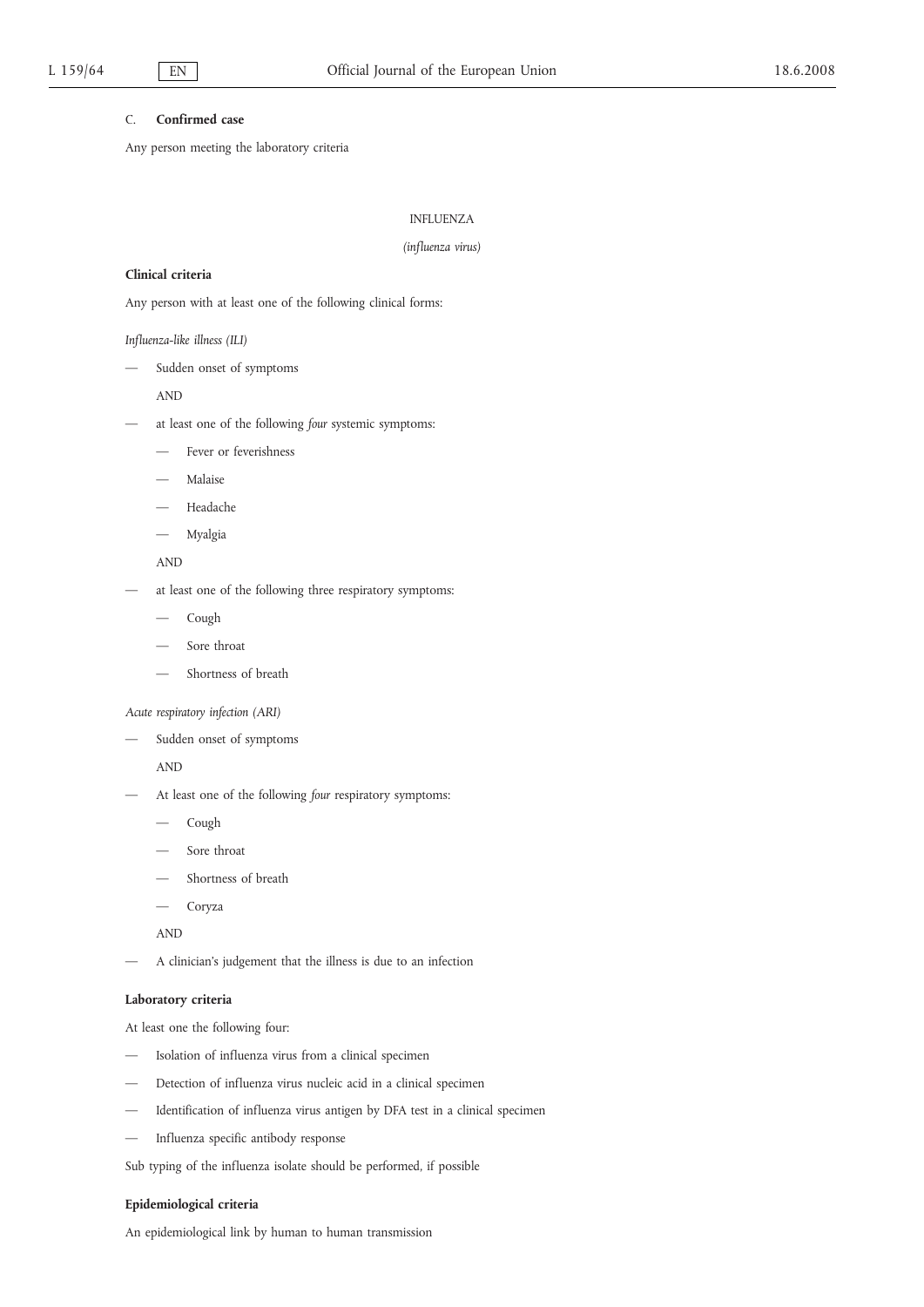### **Case classification**

## A. **Possible case**

Any person meeting the clinical criteria (ILI or ARI)

## B. **Probable case**

Any person meeting the clinical criteria (ILI or ARI) and with an epidemiological link

## C. **Confirmed case**

Any person meeting the clinical (ILI or ARI) and the laboratory criteria

## LEGIONNAIRES' DISEASE

*(Legionella spp.)*

## **Clinical criteria**

Any person with pneumonia

#### **Laboratory criteria**

— Laboratory criteria for case confirmation

At least one of the following *three:*

- Isolation of *Legionella spp*. from respiratory secretions or any normally sterile site
- Detection of *Legionella pneumophila* antigen in urine
- *Legionella pneumophila* serogroup 1 specific antibody response
- Laboratory criteria for a probable case

At least one of the following four:

- Detection of *Legionella pneumophila* antigen in respiratory secretions or lung tissue e.g. by DFA staining using monoclonal-antibody derived reagents
- Detection of *Legionella spp.* nucleic acid in a clinical specimen
- *Legionella pneumophila* non-serogroup 1 or other *Legionella spp.* specific antibody response
- *L. pneumophila* serogroup 1, other serogroups or other *Legionella species:* single high titre in specific serum antibody

## **Epidemiological criteria**

At least one of the following two epidemiological links:

- Environmental exposure
- Exposure to the same common source

#### **Case classification**

## A. **Possible case**

NA

#### B. **Probable case**

Any person meeting the clinical criteria AND at least one positive laboratory test for a probable case OR an epidemiological link

## C. **Confirmed case**

Any person meeting the clinical and the laboratory criteria for case confirmation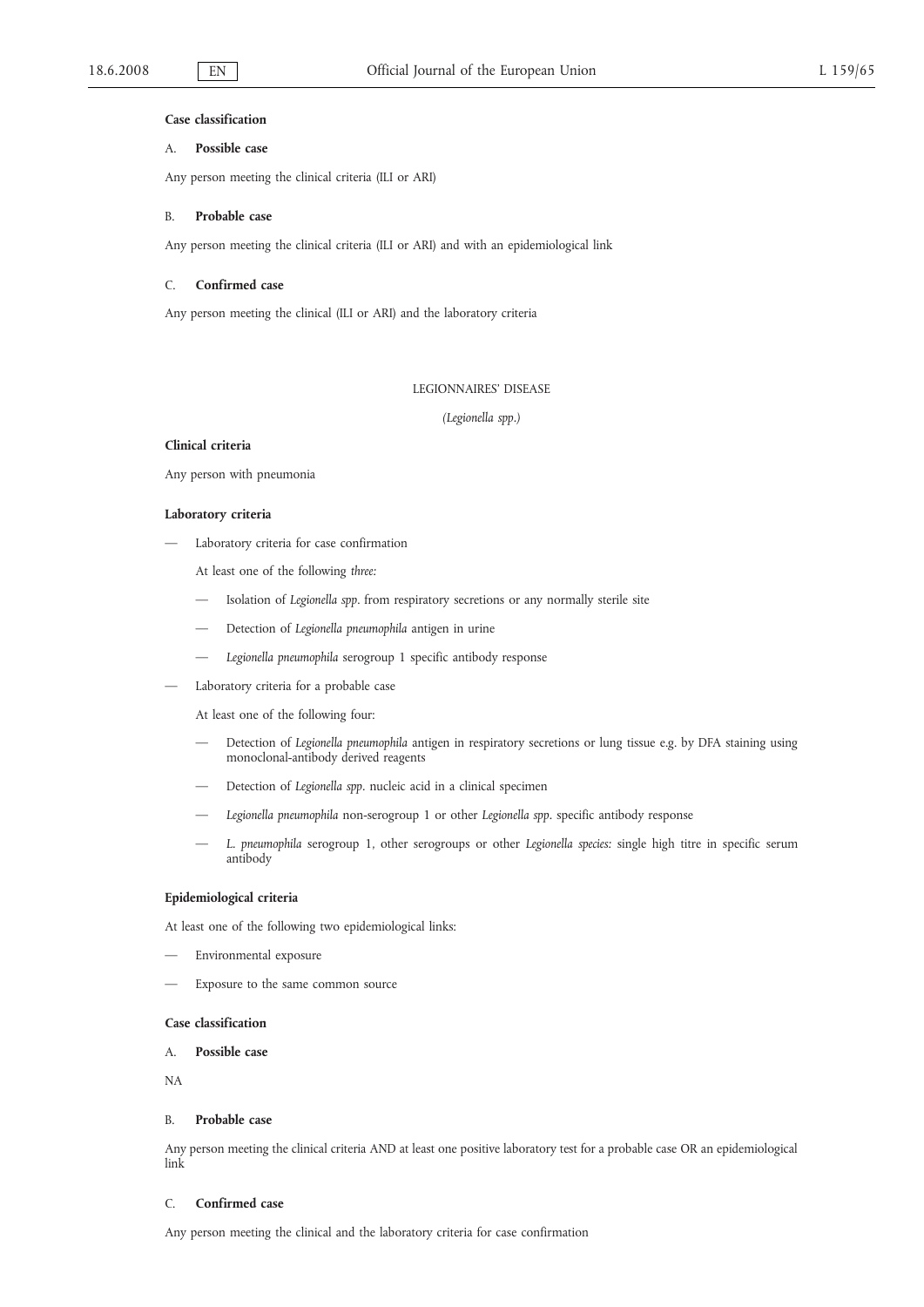### **LEPTOSPIROSIS**

### *(Leptospira interrogans)*

## **Clinical criteria**

Any person with

Fever

OR

At least two of the following eleven:

- Chills
- Headache
- Myalgia
- Conjunctival suffusion
- Haemorrhages into skin and mucous membranes
- Rash
- **Jaundice**
- Myocarditis
- Meningitis
- Renal impairment
- Respiratory symptoms such as haemoptysis

# **Laboratory criteria**

At least one of the following *four*:

- Isolation of *Leptospira interrogans* from a clinical specimen
- Detection of *Leptospira interrogans* nucleic acid in a clinical specimen
- Demonstration of *Leptospira interrogans* by immunofluorescence in a clinical specimen
- *Leptospira interrogans* specific antibody response

## **Epidemiological criteria**

At least one of the following three epidemiological links:

- Animal to human transmission
- Environmental exposure
- Exposure to a common source

## **Case classification**

A. **Possible case**

NA

## B. **Probable case**

Any person meeting the clinical criteria and with an epidemiological link

### C. **Confirmed case**

Any person meeting the clinical and the laboratory criteria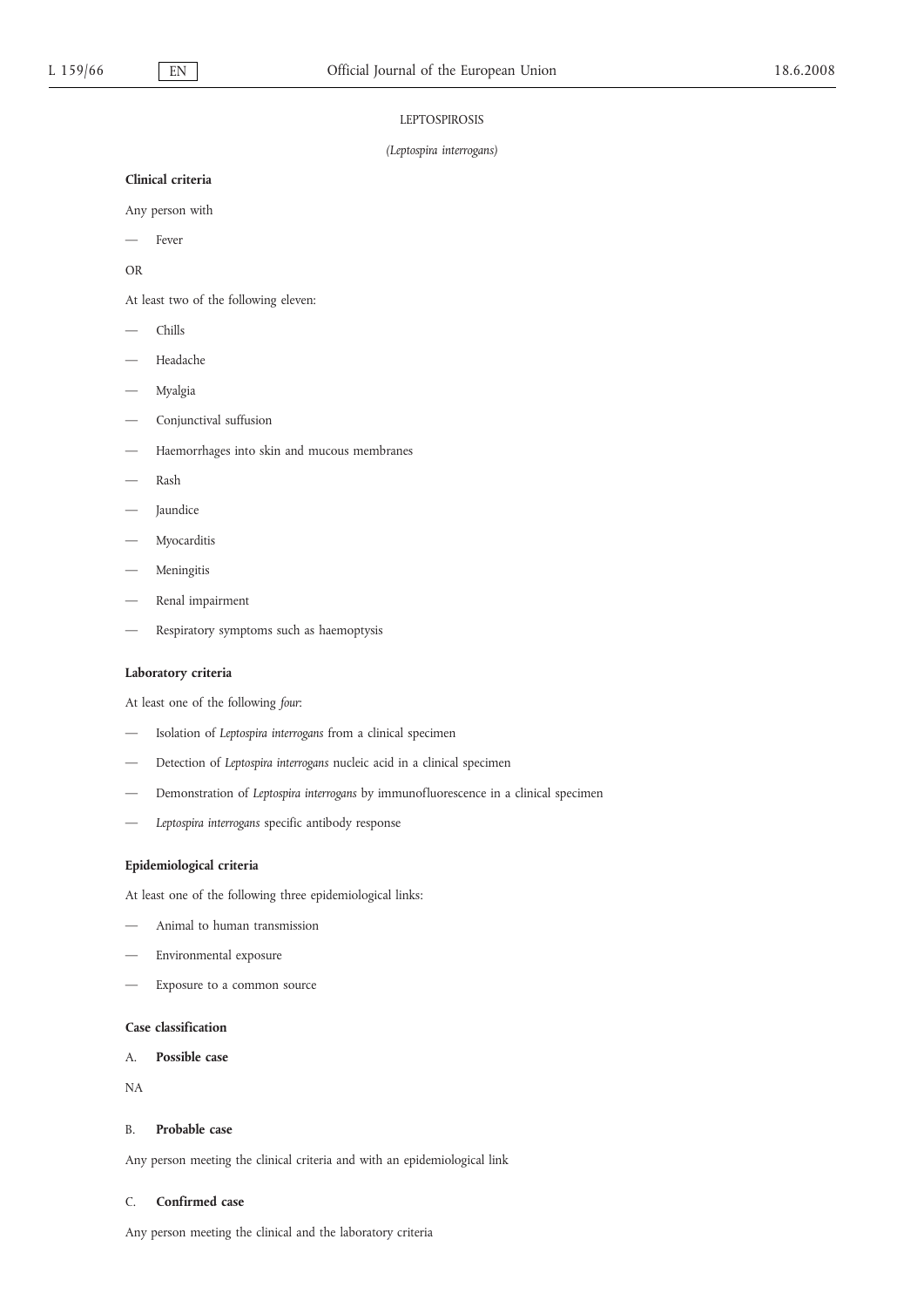#### LISTERIOSIS

#### *(Listeria monocytogenes)*

#### **Clinical criteria**

Any person with at least one of the following three:

Listeriosis of newborns defined as

Stillbirth

OR

At least one of the following *five* in the first month of life:

- Granulomatosis infantiseptica
- Meningitis or meningoencephalitis
- Septicaemia
- **Dyspnoea**
- Lesions on skin, mucosal membranes or conjunctivae
- Listeriosis in pregnancy defined as at least one of the following three:
	- Abortion, miscarriage, stillbirth or premature birth
	- Fever
	- Influenza-like symptoms
- Other form of listeriosis defined as at least one of the following four:
	- Fever
	- Meningitis or meningoencephalitis
	- Septicaemia
	- isLocalised infections such as arthritis, endocarditis, and abscesses

## **Laboratory criteria**

At least one of the following *two*:

- Isolation of *Listeria monocytogenes* from a normally sterile site
- Isolation of *Listeria monocytogenes* from a normally non-sterile site in a foetus, stillborn, newborn or the mother at or within 24 hours of birth

## **Epidemiological criteria**

At least one of the following *three* epidemiological links:

- Exposure to a common source
- Human to human transmission (vertical transmission)
- Exposure to contaminated food/drinking water

## **Additional information**

Incubation period 3-70 days, most often 21 days

## **Case classification**

- A. **Possible case**
- NA

## B. **Probable case**

Any person meeting the clinical criteria and with an epidemiological link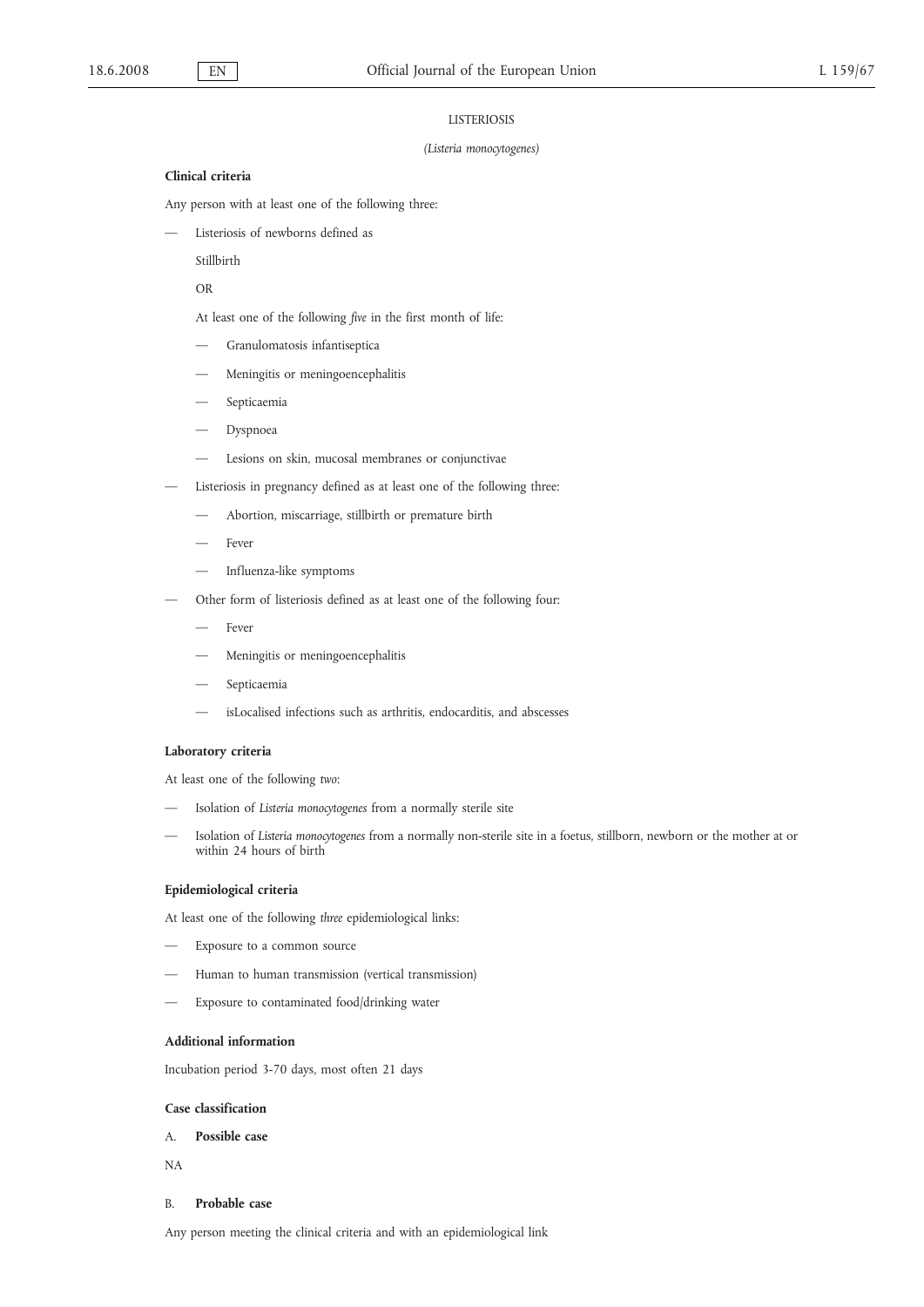## C. **Confirmed case**

Any person meeting the laboratory criteria

OR

Any mother with a laboratory confirmed listeriosis infection in her foetus, stillborn or newborn

## MALARIA

## *(Plasmodium spp.)*

## **Clinical criteria**

Any person with fever OR a history of fever

### **Laboratory criteria**

At least one of the following three:

- Demonstration of malaria parasites by light microscopy in blood films
- Detection of *Plasmodium* nucleic acid in blood
- Detection of *Plasmodium* antigen

Differentiation of *Plasmodium spp*. should be performed if possible

## **Epidemiological criteria**

NA

# **Case classification**

A. **Possible case**

NA

B. **Probable case**

NA

C. **Confirmed case**

Any person meeting the clinical and the laboratory criteria

## MEASLES

## *(Measles virus)*

## **Clinical criteria**

Any person with fever

AND

- Maculo-papular rash
- AND at least one of the following *three*:
- Cough
- Coryza
- Conjunctivitis

# **Laboratory criteria**

At least one of the following four:

- Isolation of measles virus from a clinical specimen
- Detection of measles virus nucleic acid in a clinical specimen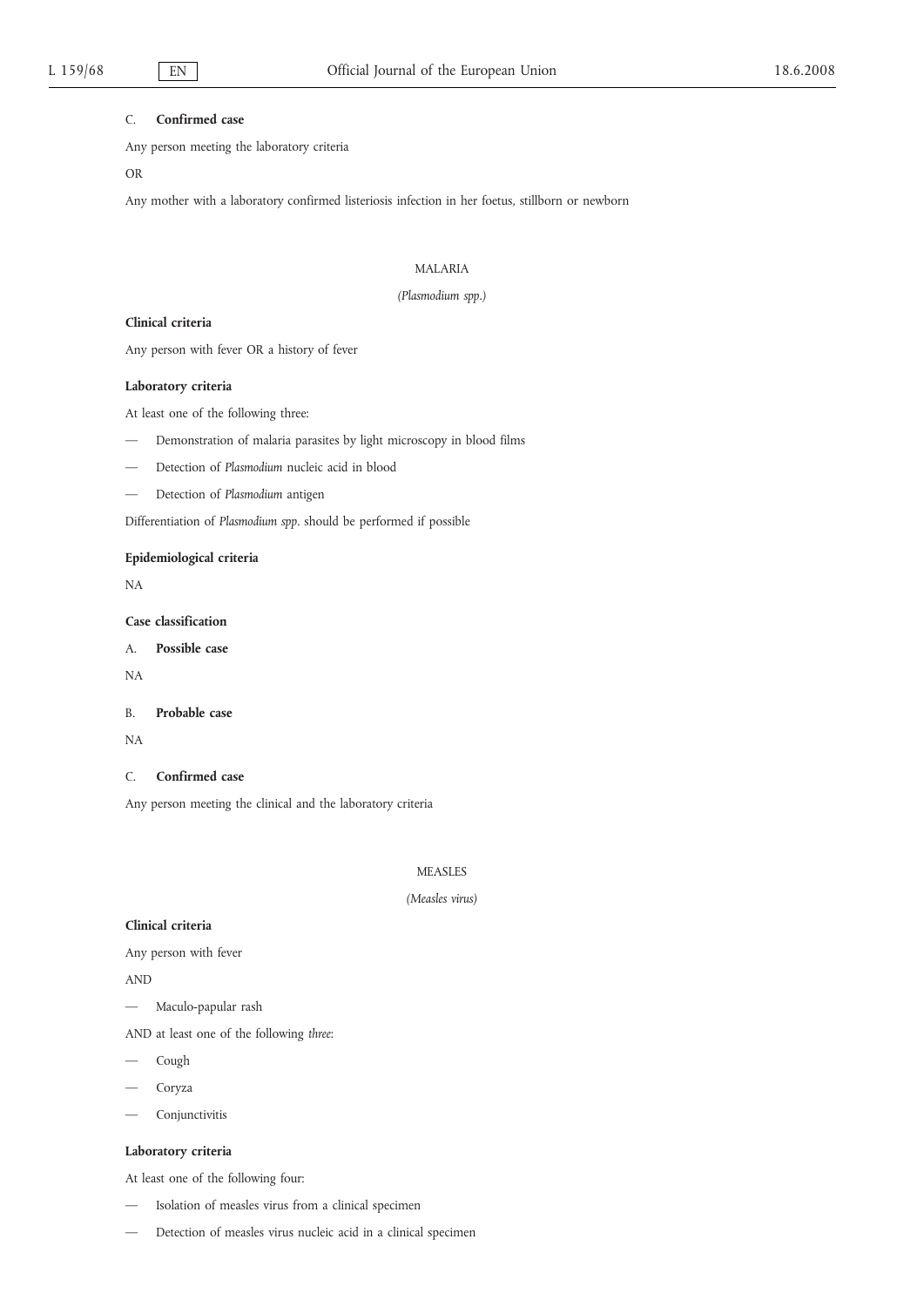- Measles virus specific antibody response characteristic for acute infection in serum or saliva
- Detection of measles virus antigen by DFA in a clinical specimen using measles specific monoclonal antibodies

Laboratory results need to be interpreted according to the vaccination status. If recently vaccinated, investigate for wild virus

## **Epidemiological criteria**

An epidemiological link by human to human transmission

## **Case classification**

## A. **Possible case**

Any person meeting the clinical criteria

#### B. **Probable case**

Any person meeting the clinical criteria and with an epidemiological link

### C. **Confirmed case**

Any person not recently vaccinated and meeting the clinical and the laboratory criteria

#### MENINGOCCOCAL DISEASE, INVASIVE

*(Neisseria meningitidis)*

#### **Clinical criteria**

Any person with at least one of the following five:

- Fever
- Meningeal signs
- Petechial rash
- Septic shock
- Septic arthritis

#### **Laboratory criteria**

At least one of the following four:

- Isolation of *Neisseria meningitidis* from a normally sterile site, including purpuric skin lesions
- Detection of *Neisseria meningitidis* nucleic acid from a normally sterile site, including purpuric skin lesions
- Detection of *Neisseria meningitidis* antigen in CSF
- Detection of gram negative stained diplococcus in CSF

## **Epidemiological criteria**

An epidemiological link by human to human transmission

### **Case classification**

### A. **Possible case**

Any person meeting the clinical criteria

## B. **Probable case**

Any person meeting the clinical criteria and with an epidemiological link

#### C. **Confirmed case**

Any person meeting the laboratory criteria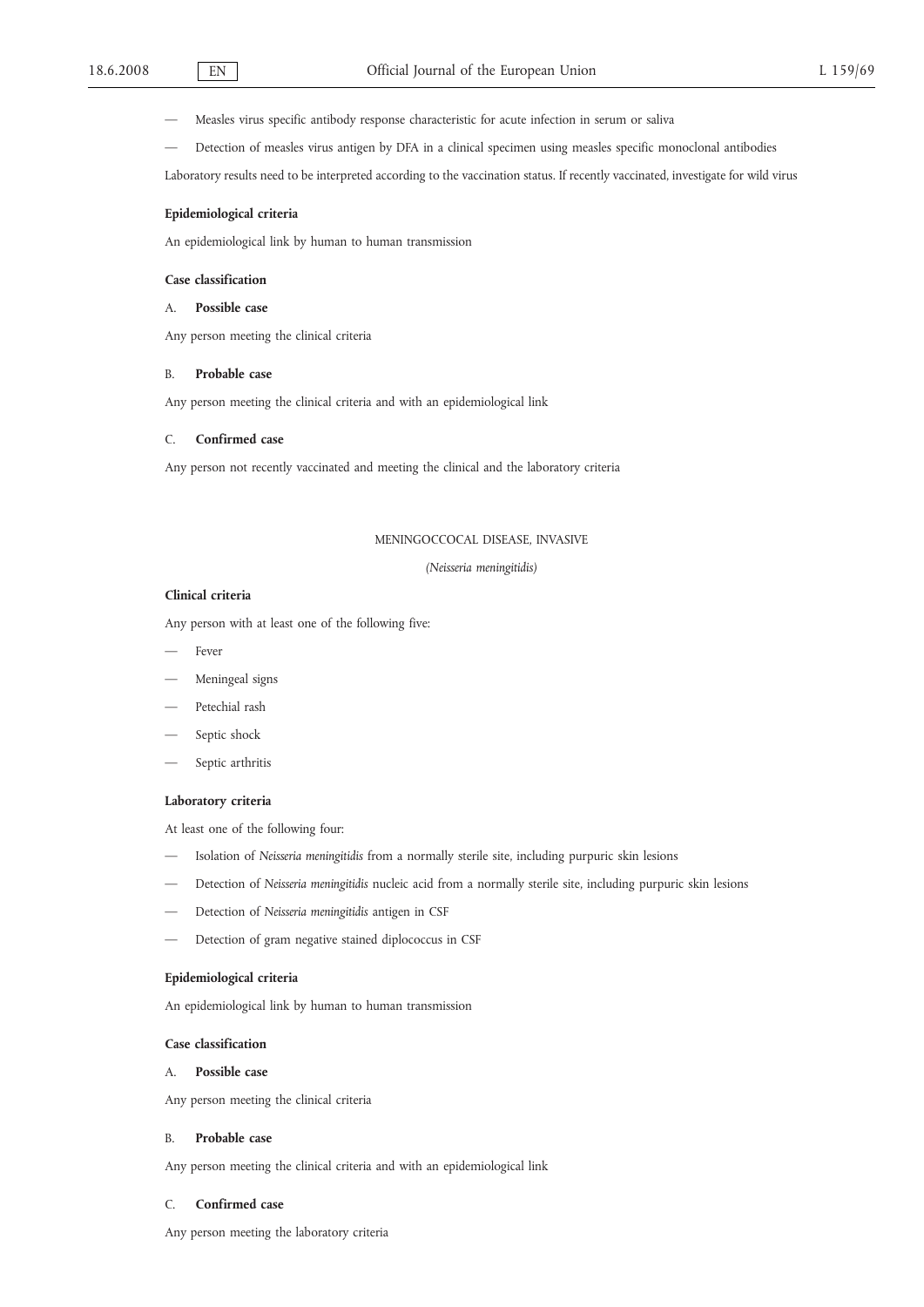#### MUMPS

#### *(Mumps virus)*

#### **Clinical criteria**

Any person with

— Fever

AND

At least two of the following three:

- Sudden onset of tender swelling of the parotid or other salivary glands
- Orchitis
- Meningitis

## **Laboratory criteria**

At least one of the following three:

- Isolation of mumps virus from a clinical specimen
- Detection of mumps virus nucleic acid
- Mumps virus specific antibody response characteristic for acute infection in serum or saliva

Laboratory results need to be interpreted according to the vaccination status

## **Epidemiological criteria**

An epidemiological link by human to human transmission

#### **Case classification**

## A. **Possible case**

Any person meeting the clinical criteria

#### B. **Probable case**

Any person meeting the clinical criteria and with an epidemiological link

## C. **Confirmed case**

Any person not recently vaccinated and meeting the laboratory criteria

In case of recent vaccination: any person with detection of wild-type mumps virus strain

### PERTUSSIS

#### *(Bordetella pertussis)*

## **Clinical criteria**

Any person with a cough lasting at least two weeks

AND

at least one of the following three:

- Paroxysms of coughing
- Inspiratory 'whooping'
- Post-tussive vomiting

# OR

Any person diagnosed as pertussis by a physician

#### OR

Apnoeic episodes in infants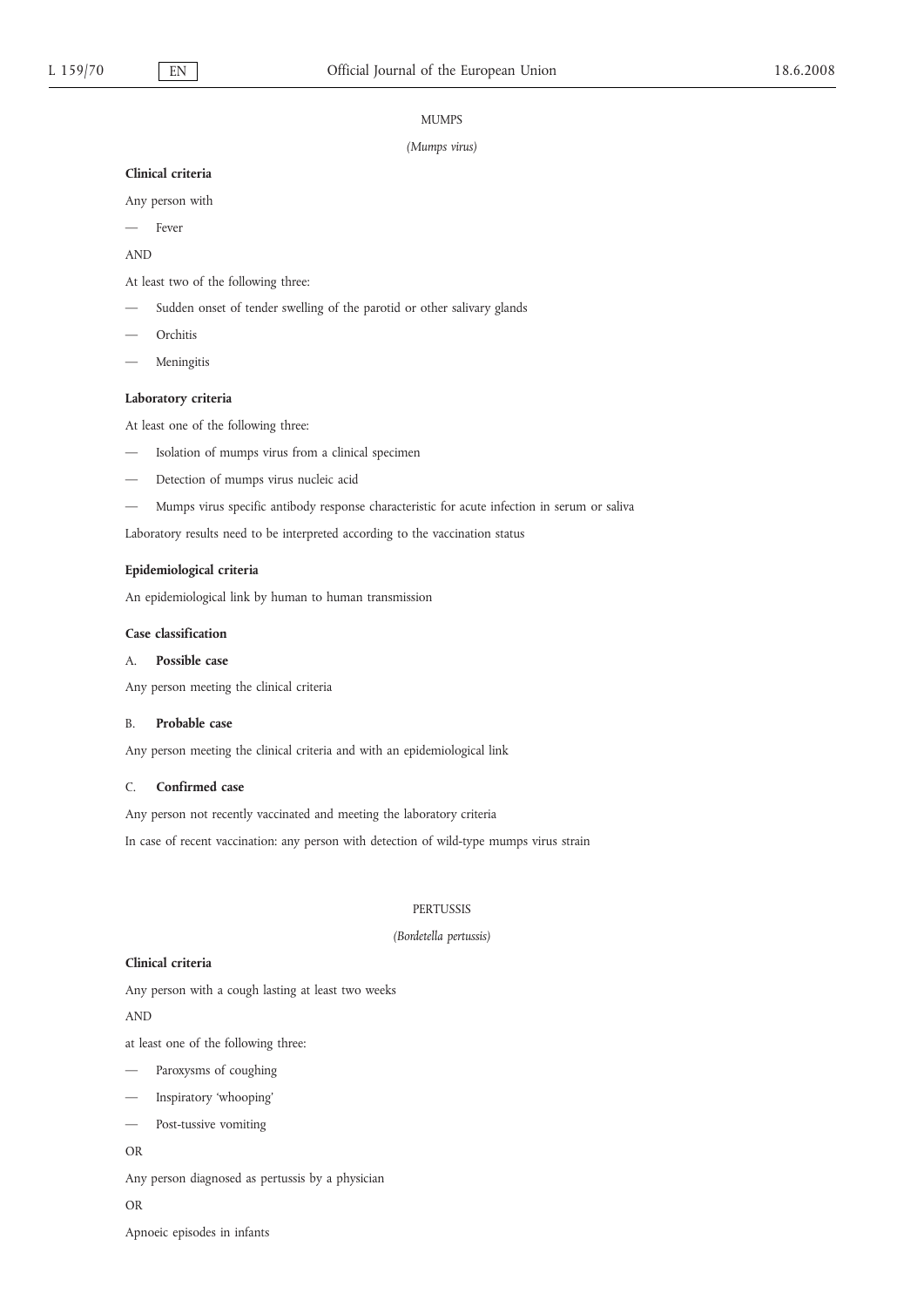## **Laboratory criteria**

At least one of the following three:

- Isolation of *Bordetella pertussis* from a clinical specimen
- Detection of *Bordetella pertussis* nucleic acid in a clinical specimen
- *Bordetella pertussis* specific antibody response

## **Epidemiological criteria**

An epidemiological link by human to human transmission

### **Case classification**

# A. **Possible case**

Any person meeting the clinical criteria

## B. **Probable case**

Any person meeting the clinical criteria and with an epidemiological link

## C. **Confirmed case**

Any person meeting the clinical and the laboratory criteria

### PLAGUE

*(Yersinia pestis)*

## **Clinical criteria**

Any person with at least one of the following clinical forms:

*Bubonic plague:*

Fever

AND

Sudden onset of painful lymphadenitis

*Septicaemic plague:*

Fever

*Pneumonic plague:*

Fever

AND

At least one of the following *three*:

- Cough
- Chest pain
- Haemoptysis

## **Laboratory criteria**

At least one of the following three:

- Isolation of *Yersinia pestis* from a clinical specimen
- Detection of *Yersinia pestis* nucleic acid from a clinical specimen (F1 antigen)
- *Yersinia pestis* anti-F1 antigen specific antibody response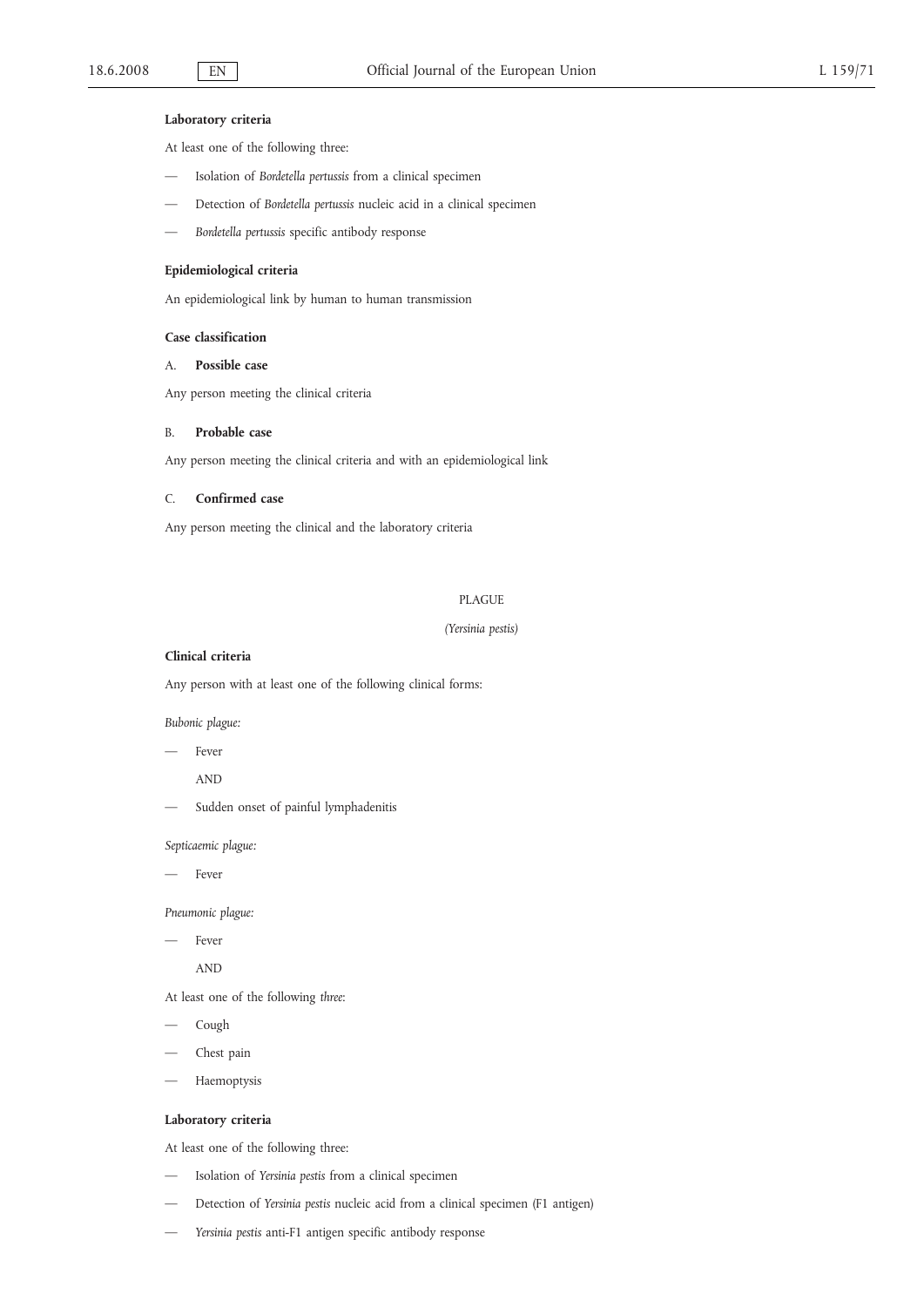## **Epidemiological criteria**

At least one of the following four epidemiological links:

- Human to human transmission
- Animal to human transmission
- Laboratory exposure (where there is a potential exposure to plague)
- Exposure to a common source

## **Case classification**

A. **Possible case**

NA

### B. **Probable case**

Any person meeting the clinical criteria and with an epidemiological link

### C. **Confirmed case**

Any person meeting the laboratory criteria

## PNEUMOCOCCAL INVASIVE DISEASE(S)

*(Streptococcus pneumoniae)*

## **Clinical criteria**

Not relevant for surveillance purposes

## **Laboratory criteria**

At least one of the following three:

- Isolation of *S. pneumoniae* from a normally sterile site
- Detection of *S. pneumoniae* nucleic acid from a normally sterile site
- Detection of *S. pneumoniae* antigen from a normally sterile site

### **Epidemiological criteria**

NA

**Case classification**

A. **Possible case**

NA

B. **Probable case**

NA

C. **Confirmed case**

Any person meeting the laboratory criteria

#### POLIOMYELITIS

*(Polio virus)*

# **Clinical criteria**

Any person < 15 years of age with acute flaccid paralysis (AFP)

## OR

Any person in whom polio is suspected by a physician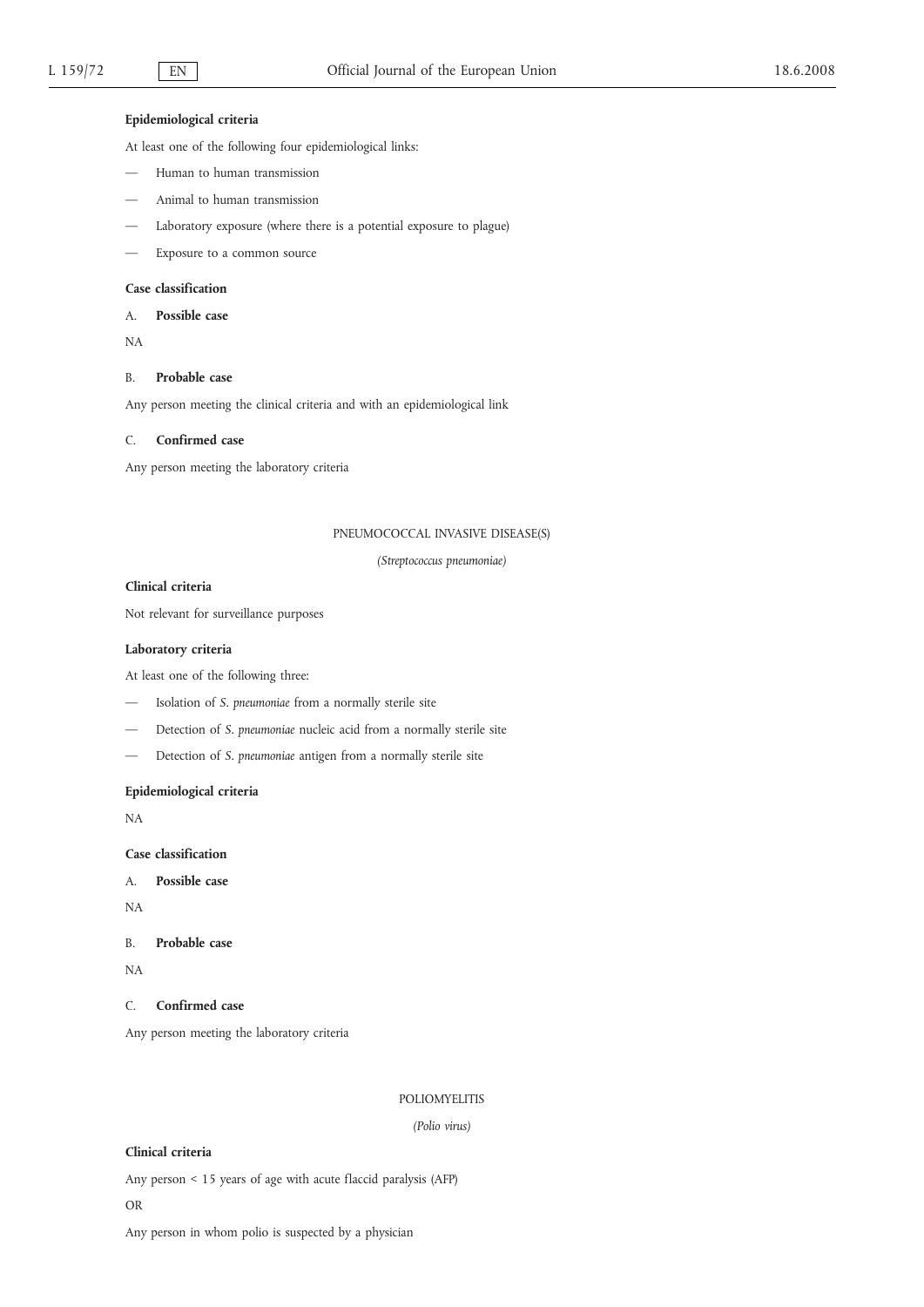### **Laboratory criteria**

At least one of the following three:

- Isolation of a polio virus and intratypic differentiation Wild polio virus (WPV)
- Vaccine derived poliovirus (VDPV) (for the VDPV at least 85 % similarity with vaccine virus in the nucleotide sequences in the VP1 section)
- Sabin-like poliovirus: intratypic differentiation performed by a WHO-accredited polio laboratory (for the VDPV a  $>1$  % up to 15 % VP1 sequence difference compared with vaccine virus of the same serotype)

## **Epidemiological criteria**

At least one of the following two epidemiological links:

- Human to human transmission
- An history of travel to a polio-endemic area or an area with suspected or confirmed circulation of poliovirus

#### **Case classification**

## A. **Possible case**

Any person meeting the clinical criteria

#### B. **Probable case**

Any person meeting the clinical criteria and with an epidemiological link

### C. **Confirmed case**

Any person meeting the clinical and the laboratory criteria

### Q FEVER

### *(Coxiella burnetii)*

### **Clinical criteria**

Any person with at least one of the following three:

- Fever
- Pneumonia
- Hepatitis

#### **Laboratory criteria**

At least one of the following three:

- Isolation of *Coxiella burnetii* from a clinical specimen
- Detection of *Coxiella burnetii* nucleic acid in a clinical specimen
- *Coxiella burnetii* specific antibody response (IgG or IgM phase II)

## **Epidemiological criteria**

At least one of the following two epidemiological links:

- Exposure to a common source
- Animal to human transmission

#### **Case classification**

A. **Possible case**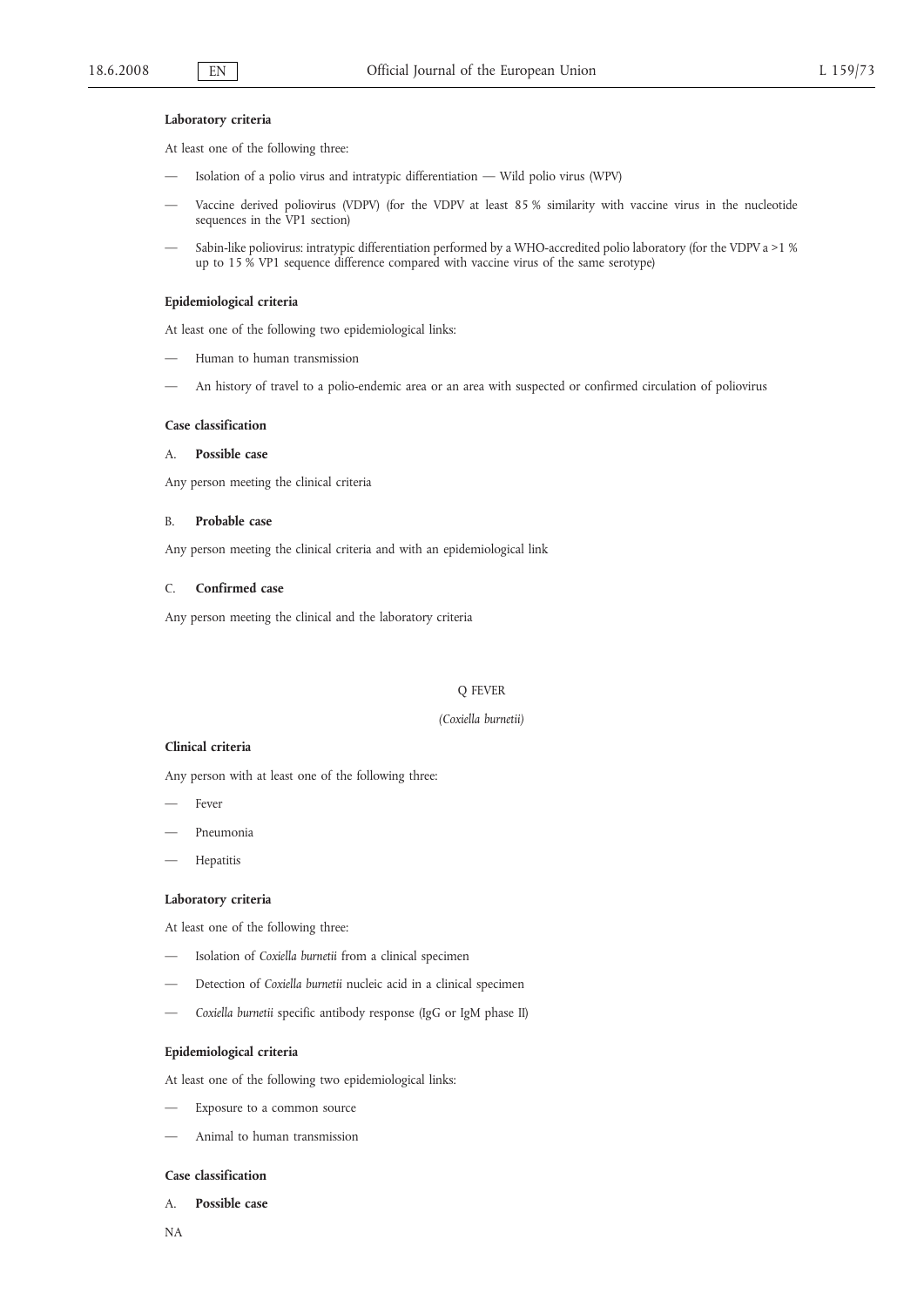### B. **Probable case**

Any person meeting the clinical criteria and with an epidemiological link

### C. **Confirmed case**

Any person meeting the clinical and the laboratory criteria

#### RABIES

### *(Lyssa virus)*

## **Clinical criteria**

Any person with an acute encephalomyelitis

### AND

At least two of the following seven:

- Sensory changes referred to the site of a preceding animal bite
- Paresis or paralysis
- Spasms of swallowing muscles
- Hydrophobia
- Delirium
- Convulsions
- Anxiety

## **Laboratory criteria**

At least one of the following four:

- Isolation of Lyssa virus from a clinical specimen
- Detection of Lyssa virus nucleic acid in a clinical specimen (e.g. saliva or brain tissue)
- Detection of viral antigens by a DFA in a clinical specimen
- Lyssa virus specific antibody response by virus isneutralisation assay in serum or CSF

Laboratory results need to be interpreted according to the vaccination or immunisation status

## **Epidemiological criteria**

At least one of the following three epidemiological links:

- Animal to human transmission (animal with suspected or confirmed infection)
- Exposure to a common source (same animal)
- Human to human transmission (e.g. transplantation of organs)

### **Case classification**

### A. **Possible case**

Any person meeting the clinical criteria

## B. **Probable case**

Any person meeting the clinical criteria and with an epidemiological link

## C. **Confirmed case**

Any person meeting the clinical and the laboratory criteria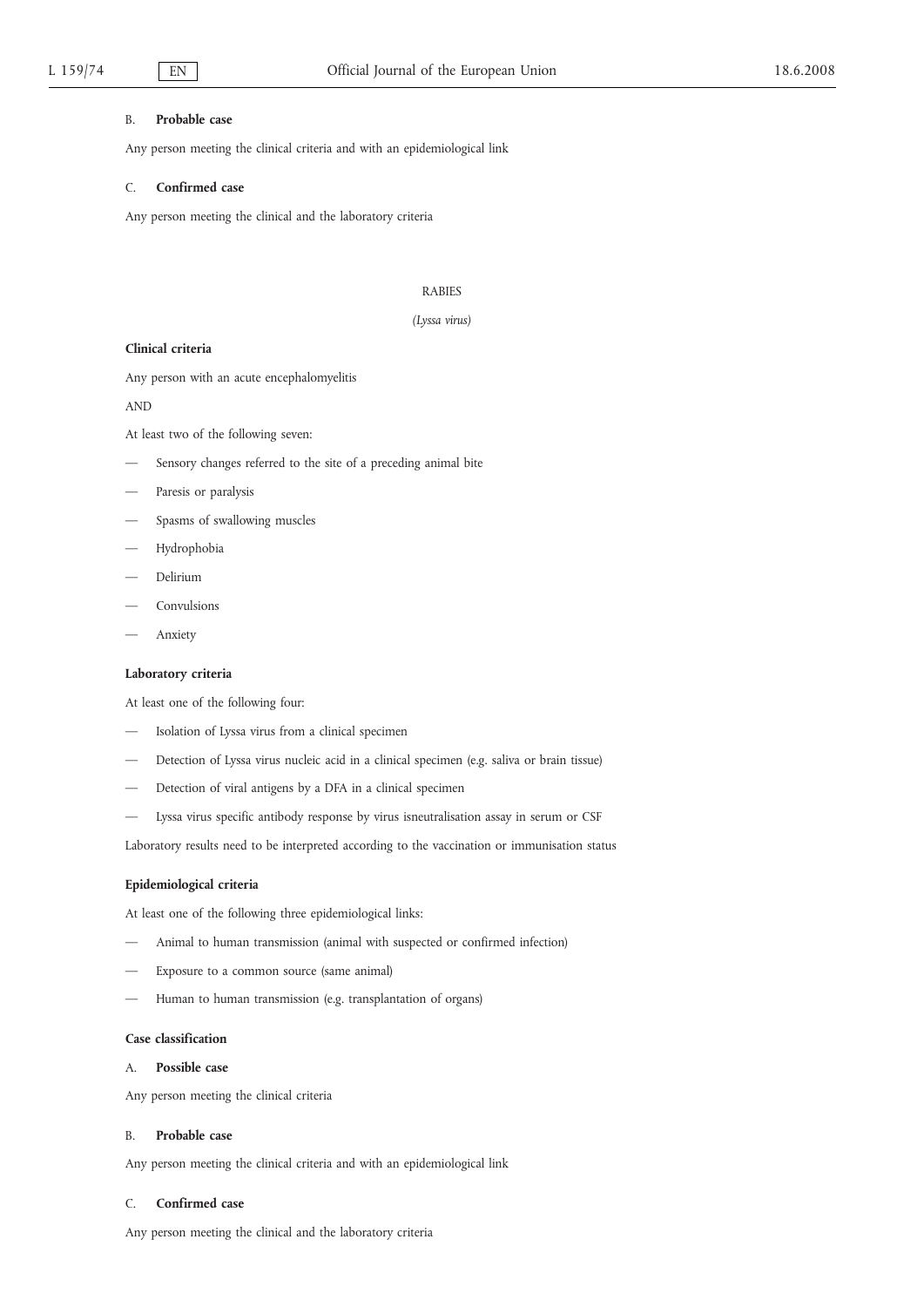#### RUBELLA

#### *(Rubella virus)*

## **Clinical criteria**

Any person with sudden onset of generalised maculo-papular rash

AND

At least one of the following five:

- Cervical adenopathy
- Sub-occipital adenopathy
- Post-auricular adenopathy
- Arthralgia
- Arthritis

### **Laboratory criteria**

— Laboratory criteria for case confirmation

At least one of the following three:

- Isolation of rubella virus from a clinical specimen
- Detection of rubella virus nucleic acid in a clinical specimen
- Rubella virus specific antibody response (IgG) in serum or saliva
- Laboratory criteria for probable case
- Rubella virus specific antibody response (IgM) (<sup>10</sup>)

Laboratory results need to be interpreted according to the vaccination status

## **Epidemiological criteria**

An epidemiological link by human to human transmission

## **Case classification**

### A. **Possible case**

Any person meeting the clinical criteria

#### B. **Probable case**

Any person meeting the clinical criteria and with at least one of the following two:

- An epidemiological link
- Meeting the laboratory criteria for a probable case

#### C. **Confirmed case**

Any person not recently vaccinated and meeting the laboratory criteria for case confirmation

In case of recent vaccination, a person with detection of wild-type rubella virus strain

 $(10)$ 10) When rubella in pregnancy is suspected, further confirmation of a positive rubella IgM results is required (e.g. a rubella specific IgG avidity test showing a low avidity). In certain situations, such as confirmed rubella outbreaks detection of rubella virus IgM can be considered confirmatory in non-pregnant cases.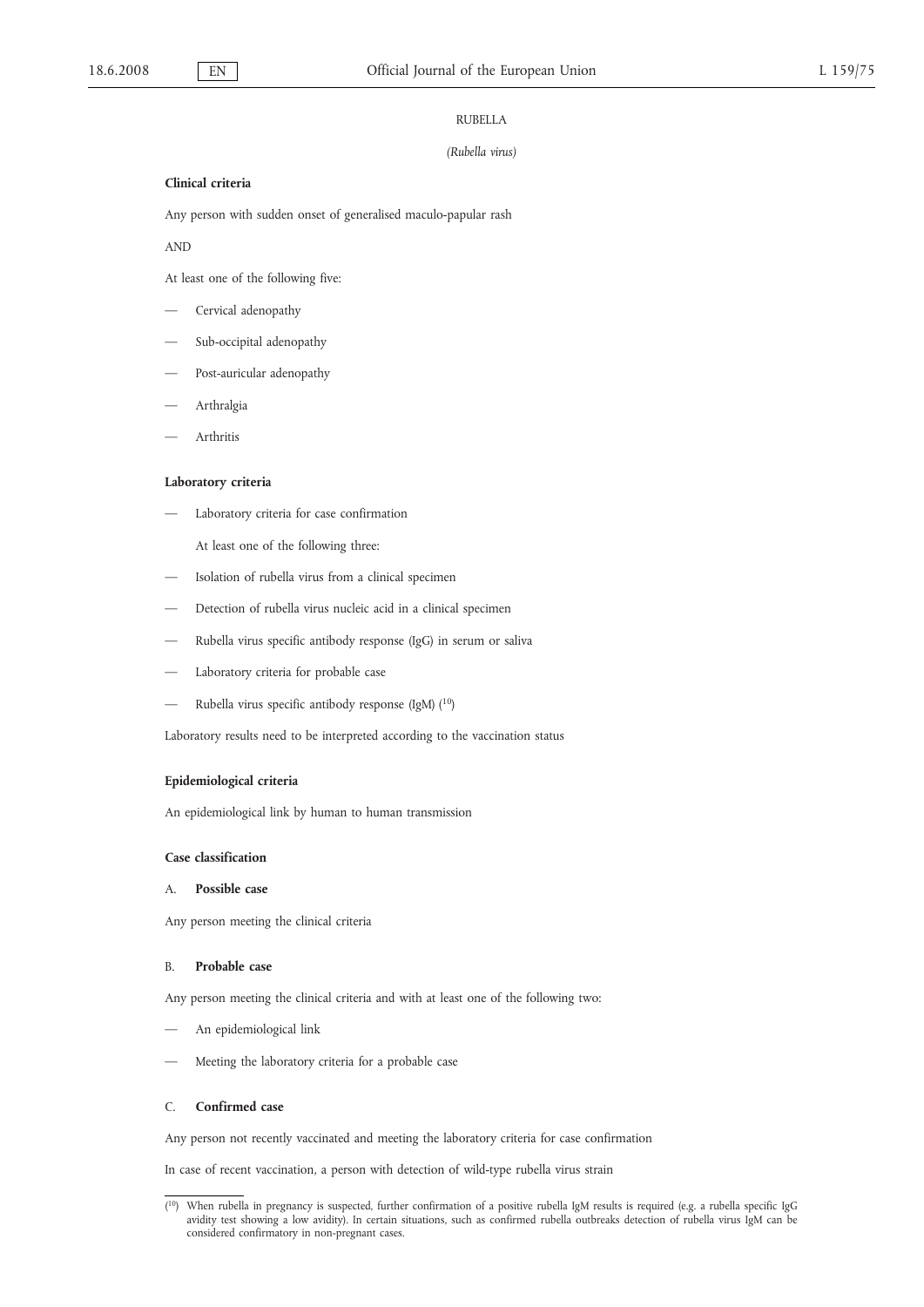### RUBELLA, CONGENITAL

*(Including congenital rubella syndrome)*

### **Clinical criteria**

*Congenital rubella infection (CRI)*

No clinical criteria can be defined for CRI

*Congenital rubella syndrome (CRS)*

Any infant < 1 year of age or any stillborn with:

— At least two of the conditions listed in (A)

- OR
- One in category (A) and one in category (B)
- $(A)$
- Cataract(s)
- Congenital glaucoma
- Congenital heart disease
- Loss of hearing
- Pigmentary retinopathy
- (B)
- Purpura
- Splenomegaly
- Microcephaly
- Developmental delay
- Meningo-encephalitis
- Radiolucent bone disease
- Jaundice that begins within 24 hours after birth

## **Laboratory criteria**

At least one of the following four:

- Isolation of rubella virus from a clinical specimen
- Detection of Rubella virus nucleic acid
- Rubella virus specific antibody response (IgM)
- Persistence of rubella IgG between 6 and 12 months of age (at least two samples with similar concentration of rubella IgG)

Laboratory results need to be interpreted according to the vaccination status

### **Epidemiological criteria**

Any infant or any stillborn born to a woman with a laboratory confirmed rubella infection during pregnancy by human to human transmission vertical transmission)

## **Case classification Congenital Rubella**

A. **Possible case**

NA

# B. **Probable case**

Any stillborn or infant either not tested OR with negative laboratory results with at least one of the following two:

— An epidemiological link AND at least one category 'A' CRS clinical criteria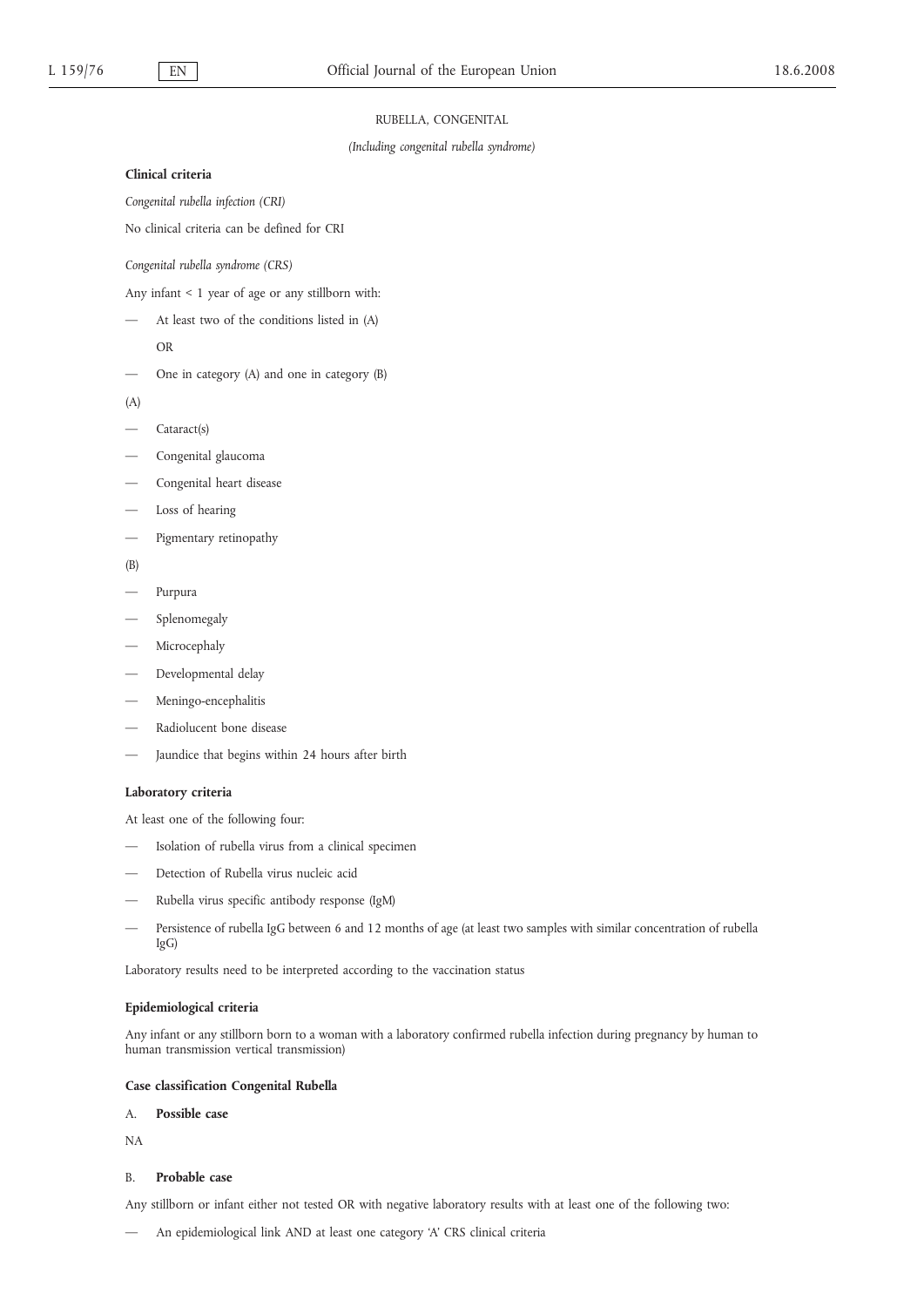Meeting the clinical criteria for CRS

#### C. **Confirmed case**

Any stillborn meeting the laboratory criteria

#### OR

Any infant meeting the laboratory criteria AND at least one of the following two:

- An epidemiological link
- At least one category 'A' CRS clinical criteria

An infant with positive laboratory criteria only without a history of rubella in the mother during the pregnancy and without 'A' clinical criteria will therefore be reported as rubella case.

## SALMONELLOSIS

*(Salmonella spp. other than S. Typhi and S. Paratyphi)*

## **Clinical criteria**

Any person with at least one of the following four:

- Diarrhoea
- Fever
- Abdominal pain
- Vomiting

## **Laboratory criteria**

— Isolation of *Salmonella* (other than *S. Typhi* and *S. Paratyphi)* from stool or blood

#### **Epidemiological criteria**

At least one of the following five epidemiological links:

- Human to human transmission
- Exposure to a common source
- Animal to human transmission
- Exposure to contaminated food/drinking water
- Environmental exposure

### **Case classification**

- A. **Possible case**
- NA

#### B. **Probable case**

Any person meeting the clinical criteria and with an epidemiological link

### C. **Confirmed case**

Any person meeting the clinical and the laboratory criteria

### SEVERE ACUTE RESPIRATORY SYNDROME — SARS

*(SARS-coronavirus, SARS-CoV)*

## **Clinical criteria**

Any person with fever or a history of fever AND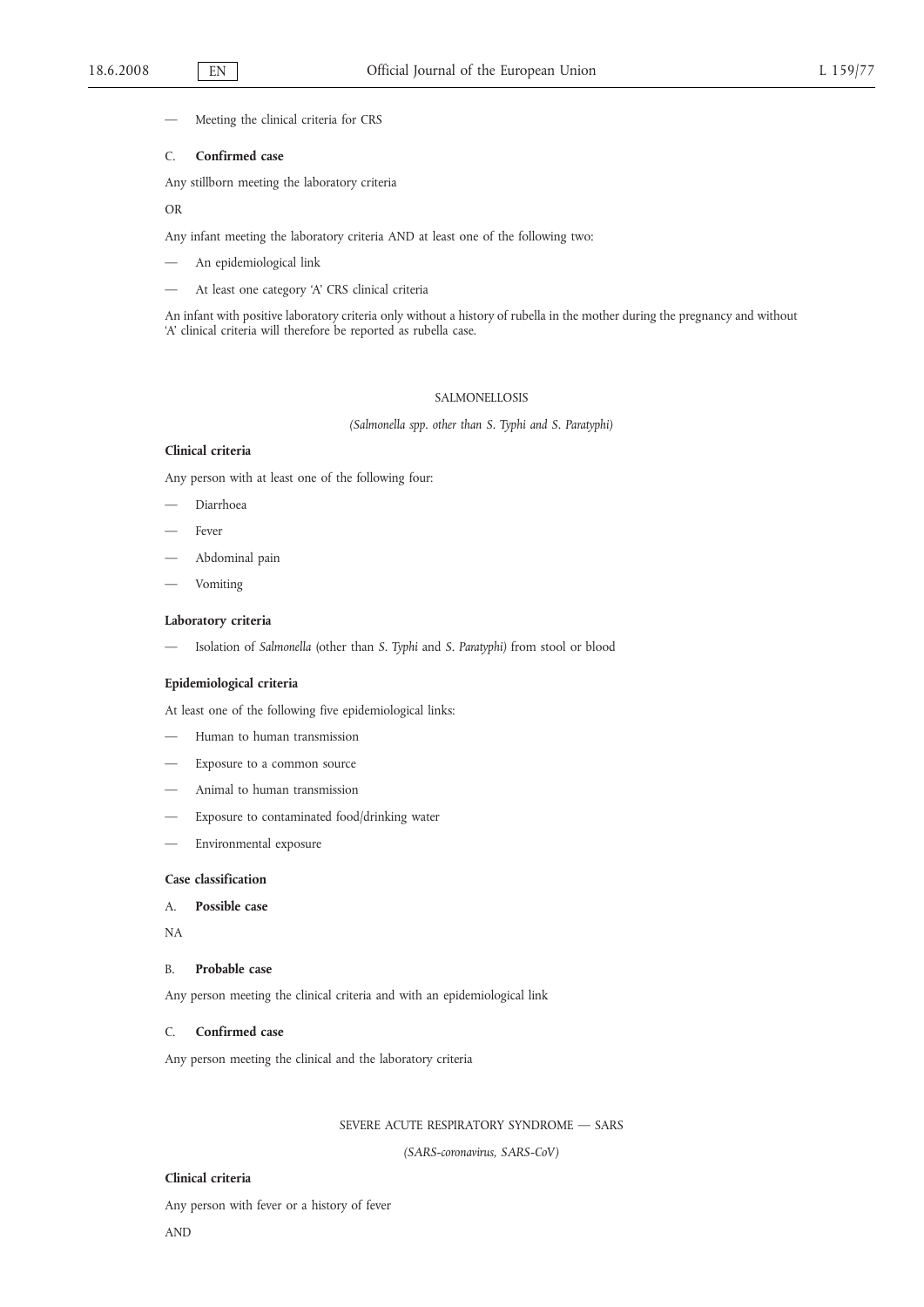At least one of the following *three*:

- Cough
- Difficulty in breathing
- Shortness of breath

AND

At least one of the following four:

- Radiographic evidence of pneumonia
- Radiographic evidence of acute respiratory distress syndrome
- Autopsy findings of pneumonia
- Autopsy findings of acute respiratory distress syndrome

AND

No alternative diagnosis which can fully explain the illness

#### **Laboratory criteria**

— Laboratory criteria for case confirmation

At least one of the following three:

- Isolation of virus in cell culture from any clinical specimen and identification of SARS-CoV using method such as RT-PCR
- Detection SARS-CoV nucleic acid in at least one of the following three:
	- At least two different clinical specimens (e.g. nasopharyngeal swab and stool)
	- The same clinical specimen collected on two or more occasions during the course of the illness (e.g. sequential nasopharyngeal aspirates)
	- Two different assays or repeat RT-PCR using a new RNA extract from the original clinical sample on each occasion of testing
- SARS-CoV specific antibody response by one of the following two:
	- Seroconversion by ELISA or IFA in acute and convalescent phase serum tested in parallel
	- Fourfold or greater rise in antibody titre between acute and convalescent phase sera tested in parallel
- Laboratory criteria for a probable case

At least one of the following two:

- A single positive antibody test for SARS-CoV
- A positive PCR result for SARS-CoV on a single clinical specimen and assay

## **Epidemiological criteria**

At least one of the following three:

- Any person with at least one of the following *three*:
	- Employed in an occupation associated with an increased risk of SARS-CoV exposure (e.g. staff in a laboratory working with live SARS-CoV/SARS-CoV-like viruses or storing clinical specimens infected with SARS-CoV; persons with exposure to wildlife or other animals considered a reservoir of SARS-CoV, their excretions or secretions, etc.)
	- Close contact (11) of one or more persons with confirmed SARS or under investigation for SARS
	- History of travel to, or residence in, an area experiencing an outbreak of SARS

<sup>(</sup> A close contact is a person who has cared for, lived with, or having had direct contact with the respiratory secretions, body fluids and/or excretions (e.g. faeces) of cases of SARS.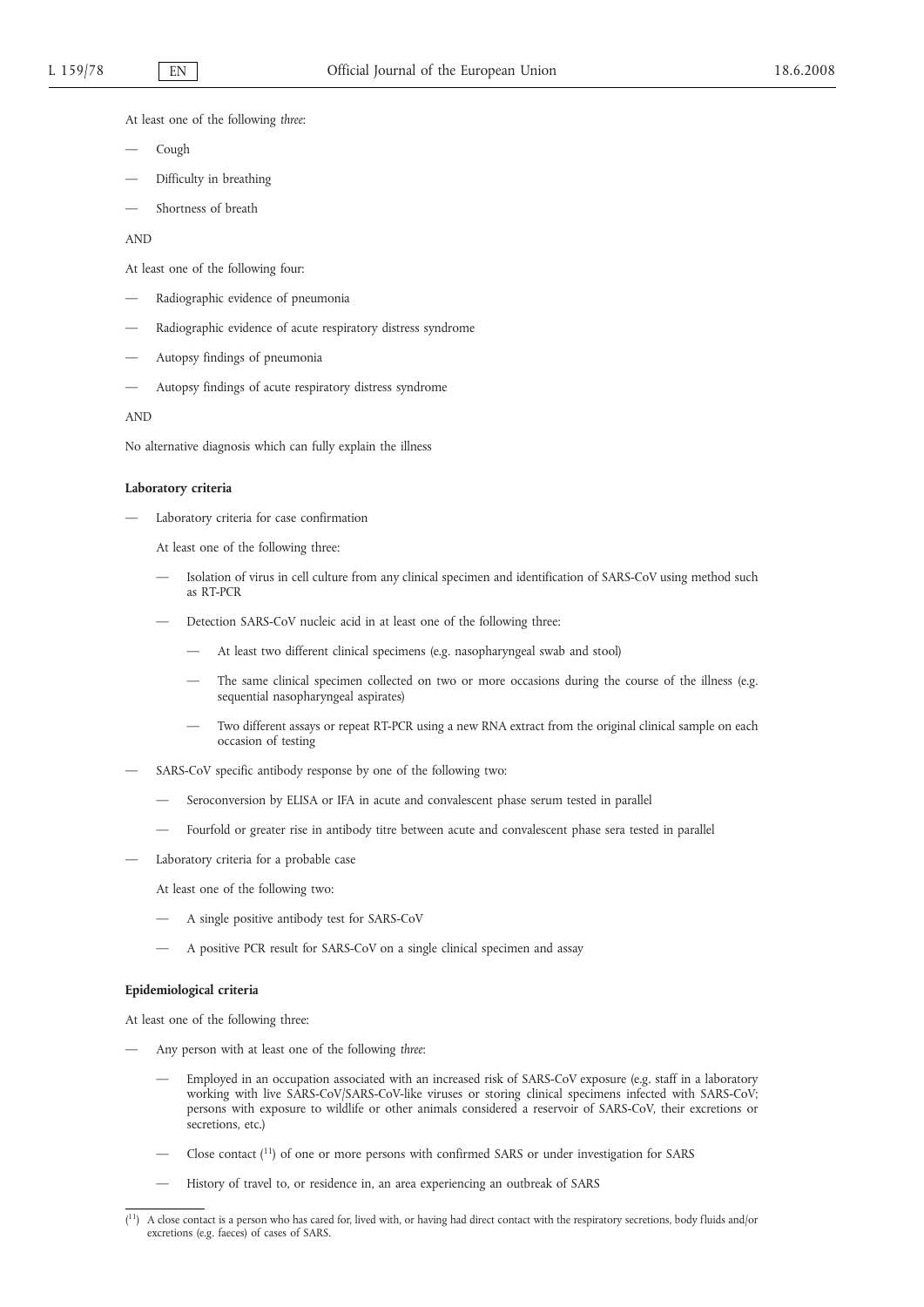- Two or more health-care workers  $(1^2)$  with clinical evidence of SARS in the same health-care unit and with onset of illness in the same 10-day period
- Three or more persons (health-care workers and/or patients and/or visitors) with clinical evidence of SARS with onset of illness in the same 10-day period and epidemiologically linked to a healthcare facility

#### **Case classification for the inter-epidemic period**

Also applies during an outbreak in a non-affected country or area

#### A. **Possible case**

Any person meeting the clinical criteria and with an epidemiological link

#### B. **Probable case**

Any person meeting the clinical criteria AND with an epidemiological link AND meeting the laboratory criteria for a probable case

#### C. **Nationally confirmed case**

Any person meeting the clinical and the laboratory criteria for case confirmation where the testing has been performed at a national reference laboratory

#### D. **Confirmed case**

Any person meeting the clinical and the laboratory criteria for case confirmation where the testing has been performed at a WHO SARS verification and reference laboratory

#### **Case classification during an outbreak**

Applies during an outbreak in a country/area where at least one person has been laboratory confirmed by a WHO SARS verification and reference laboratory

### A. **Possible case**

Any person meeting the clinical criteria

#### B. **Probable case**

Any person meeting the clinical criteria and with an epidemiological link to a nationally confirmed or a confirmed case

### C. **Nationally confirmed case**

Any person meeting the clinical and the laboratory criteria for case confirmation where the testing has been performed at a national reference laboratory

### D. **Confirmed case**

One of the following three:

- Any person meeting the clinical and the laboratory criteria for case confirmation where the testing has been performed at a WHO SARS verification and reference laboratory
- Any nationally confirmed case with an epidemiological link to a chain of transmission where at least one case has been independently verified by a WHO SARS reference and verification laboratory
- Any person meeting the clinical criteria and with laboratory criteria for probable case with an epidemiological link to a chain of transmission where at least one case has been independently verified by a WHO SARS reference and verification laboratory

 $(1^2)$  In this context the term 'health-care worker' includes all hospital staff. The definition of the health care unit in which the cluster occurs will depend on the local situation. Unit size may range from an entire health care facility if small, to a single department or ward of a large tertiary hospital.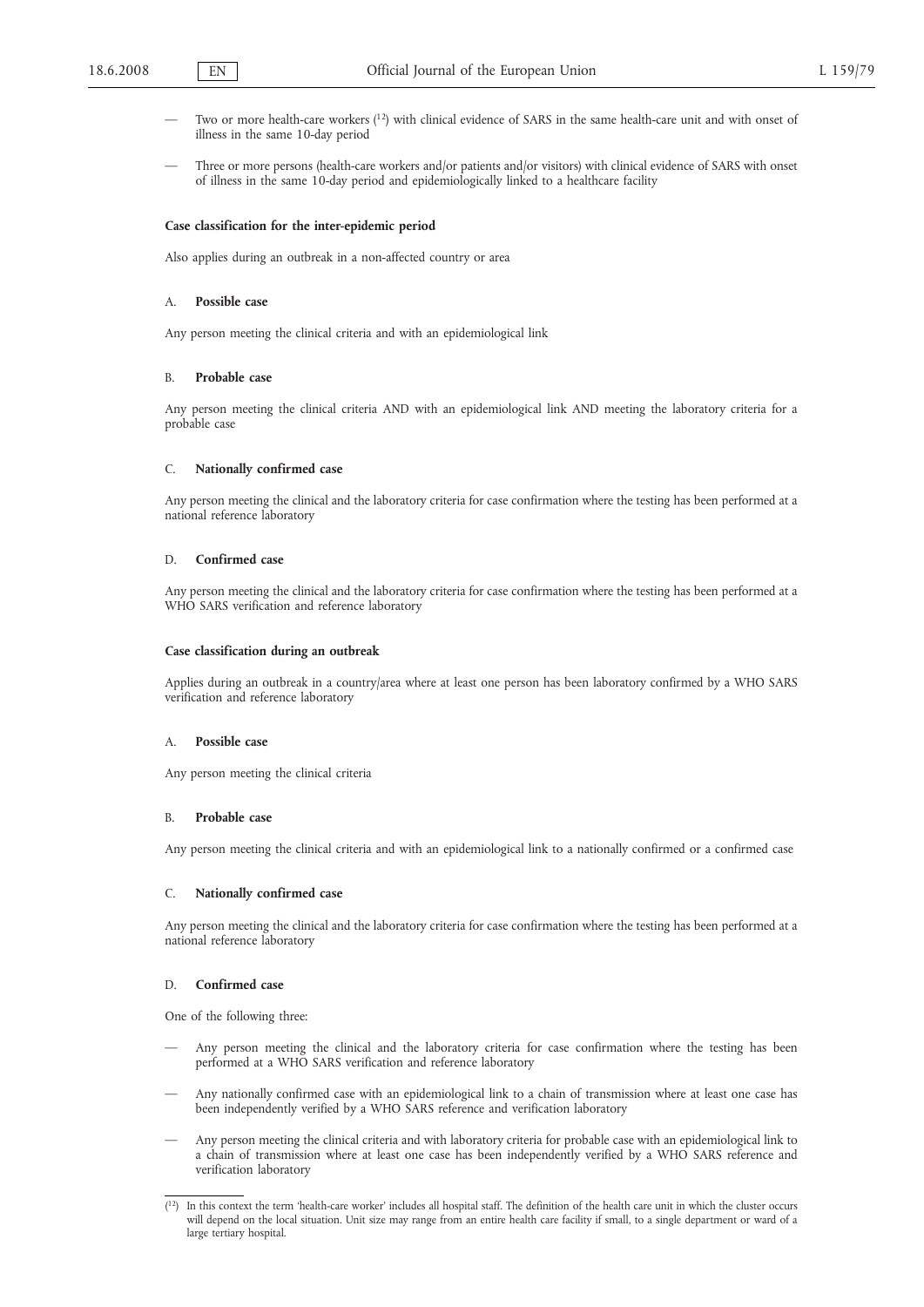## SHIGELLOSIS

## *(Shigella spp.)*

### **Clinical criteria**

Any person with at least one of the following four:

- Diarrhoea
- Fever
- Vomiting
- Abdominal pain

## **Laboratory criteria**

— Isolation of *Shigella spp*. from a clinical specimen

### **Epidemiological criteria**

At least one of the following five epidemiological links:

- Human to human transmission
- Exposure to a common source
- Animal to human transmission
- Exposure to contaminated food/drinking water
- Environmental exposure

## **Case classification**

# A. **Possible case**

NA

## B. **Probable case**

Any person meeting the clinical criteria and with an epidemiological link

### C. **Confirmed case**

Any person meeting the clinical and the laboratory criteria

## SMALLPOX

# *(Variola virus)*

# **Clinical criteria**

Any person with at least one of the following two:

# Fever

AND

Vesicles or firm pustules rash at the same stage of development with a centrifugal distribution

- Atypical presentations defined as at least one of the following four:
	- Haemorrhagic lesions
	- Flat velvety lesions not progressing to vesicles
	- Variola sine eruptione
	- Milder type

### **Laboratory criteria**

— Laboratory criteria for case confirmation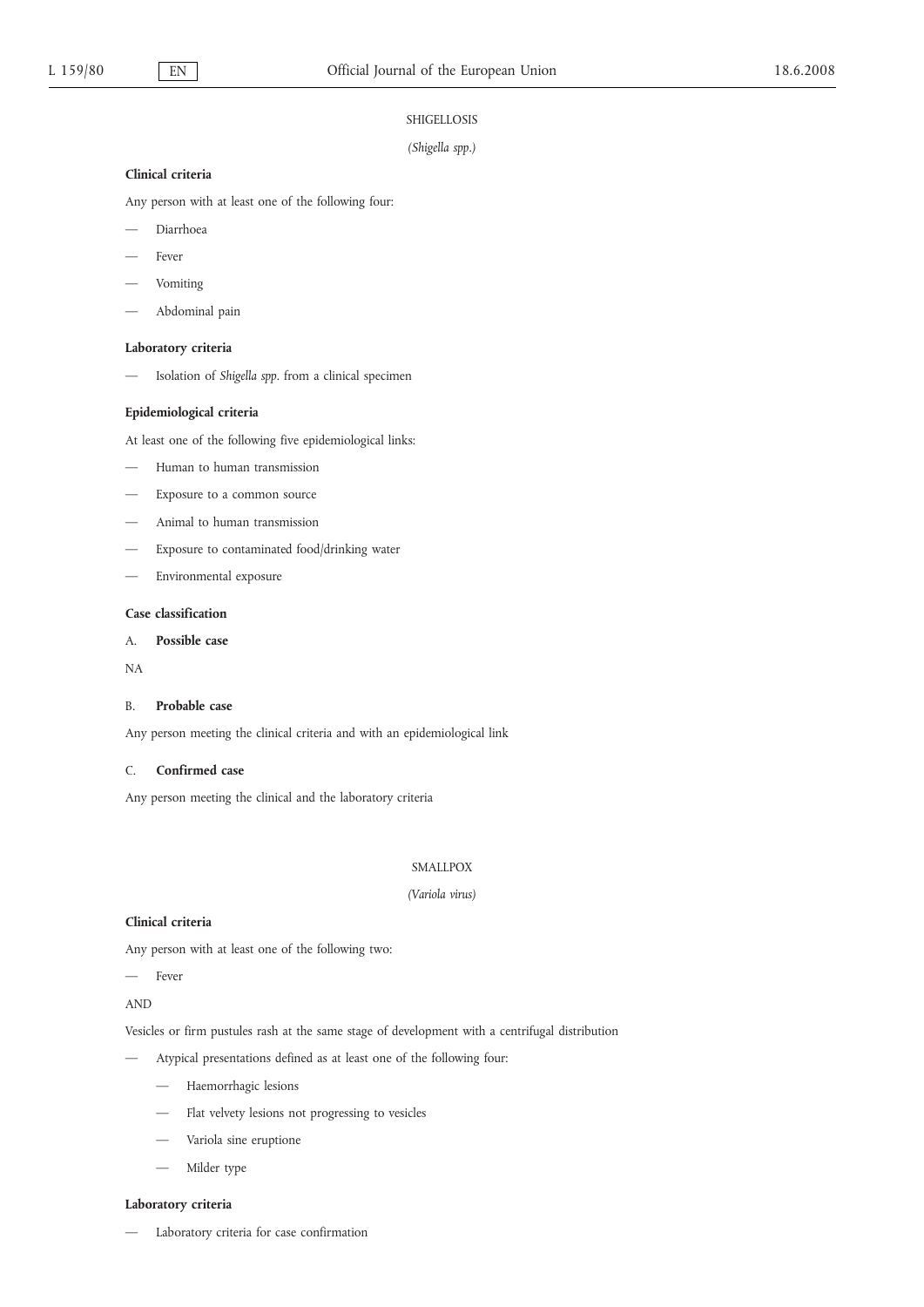- At least one of the following two laboratory tests:
- Isolation of smallpox (variola virus) from a clinical specimen followed by sequencing (designated P4 laboratories only)
- Detection of Variola virus nucleic acid in a clinical specimen followed by sequencing

Laboratory results need to be interpreted according to the vaccination status

- Laboratory criteria for a probable case
- Identification of orthopox virus particles by EM

#### **Epidemiological criteria**

At least one of the following two epidemiological links:

- Human to human transmission
- Laboratory exposure (where there is a potential exposure to Variola virus)

### **Case classification**

## A. **Possible case**

Any person meeting the clinical criteria

## B. **Probable case**

Any person meeting the clinical criteria and with at least one of the following two:

- An epidemiological link to a confirmed human case by human to human transmission
- Meeting the laboratory criteria for a probable case

## C. **Confirmed case**

Any person meeting the laboratory criteria for case confirmation

During an outbreak: any person meeting the clinical criteria and with an epidemiological link

#### SYPHILIS

#### *(Treponema pallidum)*

#### **Clinical criteria**

Primary syphilis

Any person with one or several (usually painless) chancres in the genital, perineal, anal area or mouth or pharyngeal mucosa or elsewhere extragenitally

Secondary syphilis

Any person with at least one of the following three:

- Diffuse maculo-papular rash often involving palms and soles
- Generalised lymphadenopathy
- Condyloma lata
- Enanthema
- Allopetia diffusa
- Early latent syphilis (< 1 year)

A history of symptoms compatible with those of the earlier stages of syphilis within the previous 12 months

Late latent syphilis (> 1 year)

Any person meeting laboratory criteria (specific serological tests)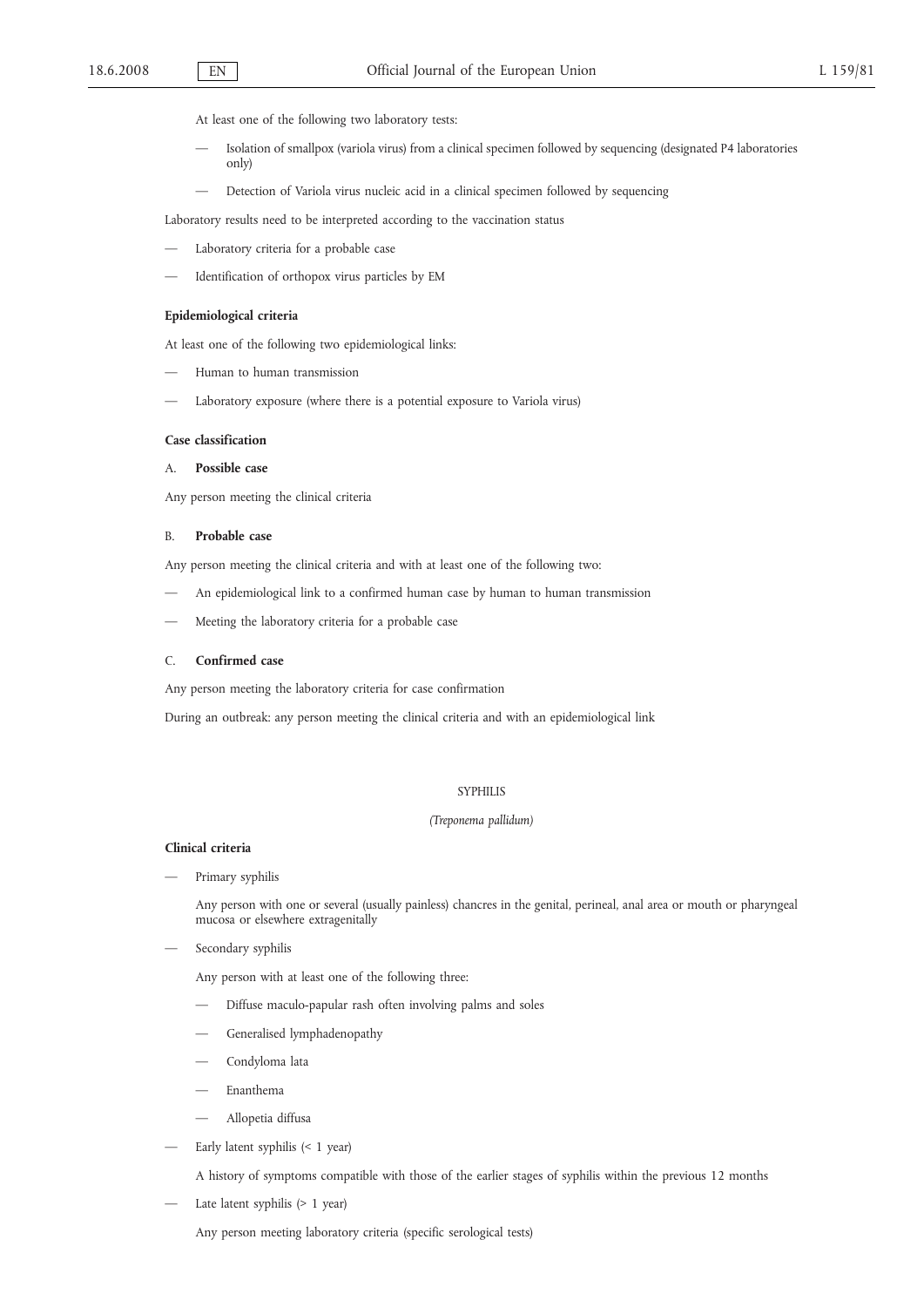#### **Laboratory criteria**

At least one of the following four laboratory tests:

- Demonstration of *Treponema pallidum* in lesion exudates or tissues by dark-field microscopic examination
- Demonstration of *Treponema pallidum* in lesion exudates or tissues by DFA test
- Demonstration of *Treponema* in lesion exudates or tissues by PCR
- Detection of *Treponema pallidum* antibodies by screening test (TPHA, TPPA or EIA) AND additionally detection of Tp-IgM antibodies (by IgM-ELISA, IgM immunoblot or 19S-IgM-FTA-abs) — confirmed by a second IgM assay

### **Epidemiological criteria**

Primary/secondary syphilis

An epidemiological link by human to human (sexual contact)

— Early latent syphilis (< 1 year)

An epidemiological link by human to human (sexual contact) within the 12 previous months

#### **Case classification**

#### A. **Possible case**

NA

#### B. **Probable case**

Any person meeting the clinical criteria and with an epidemiological link

#### C. **Confirmed case**

Any person meeting the laboratory criteria for case confirmation

#### SYPHILIS, CONGENITAL AND NEONATAL

*(Treponema pallidum)*

## **Clinical criteria**

Any infant < 2 years of age with at least one of the following 10:

- Hepatospenomegaly
- Mucocutaneous lesions
- Condyloma lata
- Persistent rhinitis
- **Jaundice**
- Pseudoparalysis (due to periostitis and osteochondritis)
- Central nervous involvement
- Anaemia
- Nephrotic syndrome
- Malnutrition

#### **Laboratory criteria**

- Laboratory criteria for case confirmation
	- At least one of the following three:
	- Demonstration of *Treponema pallidum* by dark field microscopy in the umbilical cord, the placenta, a nasal discharge or skin lesion material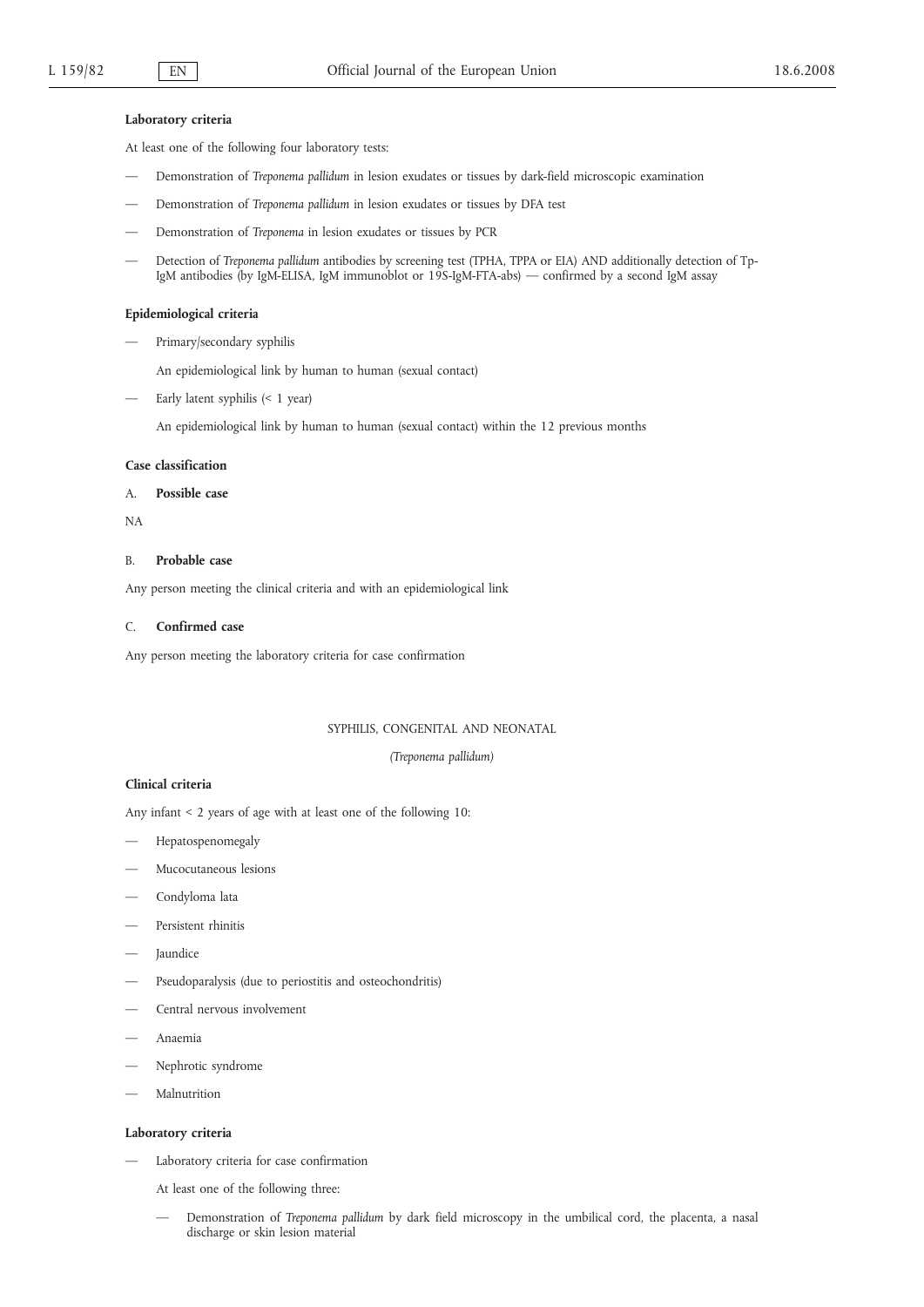- Demonstration of *Treponema pallidum* by DFA-TP in the umbilical cord, the placenta, a nasal discharge or skin lesion material
- Detection of *Treponema pallidum* specific IgM (FTA-abs, EIA)

AND a reactive non treponemal test (VDRL, RPR) in the child's serum

- Laboratory criteria for a probable case
	- At least one of the following three:
	- Reactive VDRL-CSF test result
	- Reactive non treponemal and treponemal serologic tests in the mother's serum
	- Infant's non treponemal antibody titre is fourfold or greater than the antibody titre in the mother's serum

### **Epidemiological criteria**

Any infant with an epidemiological link by human to human transmission (vertical transmission)

### **Case classification**

# A. **Possible case**

NA

#### B. **Probable case**

Any infant or child meeting the clinical criteria and with at least one of the following two:

- An epidemiological link
- Meeting the laboratory criteria for a probable case

### C. **Confirmed case**

Any infant meeting the laboratory criteria for case confirmation

## **TETANUS**

#### *(Clostridium tetani)*

# **Clinical criteria**

Any person with at least two of the following three:

- Painful muscular contractions primarily of the masseter and neck muscles leading to facial spasms known as trismus and 'risus sardonicus'
- Painful muscular contractions of trunk muscles
- Generalised spasms, frequently position of opisthotonus

#### **Laboratory criteria**

At least one of the following two:

- Isolation of *Clostridium tetani* from an infection site
- Detection of tetanus toxin in a serum sample

### **Epidemiological criteria**

NA

## **Case classification**

- A. **Possible case**
- NA
- B. **Probable case**

Any person meeting the clinical criteria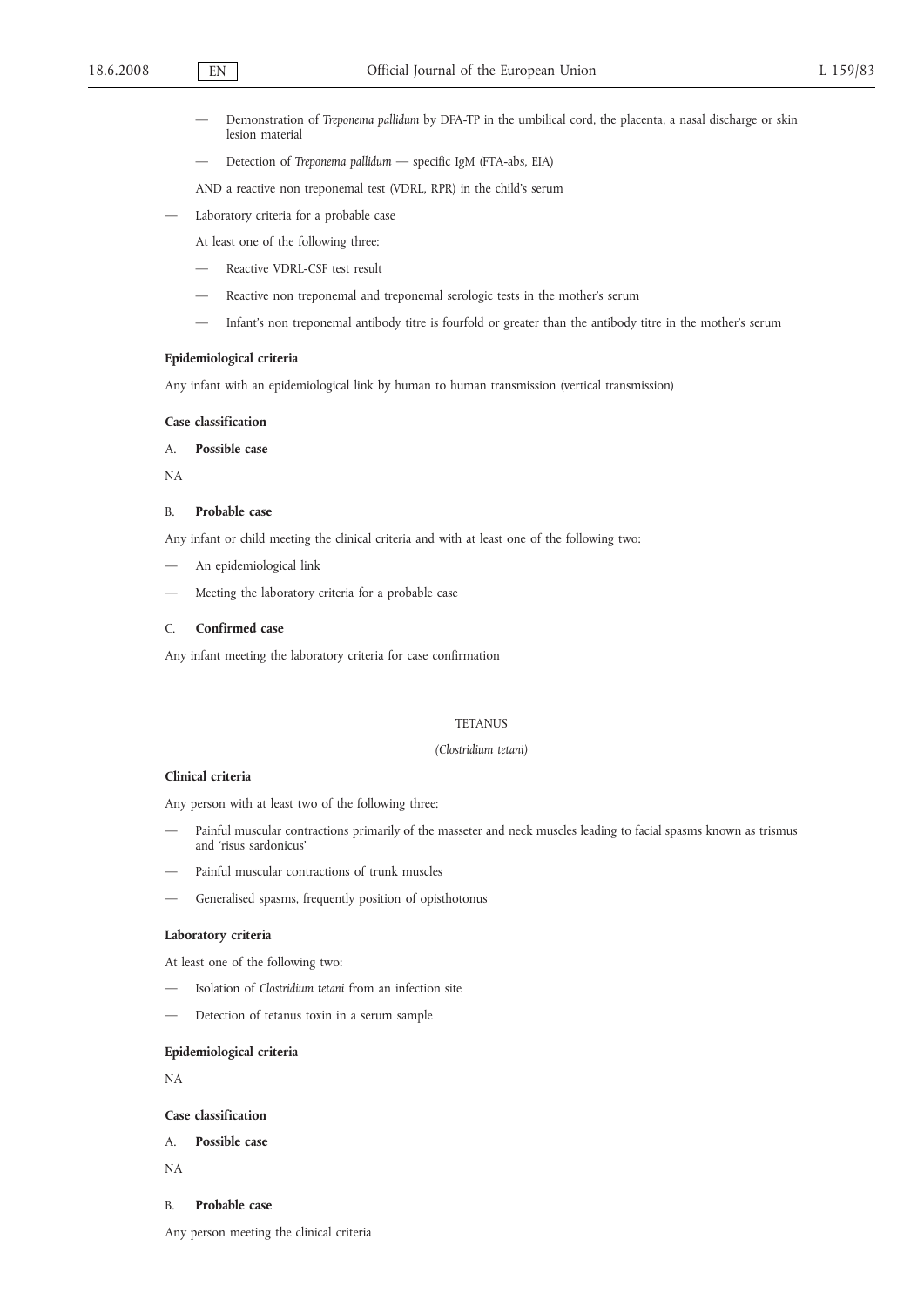## C. **Confirmed case**

Any person meeting the clinical and the laboratory criteria

TOXOPLASMOSIS, CONGENITAL

*(Toxoplasma gondii)*

### **Clinical criteria**

Not relevant for surveillance purposes

## **Laboratory criteria**

At least one of the following four:

- Demonstration of *T. gondii* in body tissues or fluids
- Detection of *T. gondii* nucleic acid in a clinical specimen
- T. gondii specific antibody response (IgM, IgG, IgA) in a newborn
- Persistently stable IgG T. gondii titres in an infant (<12 months of age)

## **Epidemiological criteria**

NA

## **Case classification**

A. **Possible case**

NA

B. **Probable case**

NA

### C. **Confirmed case**

Any infant meeting the laboratory criteria

### TRICHINELLOSIS

*(Trichinella spp.)*

## **Clinical criteria**

Any person with at least three of the following six:

- Fever
- Muscle soreness and pain
- Diarrhoea
- Facial oedema
- Eosinophilia
- Subconjunctival, subungual and retinal haemorrhages

## **Laboratory criteria**

At least one of the following two:

- Demonstration of *Trichinella* larvae in tissue obtained by muscle biopsy
- *Trichinella* specific antibody response (IFA test, ELISA or Western Blot)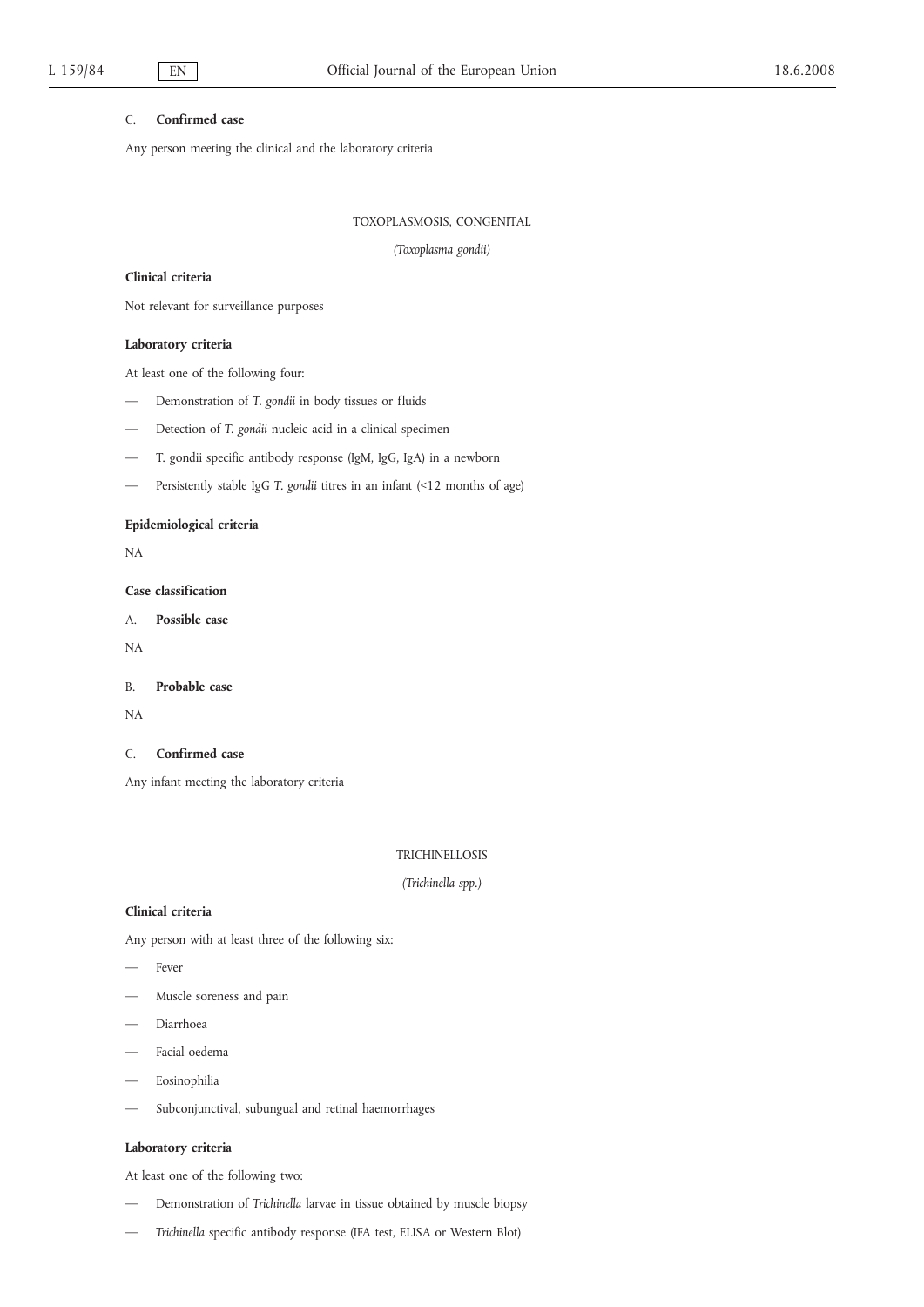#### **Epidemiological criteria**

At least one of the following two epidemiological links:

- Exposure to contaminated food (meat)
- Exposure to a common source

### **Case classification**

A. **Possible case**

NA

#### B. **Probable case**

Any person meeting the clinical criteria and with an epidemiological link

#### C. **Confirmed case**

Any person meeting the clinical criteria and the laboratory criteria

#### TUBERCULOSIS

#### *(Mycobacterium tuberculosis complex)*

### **Clinical criteria**

Any person with the following two:

Signs, symptoms and/or radiological findings consistent with active tuberculosis in any site

AND

— A clinician's decision to treat the person with a full course of anti-tuberculosis therapy

## OR

A case discovered post-mortem with pathological findings consistent with active tuberculosis that would have indicated anti-tuberculosis antibiotic treatment had the patient been diagnosed before dying

#### **Laboratory criteria**

— Laboratory criteria for case confirmation

At least one of the following two:

- Isolation of *Mycobacterium tuberculosis* complex (excluding *Mycobacterium bovis*-BCG) from a clinical specimen
- Detection of *Mycobacterium tuberculosis* complex nucleic acid in a clinical specimen AND positive microscopy for acid-fast bacilli or equivalent fluorescent staining bacilli on light microscopy
- Laboratory criteria for a probable case

At least one of the following three:

- Microscopy for acid-fast bacilli or equivalent fluorescent staining bacilli on light microscopy
- Detection of *Mycobacterium tuberculosis* complex nucleic acid in a clinical specimen
- Histological appearance of granulomata

#### **Epidemiological criteria**

NA

#### **Case classification**

A. **Possible case**

Any person meeting the clinical criteria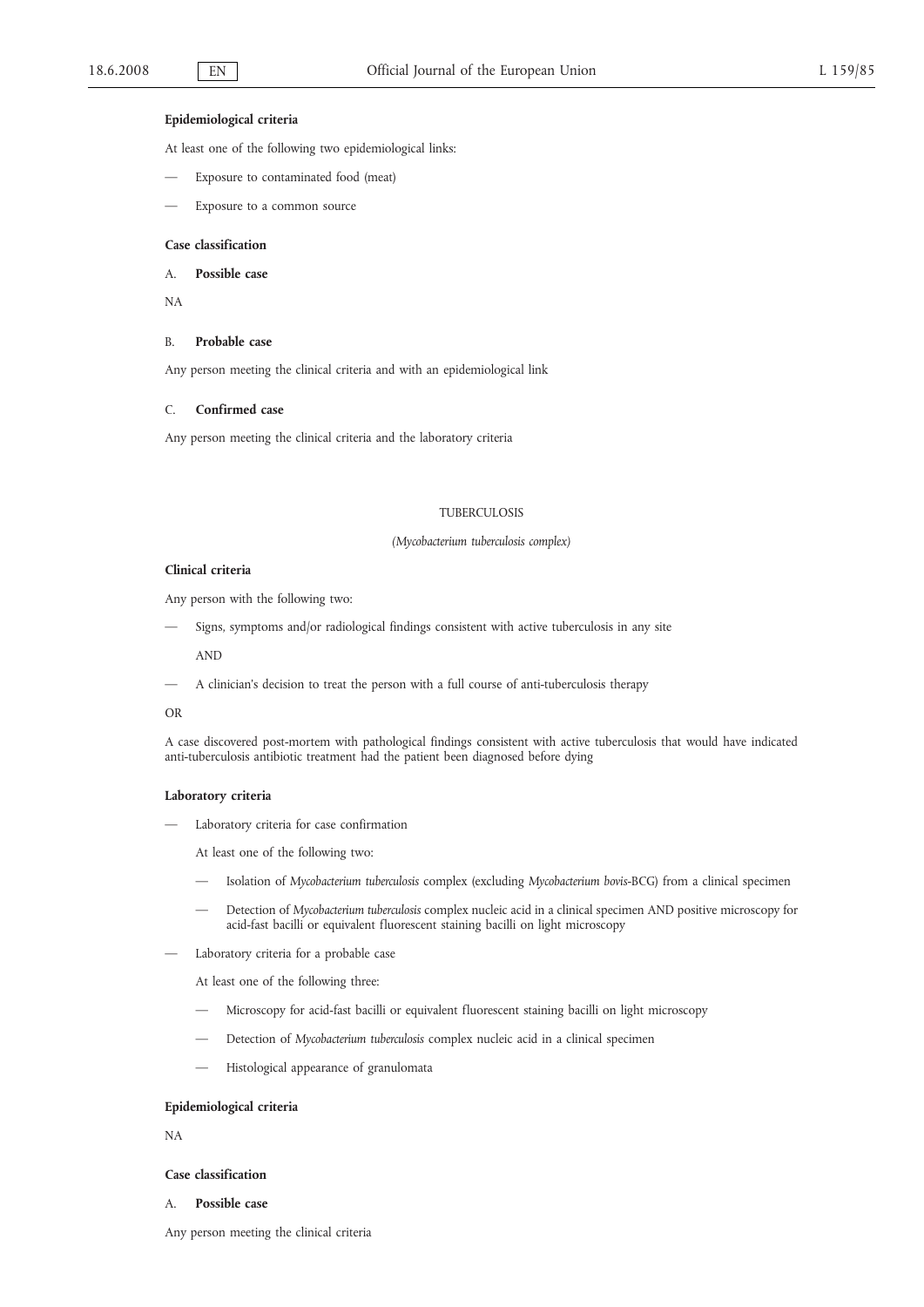## B. **Probable case**

Any person meeting the clinical criteria and the laboratory criteria for a probable case

## C. **Confirmed case**

Any person meeting the clinical and the laboratory criteria for case confirmation

## TULARAEMIA

### *(Francisella tularensis)*

# **Clinical criteria**

Any person with at least one of the following clinical forms:

- *Ulceroglandular tularaemia*
	- Cutaneous ulcer

AND

- Regional lymphadenopathy
- *Glandular tularaemia*
	- Enlarged and painful lymph nodes without apparent ulcer
- *Oculoglandular tularaemia*
	- Conjunctivitis

AND

- Regional lymphadenopathy
- *Oropharyngeal tularaemia*
	- Cervical lymphadenopathy

AND

- at least one of the following three:
- **Stomatitis**
- Pharyngitis
- Tonsillitis
- *Intestinal tularaemia*

At least one of the following three:

- Abdominal pain
- Vomiting
- Diarrhoea
- *Pneumonic tularaemia*
	- Pneumonia
- *Typhoidal tularaemia*
	- At least one of the following two:
	- Fever without early localising signs and symptoms
	- Septicaemia

## **Laboratory criteria**

At least one of the following three:

- Isolation of *Francisella tularensis* from a clinical specimen
- Detection of *Francisella tularensis* nucleic acid in a clinical specimen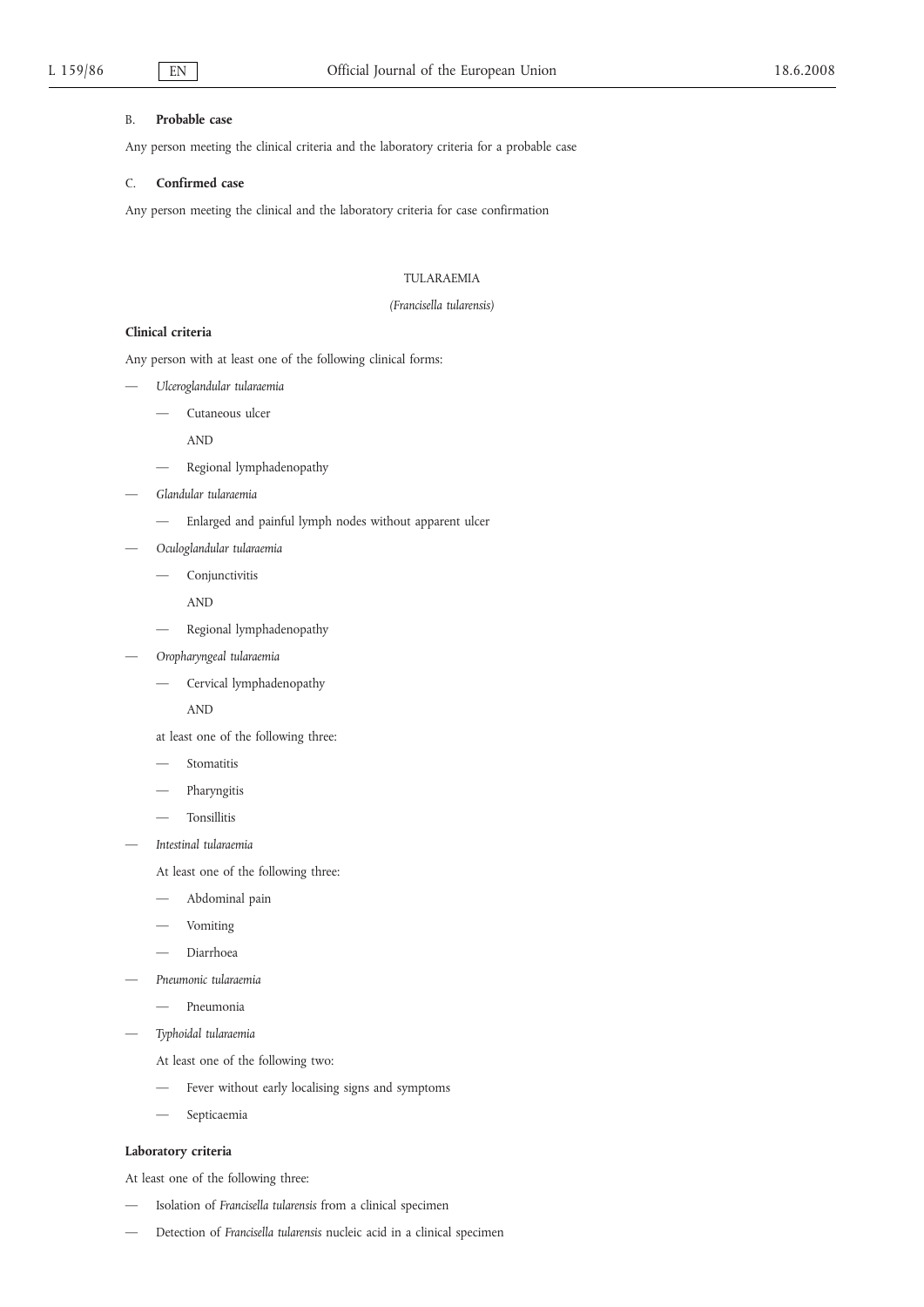— *Francisella tularensis* specific antibody response

## **Epidemiological criteria**

At least one of the following three epidemiological links:

- Exposure to a common source
- Animal to human transmission
- Exposure to contaminated food/drinking water

### **Case classification**

A. **Possible case**

NA

### B. **Probable case**

Any person meeting the clinical criteria and with an epidemiological link

# C. **Confirmed case**

Any person meeting the clinical and the laboratory criteria

# TYPHOID/PARATYPHOID FEVER

*(Salmonella Typhi/Paratyphi)*

## **Clinical criteria**

Any person with at least one of the following two:

- Onset of sustained fever
- At least two of the following four:
	- Headache
	- Relative bradycardia
	- Non productive cough
	- Diarrhoea, constipation, malaise or abdominal pain

Paratyphoid fever has the same symptoms as typhoid fever, however usually a milder course.

## **Laboratory criteria**

— Isolation of *Salmonella* Typhi or Paratyphi from a clinical specimen

## **Epidemiological criteria**

At least one of the following three epidemiological links:

- Exposure to a common source
- Human to human transmission
- Exposure to contaminated food/drinking water

## **Case classification**

A. **Possible case**

NA

### B. **Probable case**

Any person meeting the clinical criteria and with an epidemiological link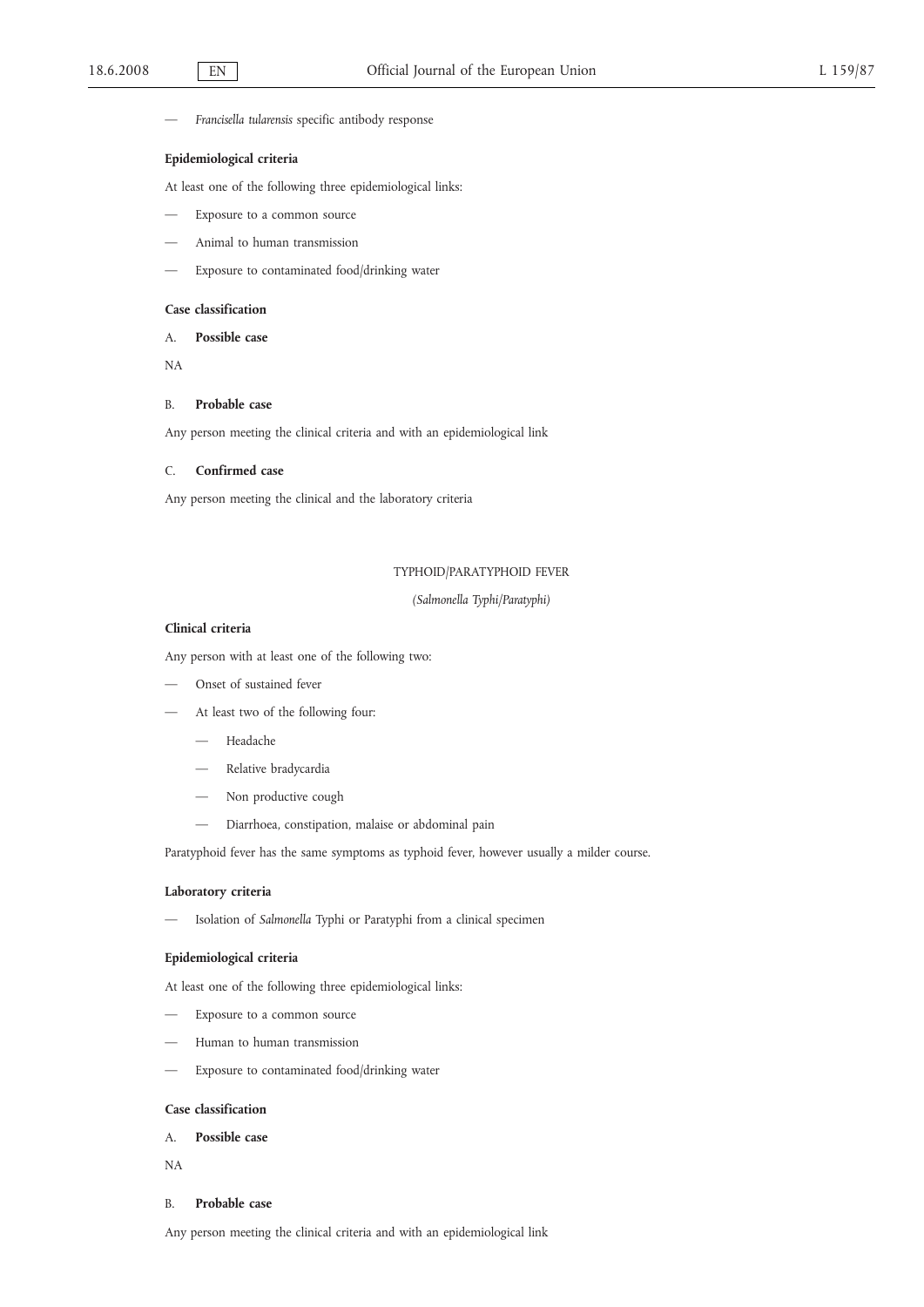## C. **Confirmed case**

Any person meeting the clinical and the laboratory criteria

## VIRAL HAEMORRHAGIC FEVERS

#### **Clinical criteria**

Any person with at least one of the following two:

- Fever
- Haemorrhagic manifestations in various forms that may lead to multi-organ failure

## **Laboratory criteria**

At least one of the following two:

- Isolation of specific virus from a clinical specimen
- Detection of specific virus nucleic acid in a clinical specimen and genotyping

## **Epidemiological criteria**

At least one of the following:

- Travel in the last 21 days to a region where VHF cases are known or believed to have occurred
- Exposure within the last 21 days to a probable or confirmed case of a Viral Hemorrhagic Fever whose onset of illness was within the last six months

## **Case classification**

# A. **Possible case**

NA

## B. **Probable case**

Any person meeting the clinical criteria and with an epidemiological link

## C. **Confirmed case**

Any person meeting the clinical and the laboratory criteria

## WEST NILE FEVER

## *(West Nile virus infection, WNV)*

### **Clinical criteria**

Any person with fever

OR

- At least one of the following two:
- **Encephalitis**
- Meningitis

## **Laboratory criteria**

- Laboratory test for case confirmation
	- At least one of the following four:
	- Isolation of WNV from blood or CSF
	- Detection of WNV nucleic acid in blood or CSF
	- WNV specific antibody response (IgM) in CSF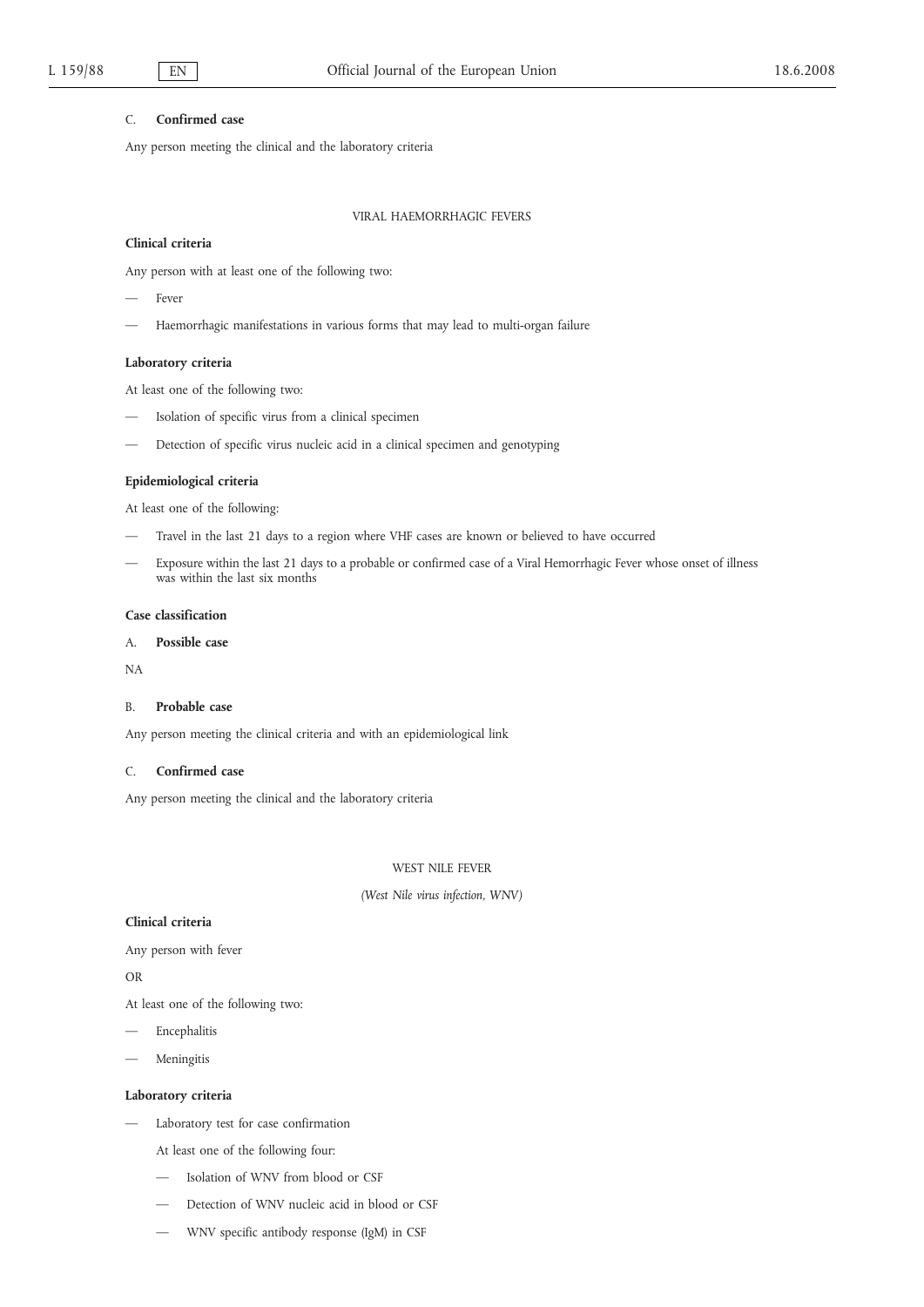- WNV IgM high titre AND detection of WNV IgG, AND confirmation by neutralisation
- Laboratory test for a probable case

WNV specific antibody response in serum

Laboratory results need to be interpreted according to flavivirus vaccination status

### **Epidemiological criteria**

At least one of the following two epidemiological links:

- Animal to human transmission (residing, having visited or having been exposed to mosquito bites in an area where WNV is endemic in horses or birds)
- Human to human transmission (vertical transmission, blood transfusion, transplants)

### **Case classification**

A. **Possible case**

NA

### B. **Probable case**

Any person meeting the clinical criteria AND with at least one of the following two:

- an epidemiological link
- a laboratory test for a probable case

## C. **Confirmed case**

Any person meeting the laboratory criteria for case confirmation

#### YELLOW FEVER

#### *(Yellow fever virus)*

## **Clinical criteria**

Any person with fever

AND

At least one of the following two:

- **Jaundice**
- Generalised haemorrhage

# **Laboratory criteria**

At least one of the following five:

- Isolation of yellow fever virus from a clinical specimen
- Detection of yellow fever virus nucleic acid
- Detection of yellow fever antigen
- Yellow fever specific antibody response
- Demonstration of typical lesions in post mortem liver histopathology

Laboratory results need to be interpreted according to flavivirus vaccination status

## **Epidemiological criteria**

Travel in the last one week to a region where yellow fever cases are known or believed to have occurred

### **Case classification**

A. **Possible case**